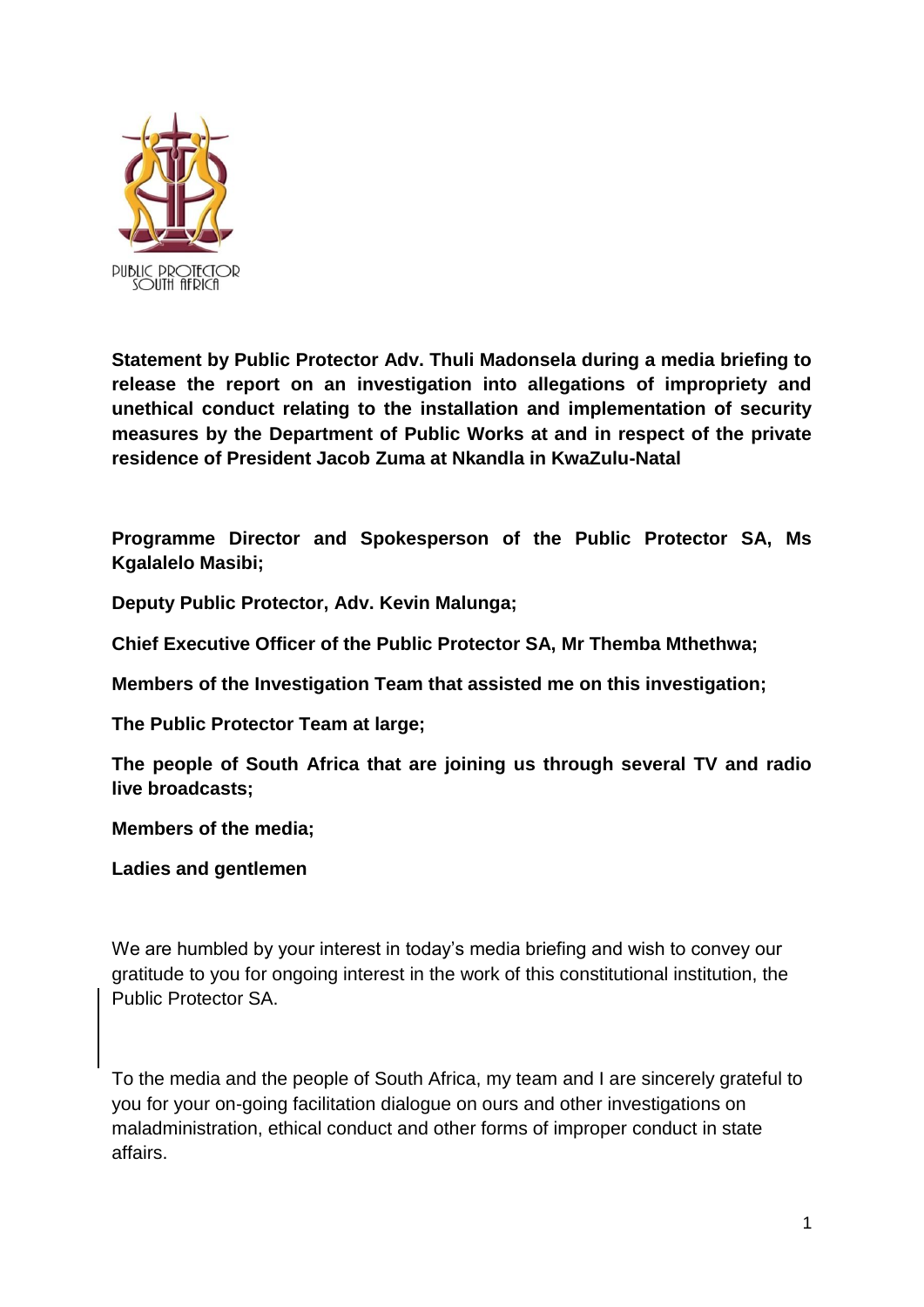I have previously said that the facilitation of public dialogue is the key to my office's ability to support and strengthen constitutional democracy as envisaged in sections 181 and 182 of the Constitution.

It is often said that the judiciary is disadvantaged in comparison to the other branches of government as it controls neither commands neither force nor resources, hence the need for it to be protected and guaranteed independence.

The Public Protector forms part of the Ombudsman family, which is a fairly recent innovation in the area of public accountability. The institution was introduced Sweden to address gap in traditional checks and balances a little over two hundred years ago. We have learnt that the King of Sweden got the idea from the middle east. We have also discovered that the there are parallels between the Protector as an institution and some of our own non political institutions that served to curb exerces in the exercise of public power. One institution is the Makhadzi which we have adopted as one of our symbols. The Makhadzi, an Aunt is a non political figure who serves as a buffer between the ruler and the people.

In South Africa, this is one of the innovations of the Constitutional democracy embraced 20 years ago The Public Protector is part innovative constitutional institutions that are meant to help the people exact accountability in the exercise of state power and control over state resources through administrative scrutiny

Administrative scrutiny is a novelty on its own. Implementation of decisions is not through the hard power exercised by courts and the other branches of government.

Ours is to strengthen constitutional democracy primarily through facilitation dialogue between the people and those they have entrusted with public power. Our strength refer to as moral suasion. The media is essential in this regard.

Media involvement is also an essential part of an open and transparent state. We are such as state accountability and openness form part of the founding values entrenched in section1 of our Constitution.

My office has a further responsibility under section 182(4) to be accountable to all persons and communities. Again without the media, it would be impossible to comply with this injunction.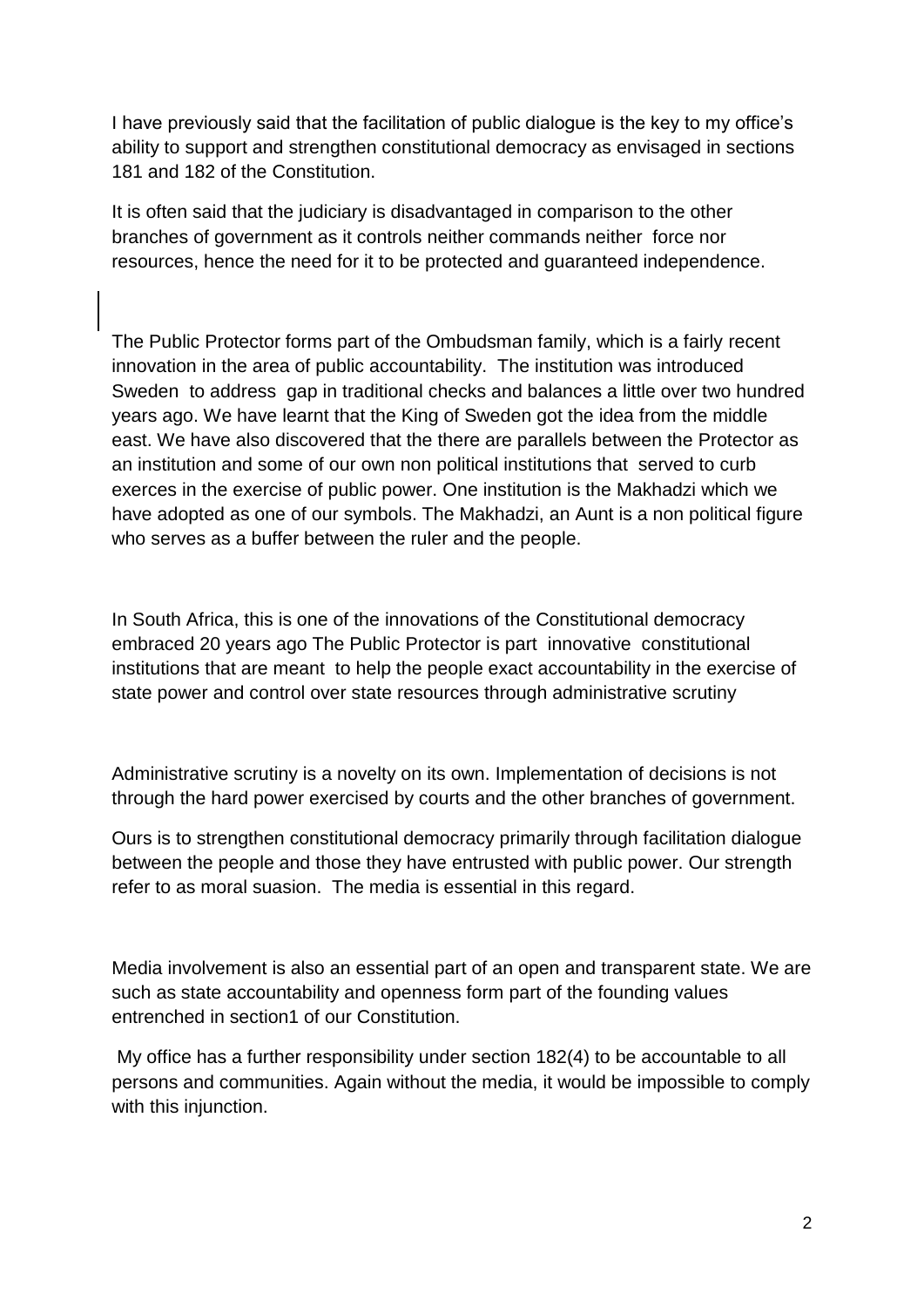We use media briefings for the dual purporse of keeping people abreast of rules are made collectively by the governors and the developments in our investigations while promoting the accessibility of our services Not all cases come to media briefings. fMost are resolved through the Makhadzi way of whispering to appropriate authorities about wrong doing. Lat year we received over 33K nad this year ovr 40K.

Its important to know tht like the Makadzi we do not make the rules> they are made by those who are governed and those who govern we are just the keepers of such rules.

I now turn to the focus of our briefing the report on the Public Protector investigation into security and related upgrades at the private residence of the President of South Africa. This investigation has elicited more interest than others. I will deal with some of those in the report and during question time.

# *"Our government is the potent, the omnipresent teacher. For good or for ill, it teaches people by example… If the government becomes a law breaker, it breeds contempt for law; it invites every man [person] to become a law; unto himself..."*

**Section 140 of the Constitution which provides for the oath of the President, and states that** *"The President should protect and promote the rights of all people within the Republic; and that he will devote himself to the wellbeing of the Republic and all its people".* **Against this background it is difficult to reconcile the unconscionable expenditure attached to the project and the spirit of s140 of the Constitution.** 

- (i) "*Secure in Comfort*" is my report as the Public Protector of the Republic of South Africa on an investigation conducted into allegations of impropriety and unethical conduct relating to the installation and implementation of security and related measures at the private residence of the President of the Republic of South Africa, His Excellency J G Zuma, at Nkandla in the KwaZulu-Natal Province.
- (ii) At the time the remark of the Director: Architectural Services of the Department of Public Works (DPW) was made, the cost estimation for the project was R145 million. By the time I concluded this investigation R215 million had been spent while the total cost to conclude the project was conservatively estimated at R246 million.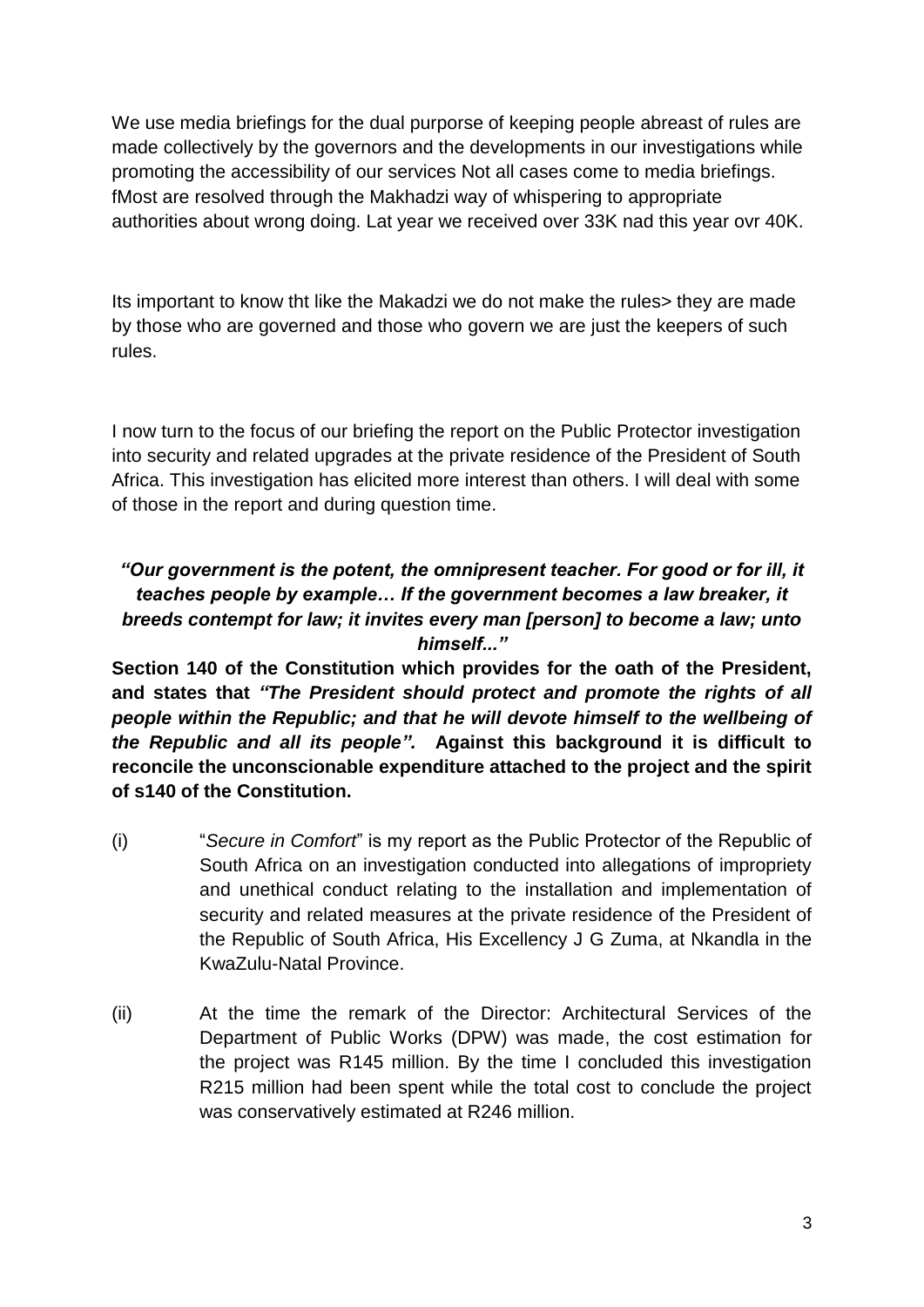- (iii) The investigation was conducted in terms of section 182 of the Constitution, 1996, which gives the Public Protector the power to investigate alleged or suspected improper or prejudicial conduct in state affairs, to report on that conduct and to take appropriate remedial action; and in terms of sections 6 and 7 of the Public Protector Act, 23 of 1994, which regulate the manner in which the power conferred by section 182 of the Constitution may be exercised. Part of the investigation was also conducted in terms of the Executive Members' Ethics Act, 82 of 1998 (thereafter EMEA), which confers on the Public Protector the power to investigate alleged violation of the Executive Ethics Code, at the request of Members of National and Provincial Legislatures, the President and Premiers.
- (iv) The investigation was carried out in response to seven complaints lodged between 13 December 2011 and November 2012. The first complaint, from a member of the public was lodged in terms of the Public Protector Act on 13 December 2011. Other complaints followed thereafter, also lodged under the Public Protector Act. Further complaints were received from ordinary members of the public, and a year after the first complaint, a Member of Parliament lodged a complaint under the EMEA.
- (a) The first complainant requested an investigation into the veracity of allegations published by the *Mail and Guardian* newspaper on 11 November 2011, under the heading: "*Bunker, bunker time: Zuma's lavish Nkandla upgrade*". According to this media report the President's private residence was being improved and upgraded at enormous expense to the state, estimated at about R 65 million. The impugned improvements allegedly included a network of air conditioned living quarters, a clinic, gymnasium, numerous houses for security guards, underground parking, a helicopter pad, a playground and a Visitors Centre.
- (b) The earliest concerns regarding opulent or excessive expenditure at the private residence of President Zuma were expressed on 04 December 2009 by the *Mail and Guardian* in an article titled "*Zuma's R 65 million Nkandla Splurge*". Apart from the release of a statement by the Presidency on 03 December 2009, denying that government was footing the bill, nothing seems to have been done by government to verify the 2009 allegations or attempt to arrest the costs which the article predicted would continue to rise. Three years later and a year after a complaint was lodged with my office, the Minister of Public Works appointed a Task Team of officials from the departments involved in the impugned upgrades at the President's private residence, to investigate specified matters in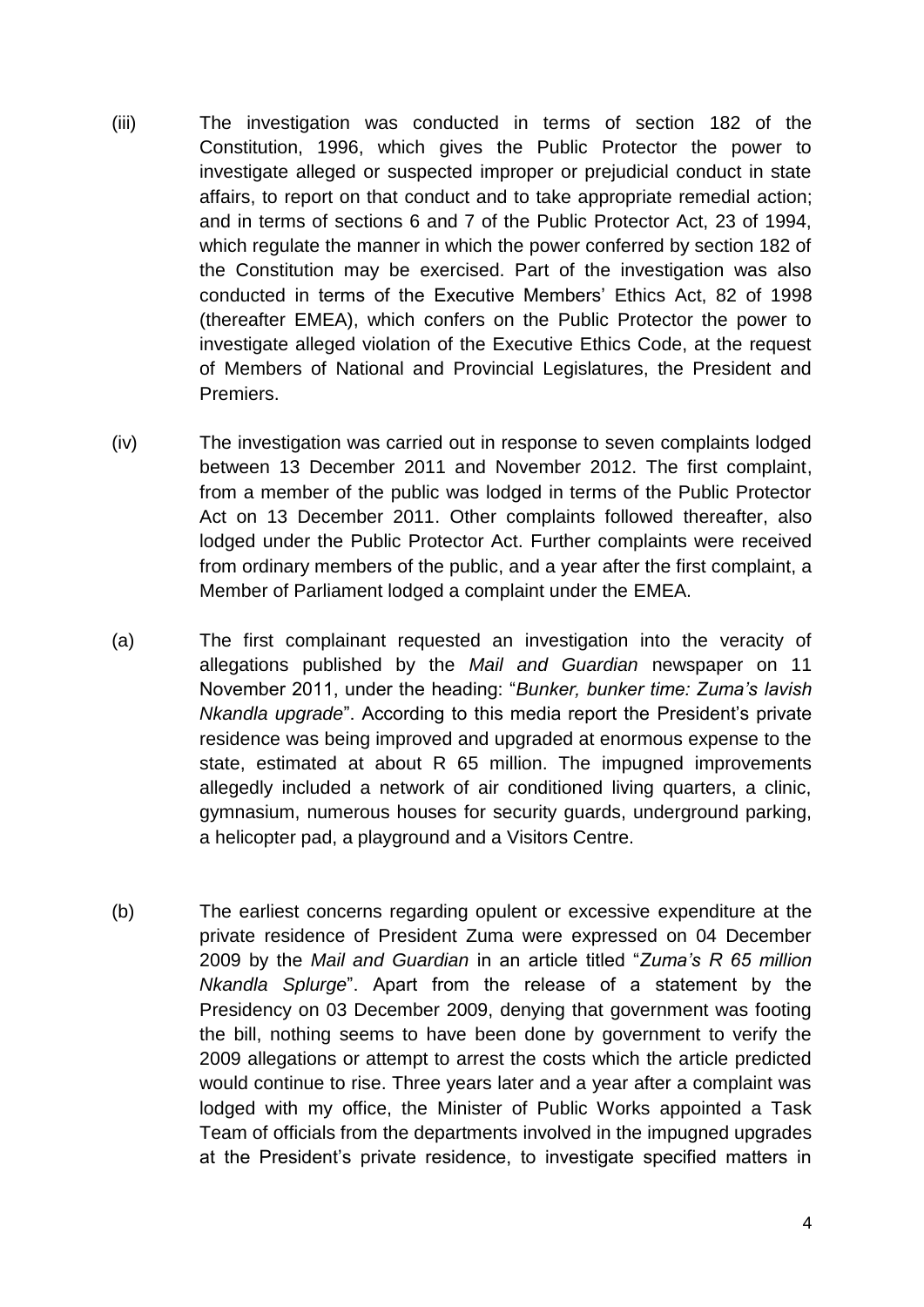relation therewith. The Task Team's report was released to the public on 19 December 2013.

- (c) More items were added to the project after the concerns were raised in 2009, bringing the cost from the R65 million, which was the subject of complaint in 2009, to R215 million, which has since been spent, while outstanding work is currently estimated at R 36 million bringing the envisaged total cost to R246 million.
- (d) Some of the key questions in the written complaints were the following:
	- (1) *"Where is the money coming from and how has it been approved?"*
	- (2) *"Whether any undue political influence was placed on the Department of Public Works to allocate these funds.";*
	- (3) *"Who issued the instruction for the allocation of these funds;"*
	- (4) *"Whether these funds have been properly budgeted for;"*
	- (5) *"Whether any funds have been transferred from other much needed projects for this revamp to take place;"*
	- (6) *"Whether the allocation of funds for what is essentially a private home-which will not remain within the state's ownership-represents irregular expenditure."*
	- (7) *"How can this amount of money be spent on a private residence of any government employee"*
	- (8) The additional complaints raised issues regarding the possible abuse of Executive privileges, impropriety, extending benefits to relatives and misleading Parliament.
	- (9) Included in the complaints were the following significant statements:

*"I do not understand how this money can be spent on a private residence of any government employee, especially when that employee has two residences at his disposal in Cape Town and Pretoria."*

*"Whether this construction is being performed for President Zuma as President of SA or as a favour as ANC President, I would suggest it is misuse of state funds to the benefit of a private individual, possibly*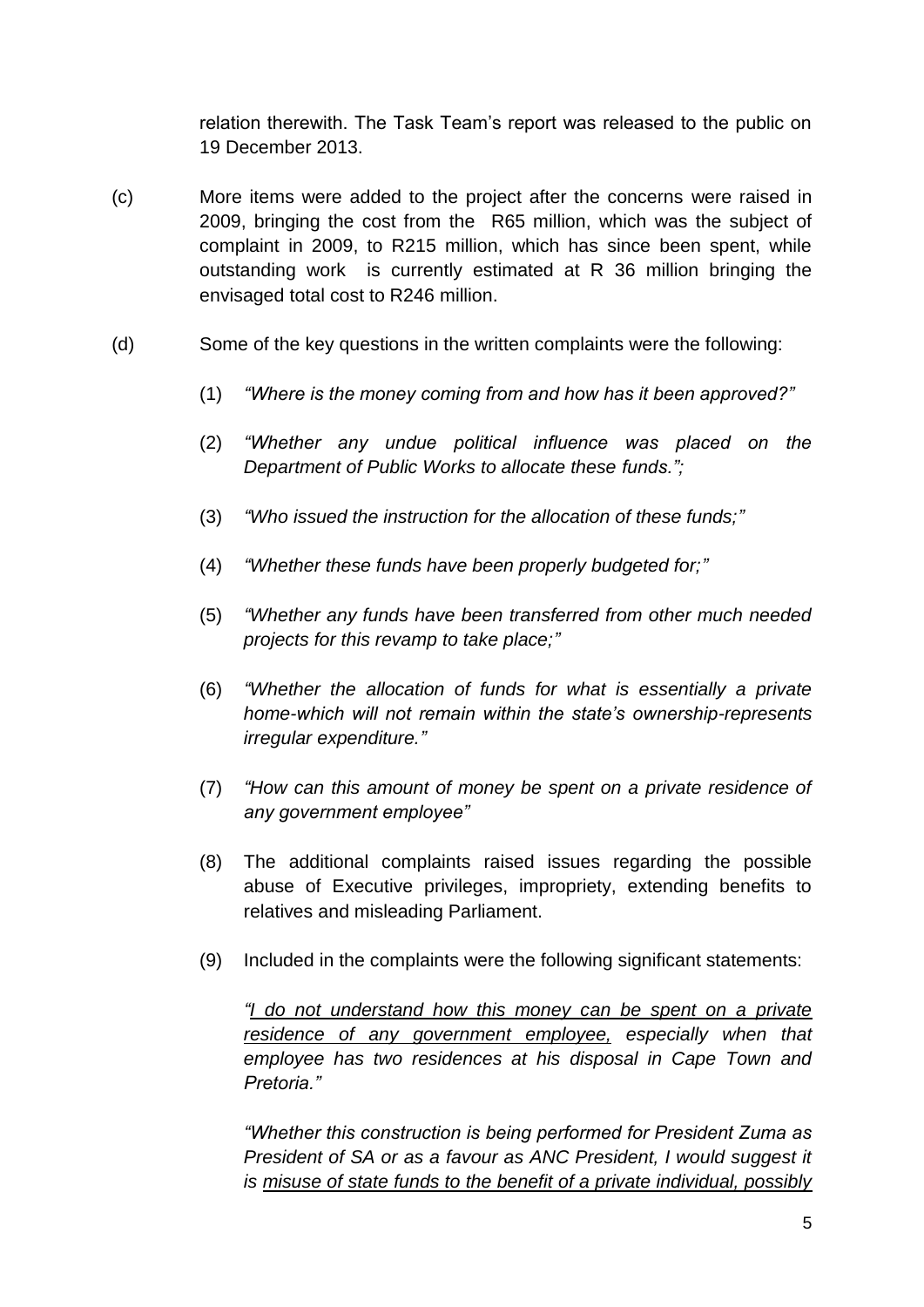*to curry political favour for the Minister of Public Works or a DG. When the President is no longer the incumbent he is not entitled to state housing but he will enjoy the benefits of the modifications to his private estate in perpetuity."*

"*While the majority of people in this country still struggle and fight for survival it is deeply disturbing to discover that the President and some of his close senior supporters feel that it is all right to abuse their positions to benefit themselves and each other at the expense of the nation and all her citizens. These individuals, in their capacities as servants of the people, should be held to task if they are in any way guilty of wrongdoing, abuse of power or corruption. If the allegations in the press on what is happening with the President's private homestead in Nkandla are true then the President and those involved in facilitating these massive renovations are possibly guilty of a number of transgressions and should be held accountable. At the least these allegations should be grounds for you and your team to conduct some sort of investigation."* (emphases added)

(e) In essence the complainants alleged that:

- (1) There was no legal authority for the expenditure that was allegedly incurred by the state in respect of upgrades made at the President's private residence in the name of security. Even if there was authority, the upgrades were excessive or "opulent" and transcended such authority.
- (2) The procurement process was improper, in violation of the prescribed Supply Chain Management policy framework and resulted in unduly excessive amounts of public money being spent unnecessarily.
- (3) The conduct of the President in relation to the implementation of the impugned upgrades at his private residence may have been unethical and in violation of the Executive Ethics Code.
- (v) Based on an analysis of the complaints, the following issues were identified and investigated:
	- (1) Was there any legal authority for the installation and implementation of security measures and the construction of buildings and other items by the state at the President's private residence and was such authority violated or exceeded?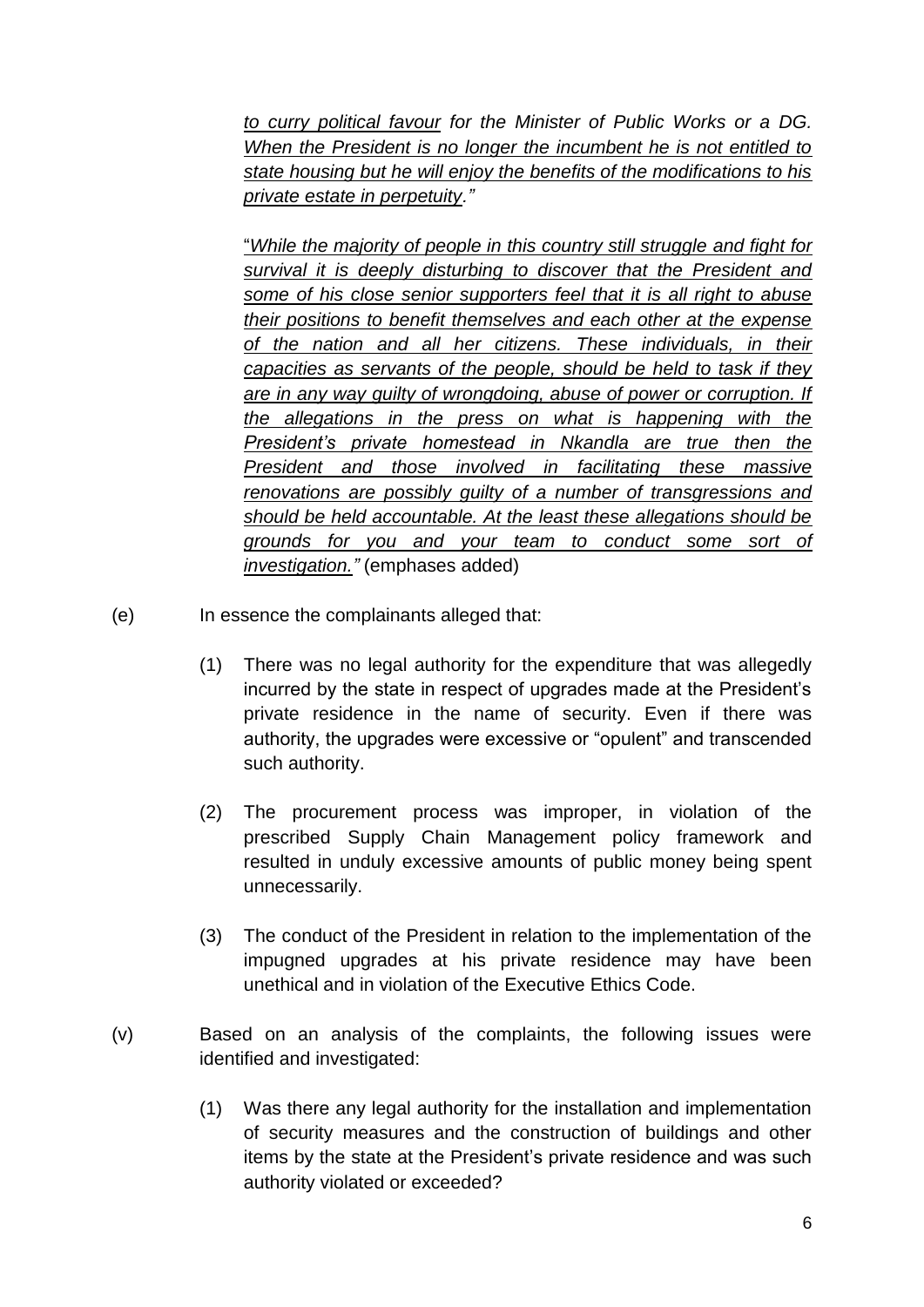- (2) Was the conduct of relevant authorities in respect of the procurement of goods and services relating to the upgrades, improper and in violation of relevant Supply Chain Management prescripts?
- (3) Did the measures taken by the Department of Public Works (DPW) at the President's private residence, go beyond what was required for his security?
- (4) Was the expenditure incurred by the state in this regard excessive or amount to opulence at a grand scale, as alleged?
- (5) Did the President's family and/or relatives improperly benefit from the measures taken, buildings and other items constructed and installed at the President's private residence?
- (6) Was there any maladministration by the public office bearers, officials and other parties involved in this project?
- (7) Was there any political interference in the implementation of this project?
- (8) Were funds transferred from other much needed DPW projects to fund this project?
- (9) Is the President liable for some of the cost incurred?
- (10) Were there ethical violations on the part of the President in respect of this project?
- (11) Are there other maladministration issues that arose from the complaints and the investigation process?
- (12) Are there systemic deficiencies regarding the administration of benefits of Presidents, Deputy Presidents, former Presidents and former Deputy Presidents?
- (vi) The investigation focused on security installations at the President Zuma's private residence situated at a village known as Nkandla in KwaZulu-Natal where he was born and spent most of his life, save for the years when he was in prison and later exiled. President Zuma is the fourth President in democratic South Africa. The security installations commenced shortly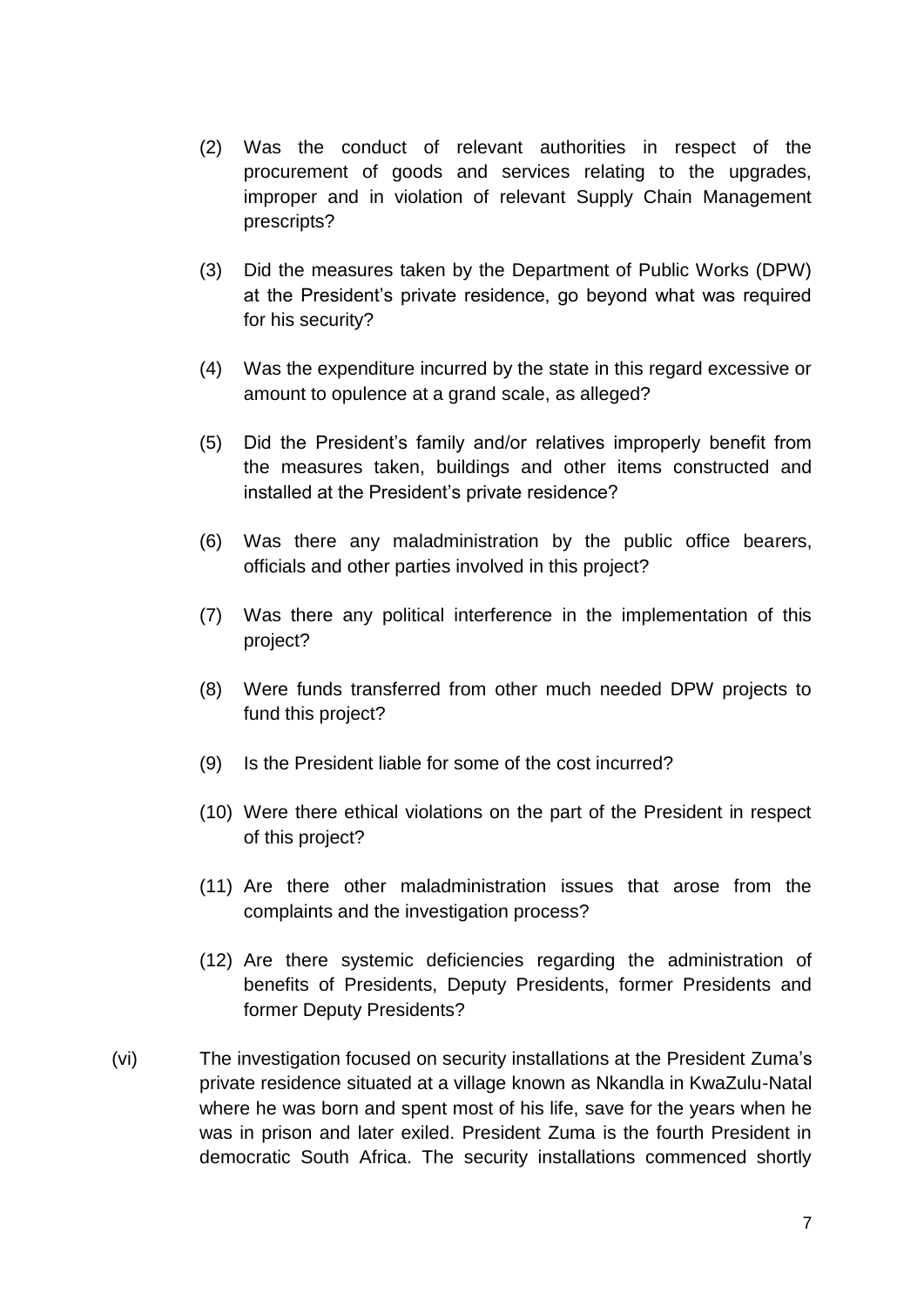after he was elected and sworn-in in May 2009, as president of the Republic.

- (a) The period covered by the investigation runs from the date of first assessment of the requirements to upgrade the security at the President's private residence on 19 May 2009 to the end of January 2014.
- (b) The substantive scope focused on compliance with applicable laws and policies in relation to security privileges accorded to Presidents, Deputy Presidents, former Presidents and former Deputy Presidents; compliance with Supply Chain Management prescripts; and the propriety of the conduct of the President and others allegedly involved in the implementation of the impugned upgrades.
- (c) The laws and policies that informed the investigations were principally those relating to the authority to implement the upgrades being the Cabinet Policy of 2003 and the National Key Points Act, 102 of 1980 and those relating to procurement being section 217 of the Constitution, the Preferential Procurement Policy Framework Act, 5 of 2000, the Public Finance Management Act, 1 of 1999 and Treasury Regulations. In relation to the role of the Department of Defence (DOD), the provisions of the South African Defence Review of 1998, and the Defence Act, 42 of 2002 were considered together with institutional policies regulating the provision of medical support and securing the President and others while in transit. With regard to procurement, section 217 of the Constitution was applied.
- (d) I was particularly mindful of the fact that the current regulatory framework does not distinguish between permissible measures for securing the private residences of Presidents, Deputy Presidents, former Presidents and Deputy Presidents. In respect of the DOD I was further mindful of the fact that the regime relied on for the provision of health care, being paragraph 22 of Chapter 7 of the Defence Review, covers the President, Deputy President, Minister and Deputy Minister of Defence and foreign dignitaries visiting South Africa. In other words, if I were to reach a conclusion that what was done at Nkandla was permissible for a sitting President, I would be saying that the same measures are permissible for the others. This would inevitably lead to questions of affordability and sustainability, not only in the context of the current fiscal climate, but also in terms of balancing competing needs of South Africa as a developmental state against the backdrop of section 237 of the Constitution, which directs that "*All constitutional obligations must be performed diligently and without delay*" and the *Batho Pele, White Paper on Transforming Public Service Delivery* (1997) which undertakes to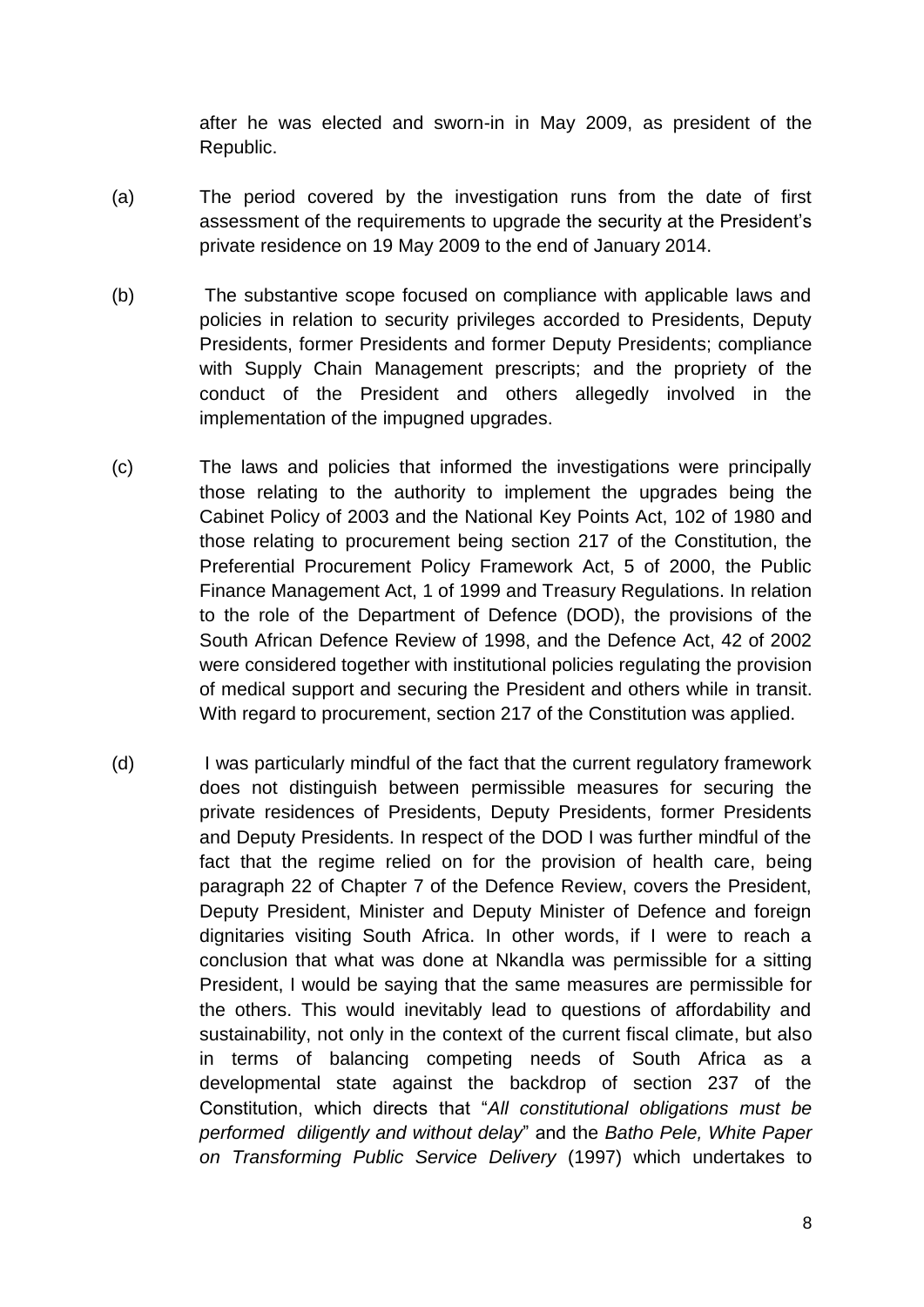transform an inherited insular state to one that puts people first as the true targeted beneficiaries of public resources and services.

- (e) The conduct of the President was primarily assessed against the pursuit of ethical standards imposed on members of the executive by section 96 of the Constitution and the Executive Ethics Code issued under the Executive Members' Ethics Act. To unpack the provisions of the Constitution and the code, I took into account previous investigations of the Public Protector on executive privileges notably the investigations that had scrutinized the conduct of the Minister of Police in relation to accommodation privileges, the then Minister of Cooperative Governance and Traditional Affairs on accommodation and travelling privileges and the Minister of Agriculture and Fisheries on the same issues. With regard to the Minister of Police, the findings of the Auditor General regarding alleged excesses in relation to the construction of a security wall at his private homestead, were also taken into account in compliance with laws and related standards regulating the provision of medical support and securing Presidents and the others while in transit, were also considered count.
- (f) Consideration was also given to global benchmarks, principally on the role of those entrusted with public power and resources regarding the exercise of such power and balancing people's rights to resources and selfmaintenance privileges for 'trustees'.
- (g) My approach to the investigation included the following measures:
	- (1) **Correspondence,** which commenced with alerting the Presidency to the allegations in January 2012 and a letter of acknowledgement on the same day. Further correspondence was entered with the Presidency, the Ministers of Defence and Military Veterans, Police and Public Works; the Deputy Minister of Women, Children and Persons with Disabilities; Departments of Defence, Police and Public Works; Complainants and various parties involved in the project, including contractors; and the Acting State Attorney. The latter wrote to me on 24 April 2013, advising on a suspension of my investigation, responded to by the head of my private office on 10 May 2013 clarifying the legal and constitutional position regarding Public Protector investigations and the status of the current investigation at the time.
	- (2) **Interviews** conducted with Ms G Mahlangu-Nkabinde, the former Minister of Public Works (telephonically) on 23 August 2013; Deputy Minister H Bogopane-Zulu, who was the Deputy Minister of Public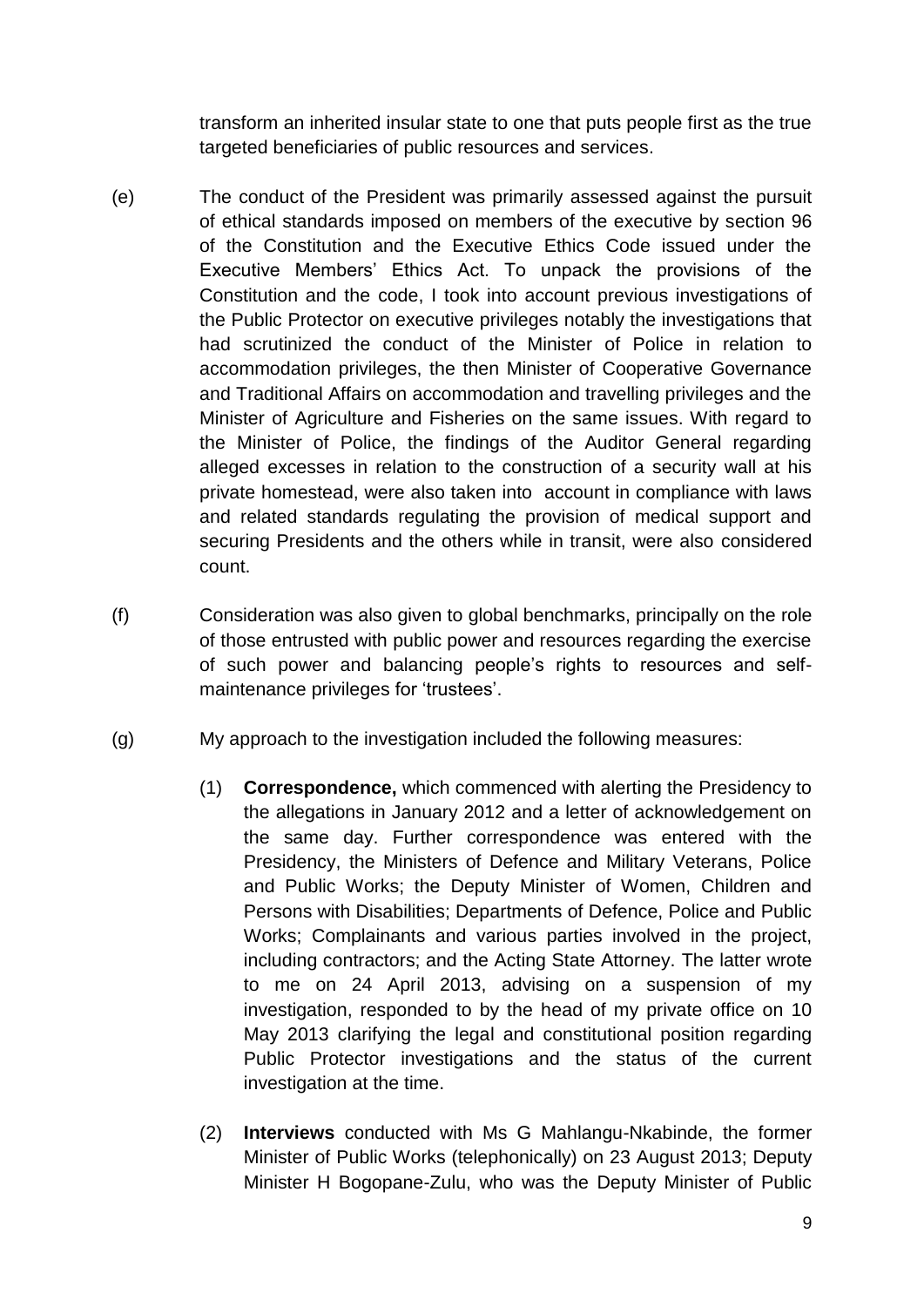Works at times material to the investigation on 14 May 2013; Officials of the DPW, the South African Police Service (SAPS) and DOD, selected contractors that were involved in the Nkandla Project. Meetings were also held with President Zuma on 11 August 2013; Dr C R Lubisi, the Director-General in the Presidency, in January 2012; The Ministers of Police, Mr N Mthethwa, Public Works, Mr T W Nxesi and State Security, Dr S Cwele on 22 April 2013, 31 May 2013, and 8 August 2013 respectively. The meeting of 31 May 2013 was also attended by the Chief State Law Adviser, Mr E Daniels, and other high ranking officials of the Departments involved; The Minister of Justice and Constitutional Development, Mr J Hadebe, who also attended the meeting of 31 May 2013; The Minister of Public Works on 2 July 2013; The Minister of Defence and Military Veterans, Ms N Mapisa-Nqakula, who also attended the meetings of 31 May and 8 August 2013; The former Surgeon-General, Lt Gen V Ramlakan; and the Acting Chief of Staff of the Ministry of Police, Ms J Irish-Qhobosheane.

- (3) **Analysis of voluminous documents** such as correspondence; applicable laws incorporating legislation and case law; relevant policies regulating security upgrades at private residences; supply chain policies and supplementary prescripts and touch stones or established principles from previous Public Protector Reports;
- (4) **An inspection** *in loco* on 12 August 2013, aimed at verifying and assessing the works implemented by the DPW at the President's private residence, accompanied by the Minister of Defence, a member of the investigation team and officials from the DPW and the security cluster; and
- (5) **Submissions in terms of section 7(9) of the Public Protector Act** by parties that appeared to be implicated during the investigation.

### **(h) Limitations of the investigation:**

- (1) The investigation took approximately two years, which exceeds the one year target the Public Protector South Africa team has set for complex investigations. The delays can be attributed to:
- 1. Internal capacity constraints;
- 2. Access to classified information;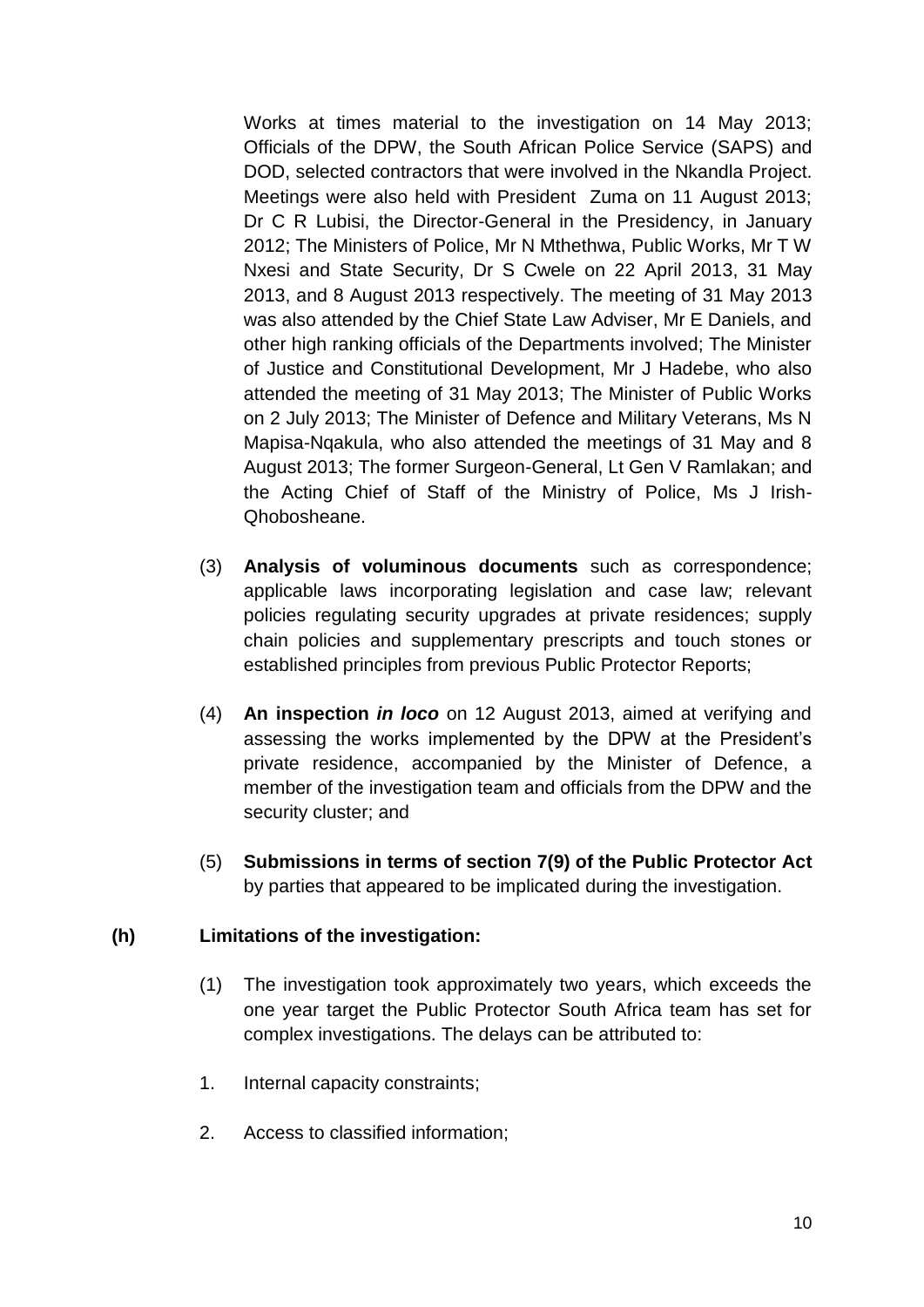- 3. Access to the report of the internal Task Team appointed by the Minister of Public Works;
- 4. Objection lodged by the Minister of Police on 22 March 2013, later supported by the Ministers of Public Works and State Security with the assistance of the Acting State Attorney and the Chief State Law Advisor to the investigation;
- 5. General delays in access to information held by some departments involved in the Nkandla Project also.
- 6. Requests for extensions to submit responses to notices issued in terms of section 7(9) of the Public Protector Act.
- (2) When the Executive Members' Ethics Act dimension was added in December 2012, the 30 day period stipulated in this Act could not be met, primarily because this was an addition to an existing extensive investigation in terms of the Public Protector Act. Furthermore, the abovementioned delays exacerbated the situation;
- (3) Some of the parties that appeared to have been implicated by the investigation were assisted by attorneys and advocates in their responses and a total of 7 attorneys and 5 advocates were involved, some of whom tried to turn the investigation into adversarial proceedings. Threats of interdicts were frequently made.
- (vii) The following jurisdictional and process issues were raised by respondent organs of state and implicated persons:
- (a) The authority of the Public Protector to conduct the investigation at the same time while the Executive had decided on the agencies it wanted to conduct the investigation;
- (b) The authority to investigate the conduct of a private consultant contracted by the state;
- (c) The access to, scrutiny and review of the evidence and information obtained during the investigation; and
- (d) The process followed during the investigation. In some cases there was a lack of proper understanding of the provisions of the Public Protector Act.
- (viii) Security concerns and litigation by the security cluster.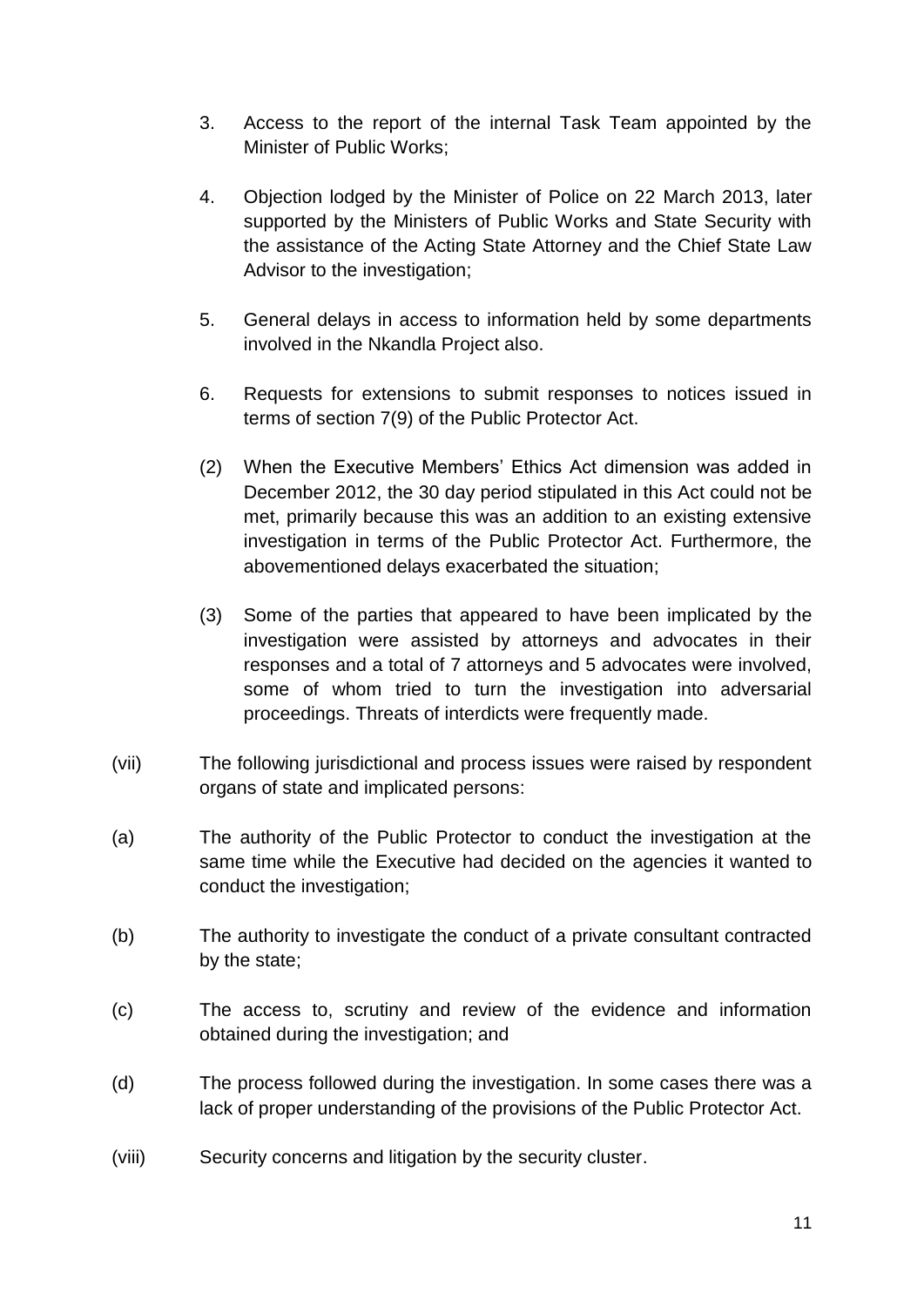- (a) The security nature of the project in question required an extensive consideration of the legislation and other prescripts that regulate the security classified information. In terms of the provisions of the Minimum Information Security Standards Policy (MISS), this means that the information is regarded as being of such a nature that its unauthorized disclosure/exposure can be used by malicious/opposing/hostile elements to neutralize the objectives and functions of institutions and/or the state
- (b) In essence I had to strike a balance between security on the one hand and accountability and openness. I took into account the provisions of section 1(d) of the Constitution, entrenching accountability, responsiveness and openness among other founding values of our democracy.
- (c) My office took drastic measures to ensure that information that is sensitive and classified was secured throughout the investigation.
- (d) I was further guided by what government had already made available in the public domain. In June 2013 the Minister of Public Works in response to an application in terms of the Promotion of Access to Information Act, 2000 provided the M & G Centre for Investigative Journalism with 12 000 pages of documents from the DPW records relating to the Nkandla Project. All these documents, including several that are classified, were published on the Internet and are available at www.amabhungane.co.za.
- (e) In relation to the ethical considerations, I was faced with asking the President the same questions that I had to ask of the former Minister of Cooperative Governance and Traditional Affairs, the late Mr S Shiceka, and the Minister of Police, Mr N Mthethwa, when I investigated allegations of unethical conduct against them, i.e. did he raise any concerns about obvious extravagant and expensive measures that were being implemented by the state at his private residence? In Mr Mthethwa's case he questioned obvious excessive expenditure and took steps to remedy the impropriety.
- (ix) My approach to the investigation was to consider and evaluate what happened, what should have happened and whether there was a discrepancy between the two that constituted improper conduct and maladministration, to rectify or remedy the impact.
- (x) I now turn to the general conclusions I have reached on the 12 issues before I proceed to my specific findings on each of them.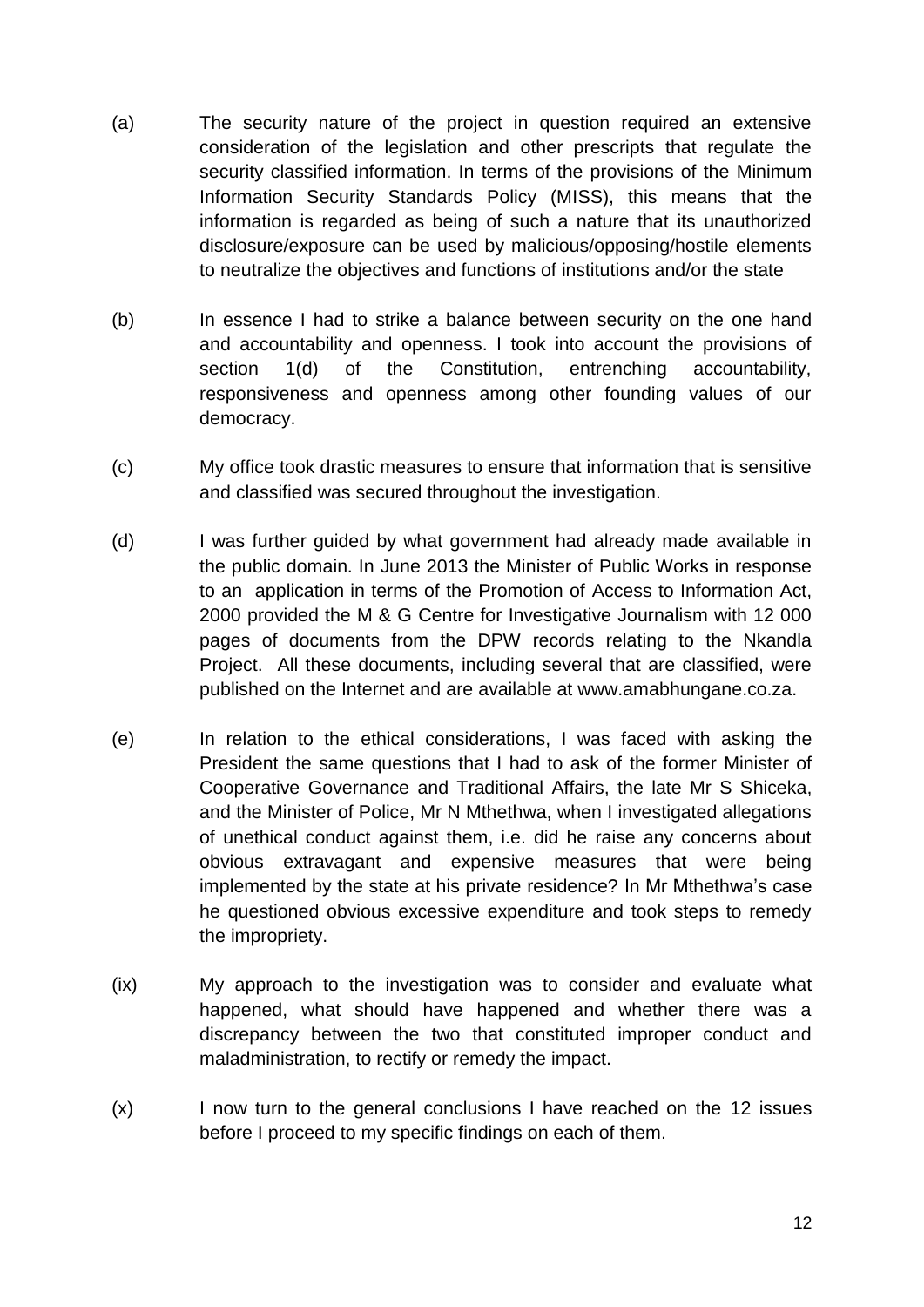- **(a) Regarding the issue of legal authority to install security features at a private residence at state expense and the allegation that such authority may have been exceeded, the investigation revealed that:**
	- (1) Security upgrades at private residences are allowed as privileges accorded to members of the executive and other parties whose security is essential to the functioning of the state, at the owner's request. In the case of the President and Deputy President, the Presidency is also authorized to make the request.
	- (2) The Ministerial Handbook regulates security installations for members of the executive except for the President, Deputy President, former Presidents and former Deputy Presidents. The Cabinet Policy of 2003 is the key policy instrument that has regulated security installations at the private residences of Presidents, Deputy Presidents, former Presidents and former Deputy Presidents during the period under scrutiny.
	- (3) Installations implemented in connection with health care services to the President and transport, are regulated by prescripts guiding the DOD Doctrines relating to transporting and providing medical services to the President, Deputy President, former Presidents and former Deputy Presidents.
	- (4) It was these two sets of regulatory frameworks that authorized the installations undertaken in the name of security at the private residence of President Zuma on assumption of office in May 2009.
	- (5) According to a Declaration Certificate issued by the Minister of Police, the Nkandla private residence of President Zuma was declared National Key Point on 08 April 2010. Despite the Minister of Police and the Presidency's denial in their submissions during the final phases of the investigation, this added the National Key Points Act, 1980 into the legal framework permitting and regulating security measures at his residences. The specific compliance requirements in regard to the National Key Points Act are stipulated in the Declaration Certificate issued by Minister Mthethwa on 08 April 2010, declaring the Nkandla residence a National Key Point and the receipt of which was confirmed by the Presidency, a year later, on 07 April 2011.
	- (6) As indicated earlier, security measures at private residences under any of the regulatory instruments are not automatic. In the case in point, we have established that the measures implemented from May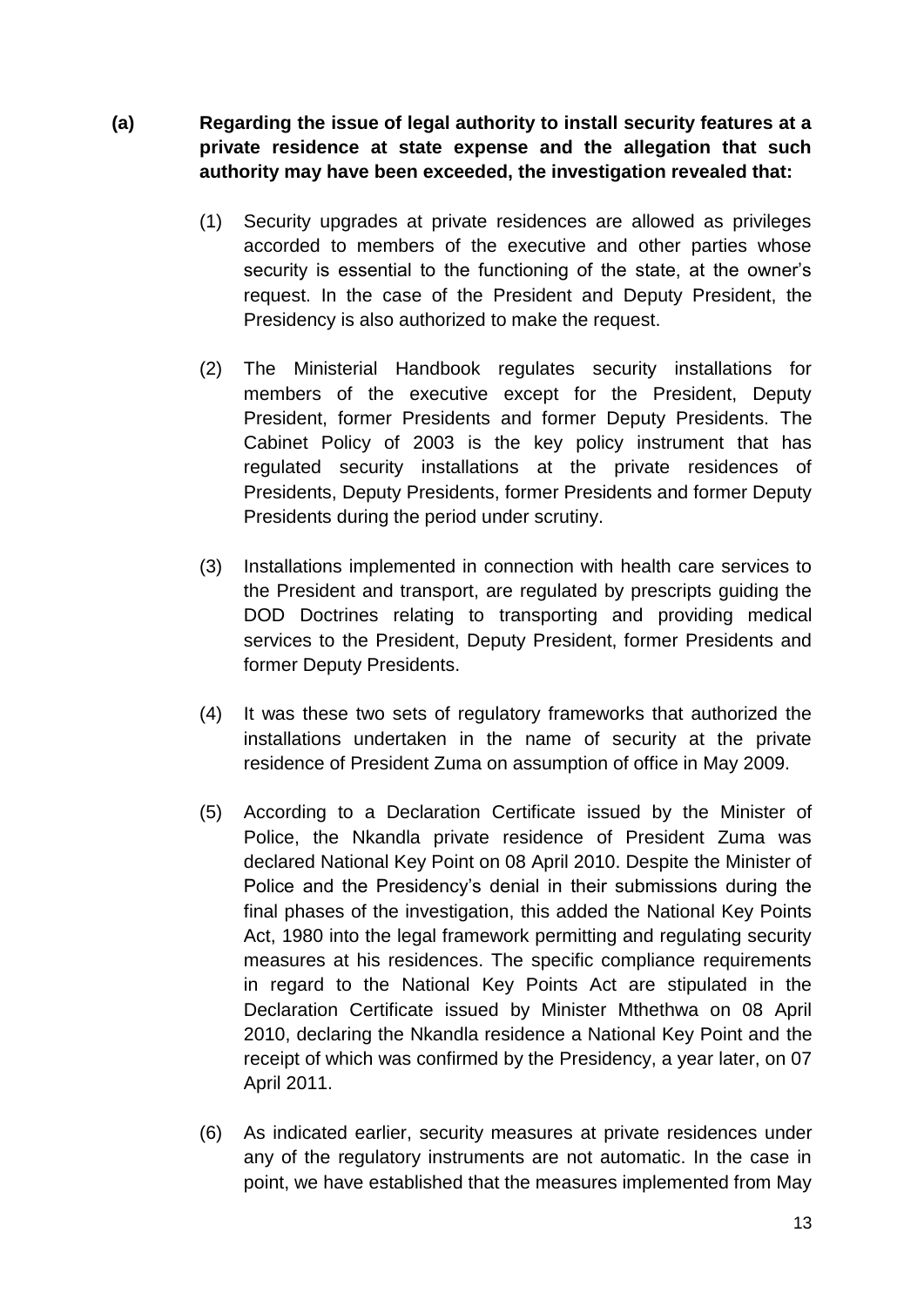2009 to April 2010 could have only been authorized by the Cabinet Policy as the DOD prescripts do not cover any permanent security installations. Paragraph 8.1.2(b)(i) of the Cabinet Policy directs that such installations be implemented *"at the request of the President or the Presidency"* (if the residence belongs to the President) following a security evaluation by the SAPS together with the National Intelligence Agency (NIA, now SSA) advising that the security of the President is compromised as a direct result of his or her public position.

- (7) A Security Evaluation Report duly compiled by the Security Advisory Service of the SAPS in May 2009 did conclude that the security measures at the President's private residence were inadequate at the time when he assumed office as President. The evidence of officials from the DPW, SAPS and the DOD and our inspection *in loco* in August 2013 confirmed the need. This was despite the fact that Mr Zuma had been the Deputy President between 1999 and 2005. The situation was said to be compounded by the fact that Nkandla is a deep rural area with a rather unfriendly terrain.
- (8) Looking broadly into the issue of compliance with the law and other prescripts, no evidence has been presented or found indicating that the trigger mechanism for the state to get involved financially, in respect of any law, was complied with. We have already established that the process started in 2009 and the President's private residence was only declared a National Key Point in April 2010. Accordingly, the only basis on which any state funds could have been used for security installations at the President's private residence is the Cabinet Memorandum of 2003.
- (9) However, no evidence has been submitted or found indicating that the Presidency requested the SAPS and State Security Services to consider securing the private residence of the President, yet this is the trigger mechanism stipulated in paragraph 8.1.2(b)(i) of the Cabinet Policy of 2003.
- (10) However, I was persuaded by the submissions by various representatives of the organs of state involved in the security value chain that the normative process is not to wait for a request from the Presidency. I was advised that that action is taken to provide immediate basic security while commencing a process of conducting a comprehensive security evaluation as soon as a President is elected.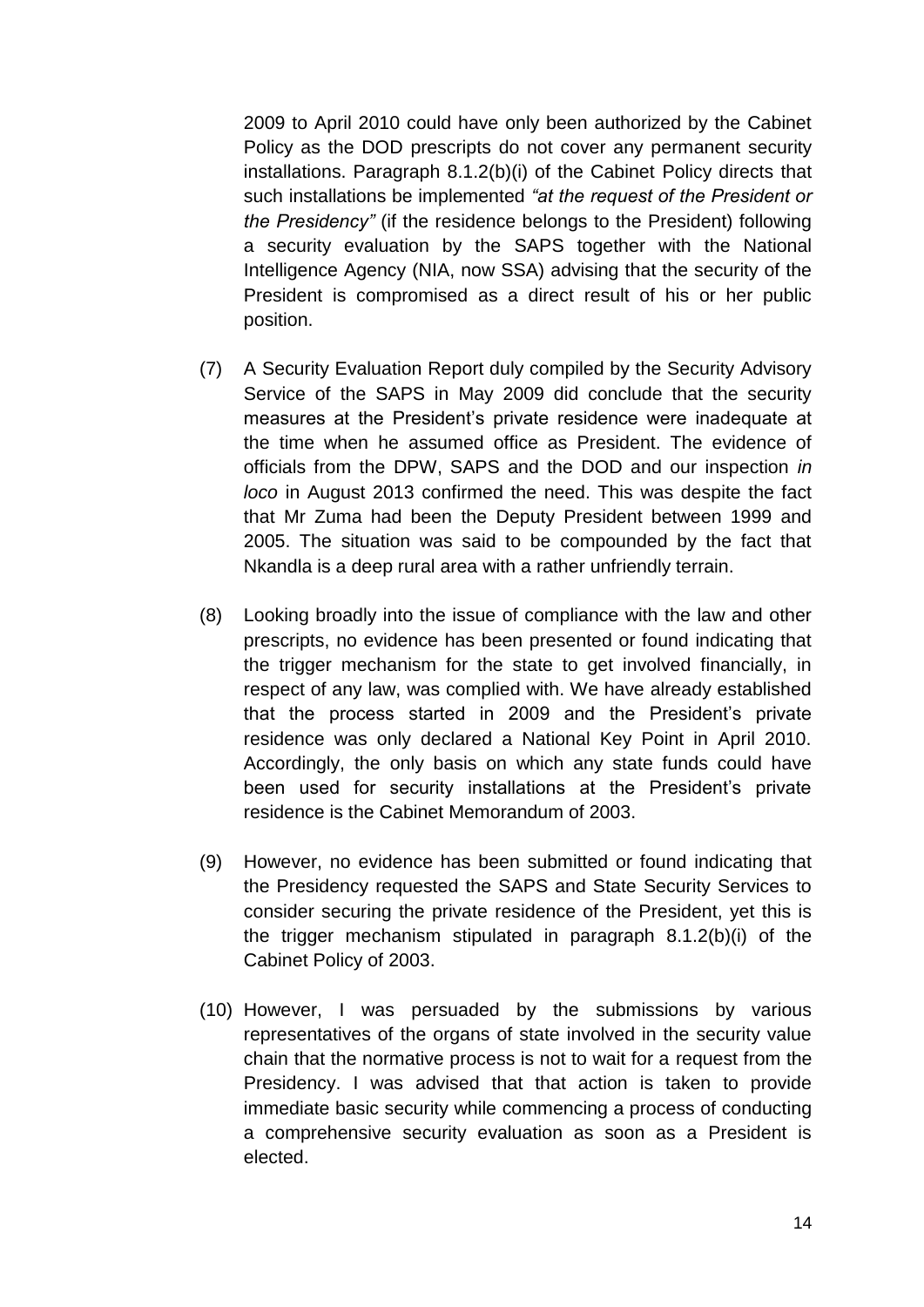- (11) The documentary evidence, which shows that the measures identified as needing to be taken in response to the security evaluation at that point were consistent with security measures identified in the standard setting documents, among which are the Cabinet Policy of 2003 and the Minimum Physical Security Standards. The procurement of such measures was also costed as required although not by the SAPS but by the DPW and amounted to R27 million at the time.
- (12) The evaluation above, herein after referred to as the first security evaluation, had apparently not taken into account the fact that President Zuma was in the process of constructing three new dwellings, which required the broadening of the scope of the security measures. A second and last security evaluation by the security experts within the SAPS was also conducted and this still did not include the construction, in the name of security, of buildings and other architectural items not listed in the standard setting instruments for the provision of security in identified private residences.
- (13) It would appear that the course of events changed significantly around August 2009, when Mr Makhanya, the President's private architect who had been involved in the President's non-security construction works, was brought in, without going on tender, to act as the DPW's Principal Agent in respect of the entire Nkandla Project, while retaining his position as the President's Principal Agent and architect. This is the period when the scale of work increased exponentially, leading to installations that were not recommended in any of the authorizing instruments or Security Evaluation Reports and the cost of works escalating to over R215 million. It is also the point at which the Director: Architectural Services at the DPW expressed concerns about moving from "humble beginnings to establishing a full township.
- (14) By installing measures that were not based on the outcome of any of the 2 security evaluations carried out using the Minimum Physical Security Standards as required and not quantifying and approving the scope of measures before approaching service providers, the process that ensued from August 2009 did not fully comply with the Cabinet Policy of 2003, from which the authority to install security measures was derived.
- (15) The Cabinet Policy of 2003 requires: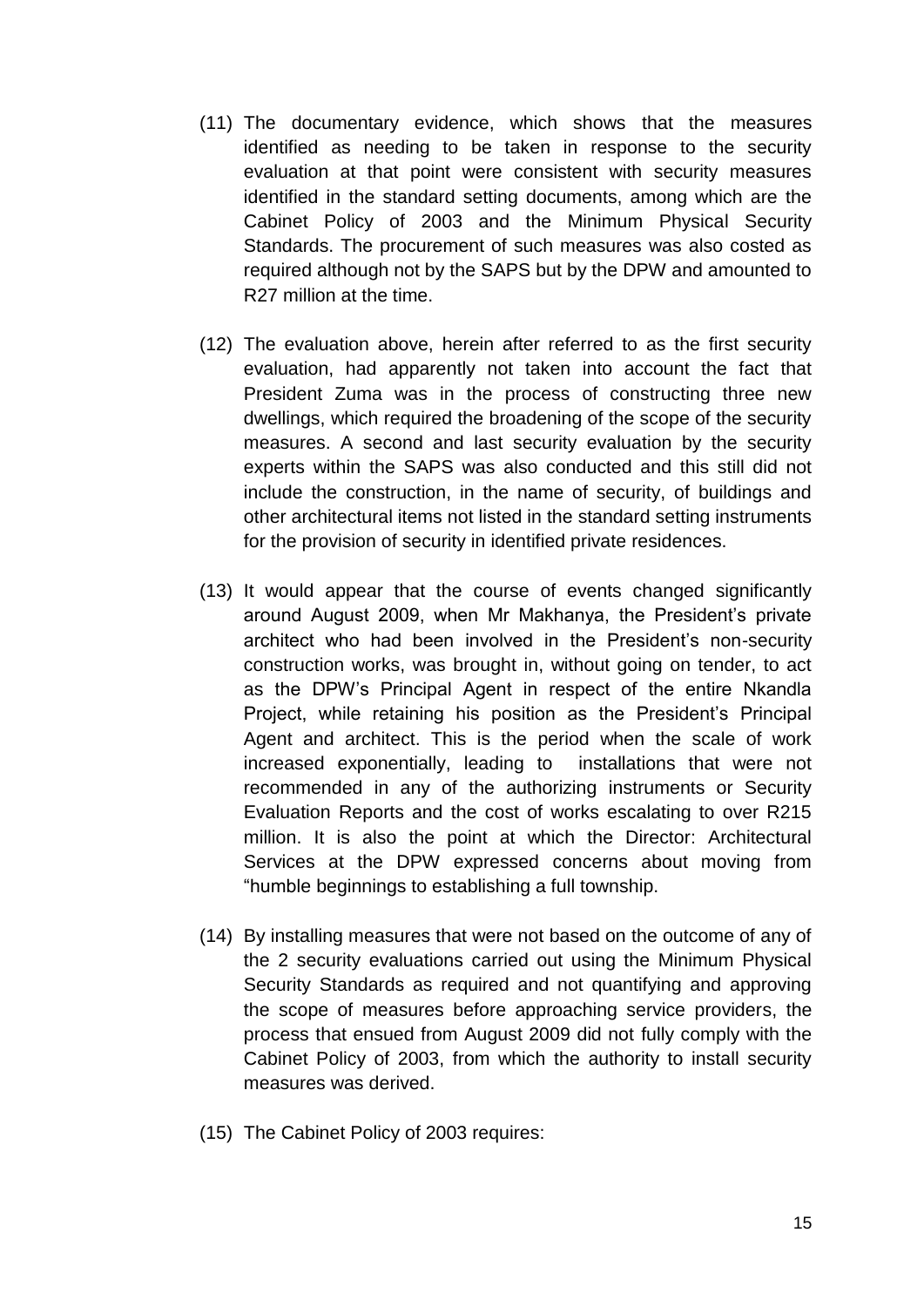- (a) Request by the President or Presidency for security measures;
- (b) Security evaluation by the SAPS and State Security Agency;
- (c) A proposal to the Inter-Departmental Security Co-ordinating Committee;
- (d) Cost estimate preparations by DPW;
- (e) The SAPS to advise the Minister of Police on the proposed security measures including the cost;
- (f) Communication to the President on the approved security measures for his or consent ;and
- (g) Implementation by the DPW.
- (16) If the Cabinet Policy of 2003 was not complied with, how about the National Key Points Act? The Presidency and SAPS have since argued that there was no need to comply with the National Key Points Act. This is despite the fact that in submissions to Parliament and media statements, the National Key Points Act was used, primarily by the current Minister of Public Works, to justify the installations and related expenditure at President Zuma's private residence.
- (17) According to the Declaration Certificate issued by the Minister of Police, Mr Nathi Mthethwa, on 08 April 2010, the security installations at the President's residence were supposed to be handled in terms of the National Key Points Act. Since work was already in progress, the directive in the declaration was to presumably apply from that date onwards. Unfortunately the organs of state involved have failed to address me on what was intended arguing, in a very strange way that the act of bringing in the National Key Points Act was to secure what had already been built in the name of security.
- (18) Nonetheless, if I am right in arriving at the logical conclusion that the instruction in the declaration was meant to regulate installations and responsibility for payment thereof from April 2010, then everything that was done from that point onwards was in terms of the Declaration signed by the Minister of Police, not meant to be funded by the state but paid for by the owner, President Zuma. This conclusion is arrived at on the basis of the contents of the Declaration Certificate in question, which include the following:

*"The total safeguarding of a National Key Point comprises not only the measures which you as owner are obliged to implement in terms of section 3(1) of the National Key Points Act, but also the effective*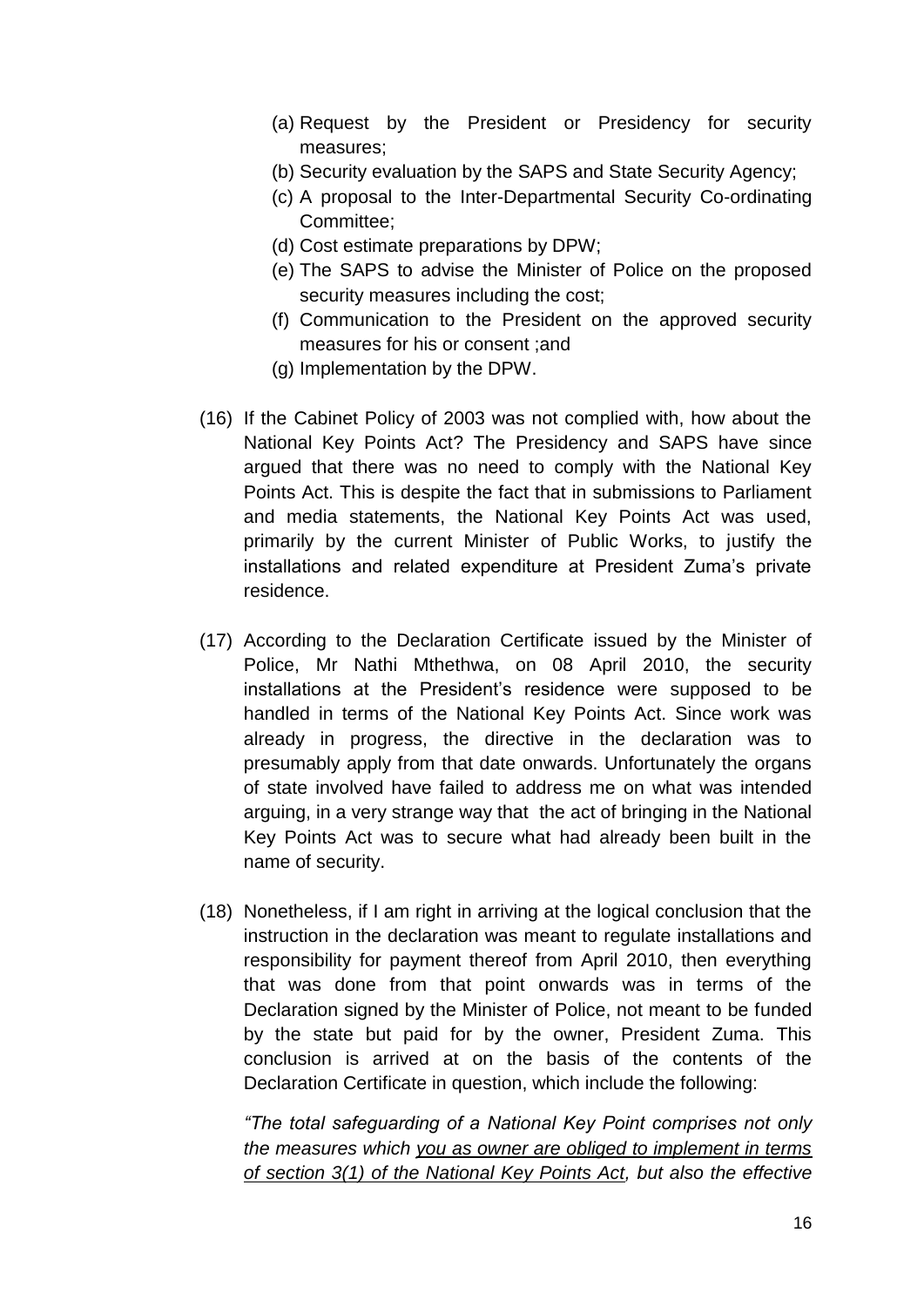*protection which must be implemented by the protection unit. It is therefore of the utmost importance that either you or a person appointed by you, liaise with the protecting unit of this National Key Point and the Provincial NKP Officer to activate a Joint Planning Committee(JPC) for this National Key Point in order to draw up a joint plan to counter an incident .*

*In terms of Section 24D of the Income Tax Act, you can submit a claim for tax deduction in respect of expenditure incurred on security measures implemented at your National Key Point…*

*It is trusted that you will implement your security obligations as defined in section 3(1) of the National Key Point Acts, Act 102 of 1980, at your National Key Point*." (emphases added)

- (19) The Minister of Police's declaration proceeds to advise the owner, who in this case is President Zuma, that: *"This directive contains all the information you will need in reference to the administration and safeguarding of your NKP. Please study it carefully."* It concludes with advice that *"If the circumstances of your NKP should change to such a degree that its status as a NKP is affected, you must inform the NKP Section so that a re-evaluation can be carried out."*
- (20) No evidence documentary or otherwise indicates that the Minister of Police's decision to have the owner fund the security measures was revoked or the NKP's situation was reported as significantly changed or re-evaluated.
- (21) The respondent parties' response to the question regarding how and why the post April 2010 security measures were funded by the state, was simply that, the declaration was never meant to affect the regime that ordinarily applies to the security of Presidents and the other selected dignitaries. I had to consider the possibility that the National Key Points Declaration could have been meant to cover some of the items that were neither mentioned in any of the standard setting instruments nor included in the lists made by the security experts following the two security assessments.
- (22) The possibility that sections 3(2) or 3A of the National Key Points Act, which gives the Minister of Police the power to pay with state funds in the event an owner is unwilling or unable to pay, was eventually used as the basis for tapping into state funds and, was also explored despite protests from all affected organs of state. Despite not denying that he signed the National Key Point Declaration dated 8 April 2010, asking the President to pay for his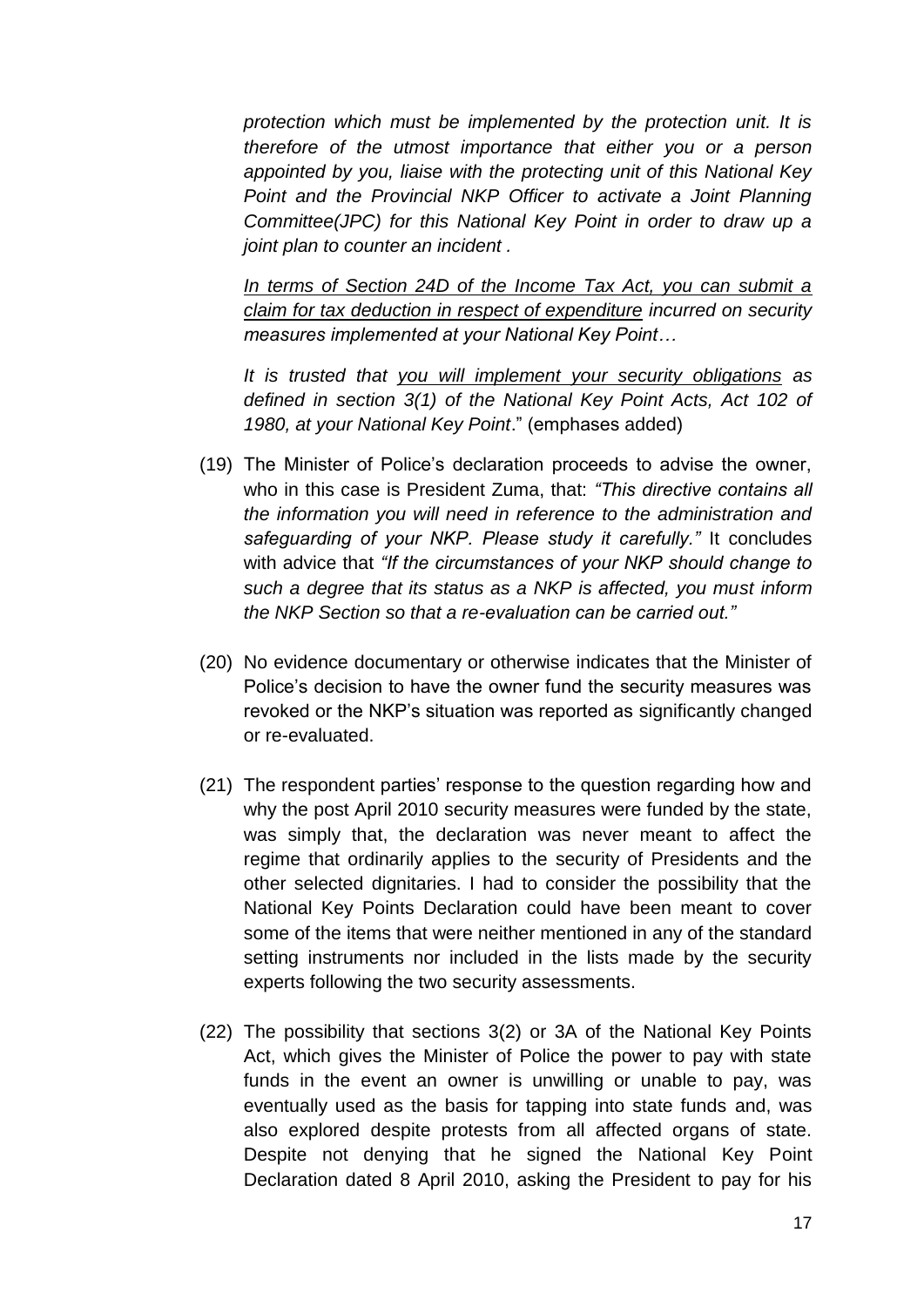own security upgrades, Minister Mthethwa said, in his response to the provisional findings:

*"Any contention that the President was required to implement security measures at his private residence at his own expense for his own safety and security is misguided and incorrect"*

- (23) Incidentally, the same difficult-to-fathom view was taken in the Presidency's response to the provisional report. When I asked the President's legal advisers, what the declaration was asking the President to pay for and if he paid for same, I was advised that he had not paid for anything and should never have been asked to pay for anything. Perhaps that is true but the reality is that he was asked to pay.
- (24) From the investigation's point of view, the apportionment of costs path was explored primarily because there was evidence of a draft apportionment letter prepared at the request of Ms Hendrietta Bogopane-Zulu, the Deputy Minister of Public Works at the time. Unfortunately although the Deputy Minister confirms requesting the letter, and the evidence show that it was duly prepared she could not confirm that it was sent to the President. Neither could Ms Gwen Mahlangu-Nkabinde who was the DPW Minister at the material time.
- (25) There is clearly no evidence of a decision made by the Minister of Police as required by law to act in terms of the apportionment regime. It must also be indicated, as pointed out by the Presidency that, apportionment is an option. Otherwise, the state may under the National Key Points Act still pay for everything. This takes me back to the view that the owner's contribution may have to address the matters that were added to the security menu after the security evaluations were done and final list prepared on what was absolutely needed for security purposes and the DOD related needs. The minutes of the meeting held on 11 May 2011 where it was said a decision on the swimming pool is outstanding pending consultation with the owner as it has cost implications for him provide one of the pieces of evidence that gives us a glimpse of the thinking behind apportioning some of the costs to the owner. In the minutes of various progress meetings of the Project Team there is consistent reference to non-security items for the owner's account, as the elephant in the room.
- (26) Another piece of the puzzle that points us in the direction of the owner footing an undetermined part of the bill are minutes of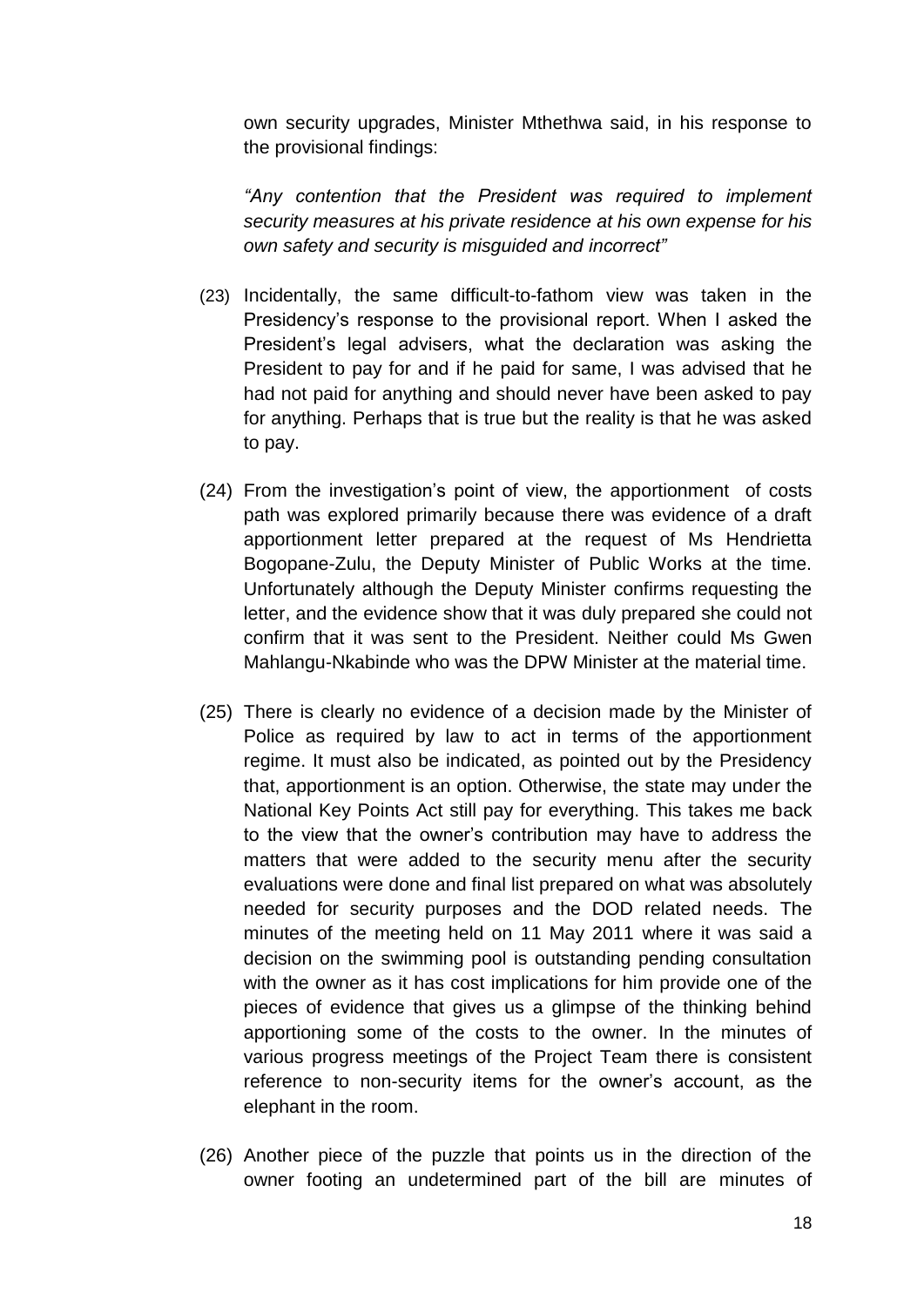meetings held by the Project Team. The minutes of the Project Team meeting dated 1 April 2011, where the question of apportioning of costs was discussed, reveal an agreement reached for a document outlining such apportionment to be prepared for submission to President Zuma. The evidence of the former Deputy Minister of Public Works, Ms Bogopane-Zulu, alluded to earlier, buttresses the existence of such an agreement. In the body of the report I deal extensively with her lamentation that she was unceremoniously removed from the project, an allegation not denied by the Minister at the time, Ms Mahlangu-Nkabinde, whilst still wearing travelling clothes upon landing, from an overseas trip, Ms Bogopane-Zulu indicated that she never saw or heard about the apportionment document she had requested upon departure following her discussion on the same with President Zuma.

- (27) Although the minutes of progress minutes meeting confirm its existence and the investigation did unearth a copy of a document that purports to be the apportionment document and with items for the President's bill allegedly ticked by Mr Makhanya, the fate of the original remains a mystery as Ms Mahlangu-Nkabinde submitted that she had never seen it despite admitting to taking over the prestige portfolio, which included the Nkandla Project, after her abrupt removal of her deputy from same.
- (28) However, I must say that the disappearance of the document amid a situation where virtually all the members of the executive involved appeared conversant with its contents, is a source of grave concern. It is clear that at the level of the Project Team the document was produced and delivered but at a political level, it seems to have been managed in a manner that removed it from the normal administrative decision-making process or track.
- (29) What is clear though is that there is no document through which the Minister of Police revoked his decision. Furthermore his submission and that of the Presidency did not argue that such revocation occurred.
- (30) The procedural question that arose during a consideration of the apportionment of costs issue was whether or not the owner was consulted as required by the law. What we know, according to the Declaration is that President Zuma was informed that he was to pay for everything. Curiously though, the President appears to have been informed of such National Key Point Declaration, a year after it was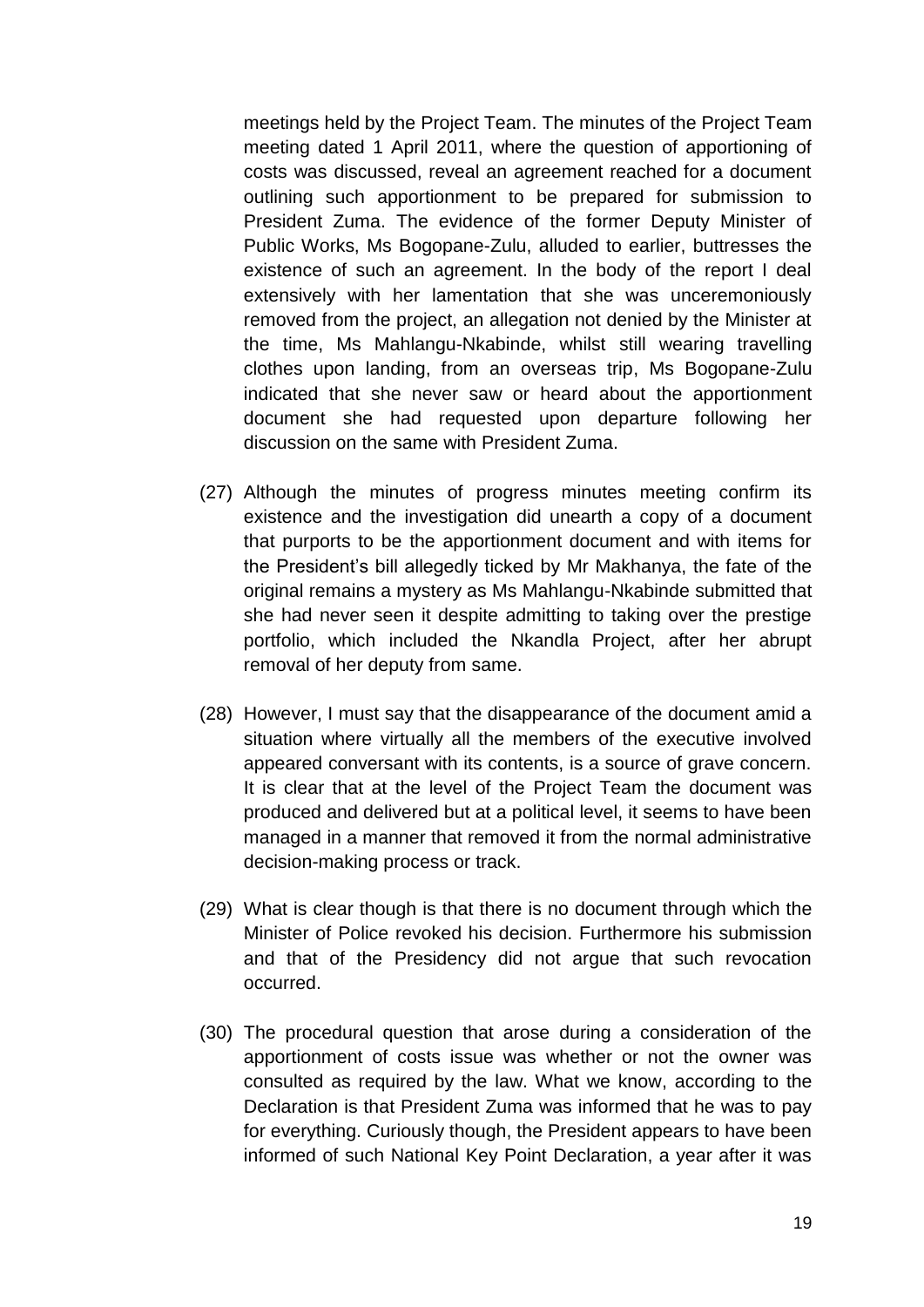made, on 07 April 2011. At what point was he told he would have to pay for some of the items, and for which of those, is not clear.

- (31) The only evidence uncovered that suggests the owner was informed or attempts were made to inform him of his partial payment obligations is the document purporting to be an apportionment of costs document and the testimonies of Deputy Minister Bogopane-Zulu and the former Regional Manager of the Durban DPW Regional Office, Mr Khanyile. However, that document was only prepared around the beginning of 2011 and there is inconclusive evidence regarding its delivery to President Zuma.
- (32) The body of the report also deals with purported security installations on state land near the President's homestead, implemented by the DOD at the expense of the DPW. I must indicate upfront that these have emerged as extraneous to the regime for providing security to the President and selected dignitaries. They belong to a DODregime regulating medical services and transport services to the President and specified dignitaries.
- (33) This is the murkiest of all areas. The first thing to note is that no policy instrument that clearly stipulates in exact items which can be funded at state expense in the name of providing mobile security to the President was provided by government during the investigation. Precedent also does not help as all predecessors mainly got security assistance at private residences that is mostly limited to the items listed in the security guides. The only difference is former President Mandela whom around 2010, long after retirement and about 3 years before his passing on, got a mobile ICU unit, which will now revert to the state.
- (34) At the Nkandla residence, the items attributable to the SAPS include the relocation of households of neighbours at state expense, apparently because Mr Makhanya's advice was that a straight fence would provide better security than one that goes around these homes. Here it must be borne in mind that the security evaluations did not recommend this. Furthermore Mr Makhanya is an ordinary architect and not a security expert or advisor. His ticket to the project was on account of non-security related architectural work he was performing for his client, the President, shortly before the Nkandla Project commenced. It must also be noted that the meandering fence and proximity of these households was never identified as a security threat in the two security evaluations conducted by security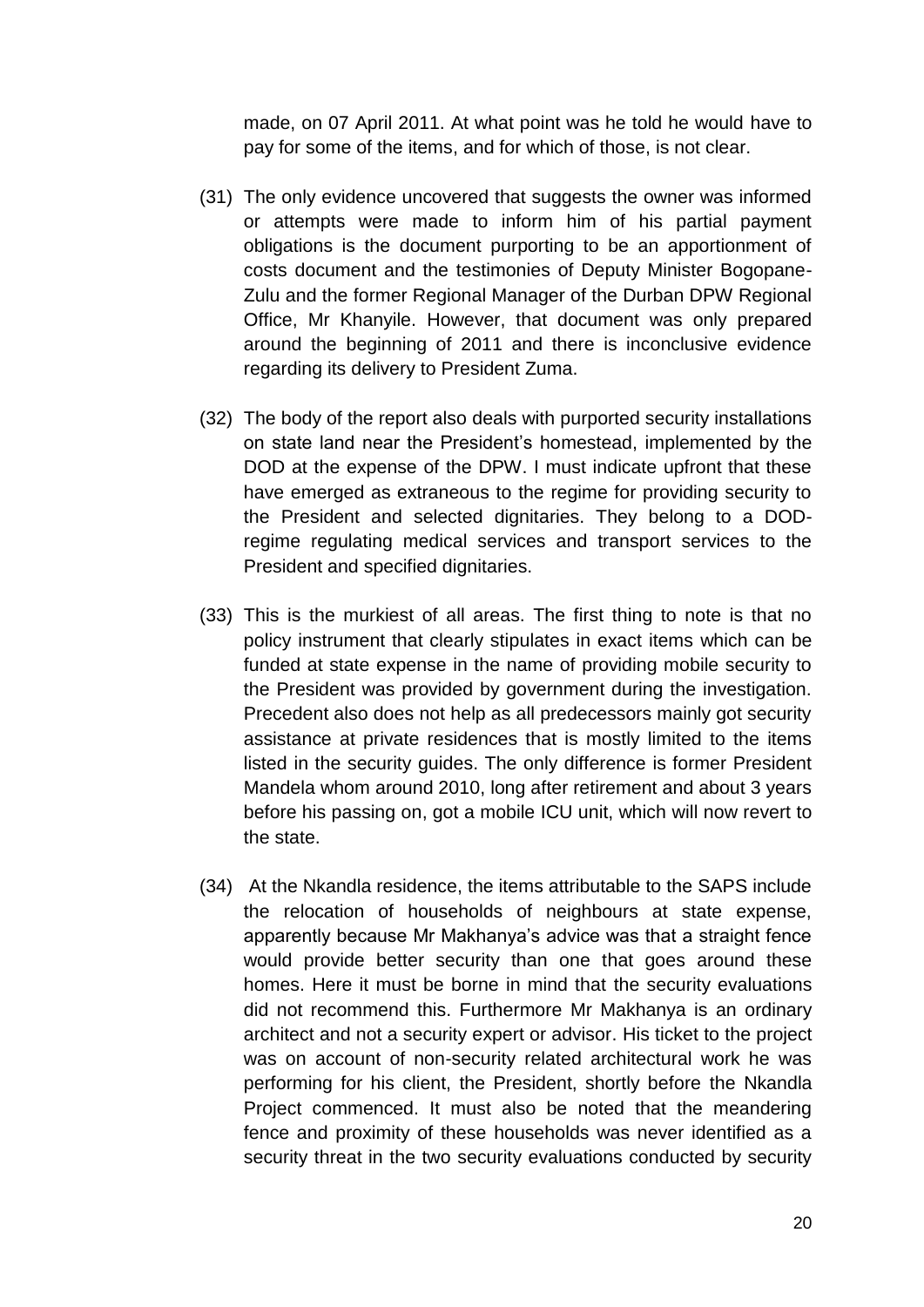experts in accordance with the rules and which are the only security assessments ever conducted in respect of the Nkandla Project.

- (35) It is particularly worth noting that if the National Key Points Act were to be viewed as the key authority instrument authorizing the impugned security measures, these households could have simply been included inside the secured area as part of a National Key Point Precinct, as envisaged in section 2A of the Act. This would have meant a straight fence with these homesteads inside the enclosure. There is no evidence that this option was ever considered.
- (36) It is further worth noting that the organs of state involved did not invoke any law, including the Expropriation Act, 1975, as the basis for moving the households at state expense. The argument that this was a security requirement is not borne by the documents prepared by security experts following the two security evaluations. The fact that the families did not want to move on account of, among others, their family gravesite, does not negate the fact that they benefited from better buildings at state expense.
- (37) I have noted with concern the submission by Deputy Minister Bogopane-Zulu during her interview that she had advised that the Minister of Human Settlements be approached with a request to build RDP houses for the affected households. This would have cost between R100 000 and R120 000 per house, which would have been less than R2 million for the four households instead of the R8 million that has since been paid for the 15 rondavels that have been built for them. This cheaper option was not explored by the DPW. Regarding maintaining the rondavel style of the original homes, RDP houses can be adapted to any low cost architectural design.

## **(b) Regarding the alleged flaunting of Supply Chain Management procedures stipulated in the relevant regulatory framework, the investigation revealed that:**

(1) It is common cause the expenditure of an amount in excess of R215 million that was spent by the DPW on the Nkandla Project, the prescribed open tender process was not utilized for the procurement of the goods and services required at any stage of the project. Treasury requirements require that all goods and services between R10 000 and R500 000 be subjected to three quotations and above R500 000, to an open tender process. Most of the deviations from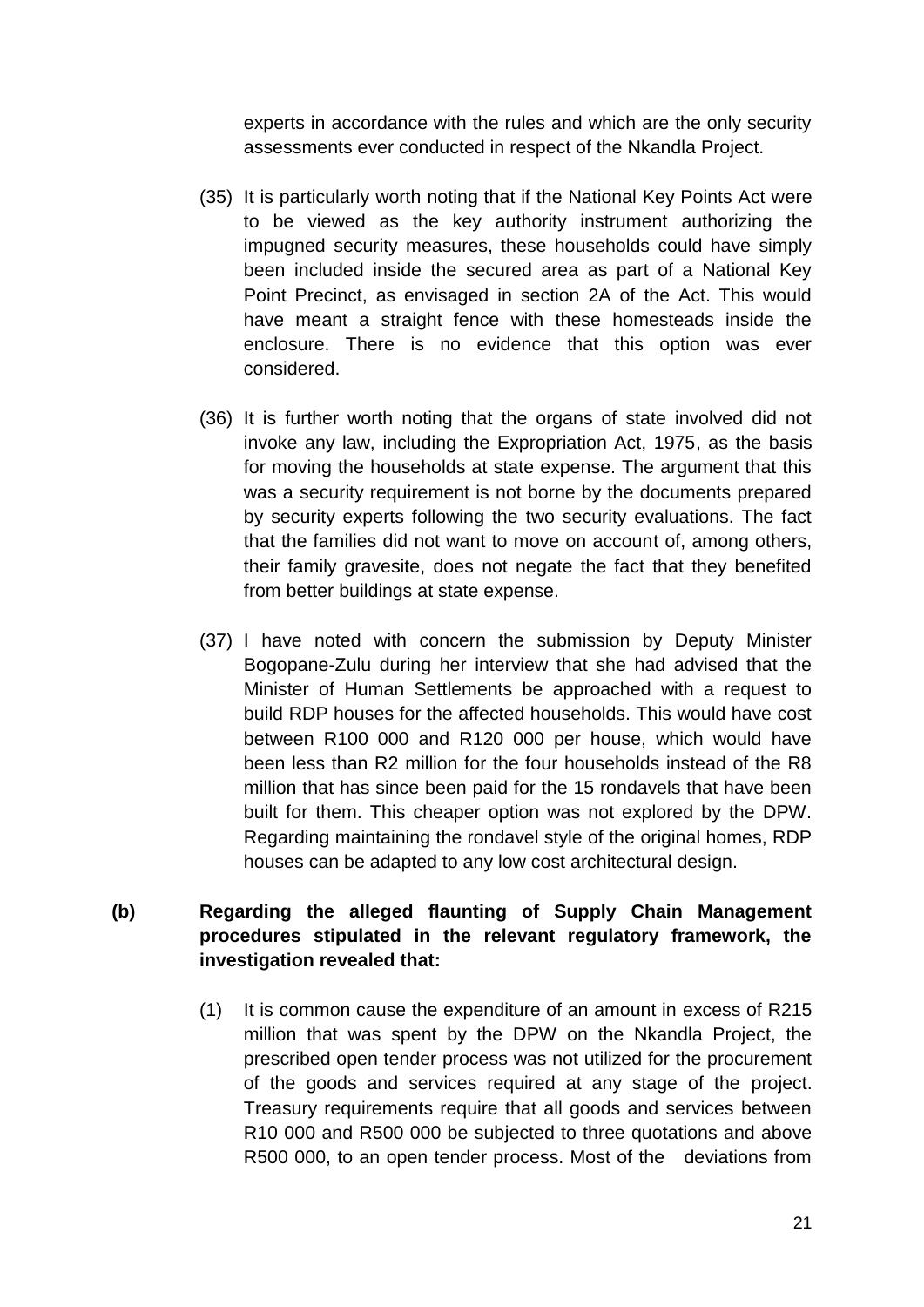the prescribed open tender process were justified in internal memoranda and minutes of meetings citing:

- 1. The fact that a particular service provider was appointed by the President and that there was a need to integrate the project with the President's private works;
- 2. Security;
- 3. Instructions from the Minister of Public Works;
- 4. Urgency; and
- 5. Indications that the service/product required was only available from one supplier.
- (2) Only nominated and negotiated procurement strategies were utilized, and in some cases there were direct contractual appointments of service providers.
- (3) According to the DPW records, the procurement without tender processes also covered works referred to as "general site works", amounting to more than R67 million and which included the installation of lighting, data and CCTV networks, access control facilities, bulk earth works and landscaping. Mobile accommodation for the SAPS staff and mobile generators were also procured without a tender process.
- (4) I have had great difficulty understanding why Mr Makhanya and the other consultants and contractors brought in on account of prior involvement in President Zuma's private renovations, were considered key to the work relating to the helipads, the clinic, homes for SAPS members, the relocation of households and most of the general site works. Most of these measures were unrelated to the private renovations by the President and were executed outside his private property.
- (5) According to his written statement presented to me dated 30 September 2013, the President was present when Mr Makhanya, was introduced to the DPW team at his house in Nkandla in August 2009. The President has since submitted that he never insisted that Makhanya and others he had already engaged privately had to be engaged for the Nkandla Project. He explained that he simply participated in a meeting the purpose of which was: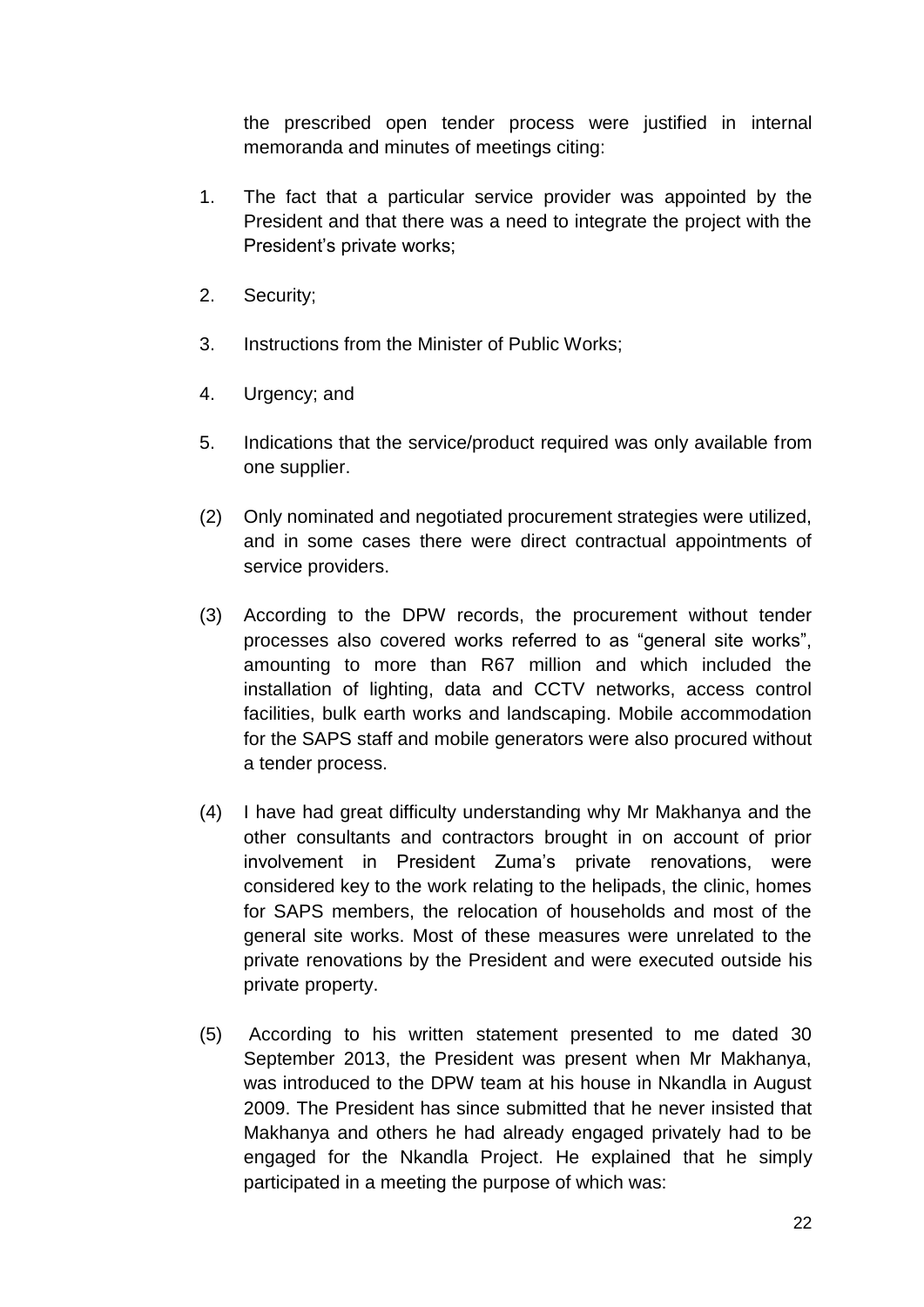*"Only to introduce my architect to senior government officials and to appraise each other of their respective plans"* 

- (6) It is common cause that Mr Makhanya not only served as principal agent for both the President's private work and the state funded the Nkandla Project. It is also common cause that he served as overall architect, providing subcontractors to the Nkandla Project while serving the President as his private architect. Also not denied is the fact that Mr Makhanya throughout the Nkandla Project served as the go-between between the government officials and the President, leaving it to him to discuss designs with and explain the President's preferences. What is particularly disturbing in this regard, is that the minutes show that Mr Makhanya was often asked to design something more economic and he would come back with something more expensive or even luxurious and then make a submission regarding why 'security' the need had to be met through the more costly design. An example in this regard is his decision to change the design and move the location of the safe haven at a significant increase to the cost .No explanation was given regarding why the government had to consult the President through Mr Makhanya, a consultant.
- (7) Despite denials by the Presidency, the appointment to design and implement security features at the President's residence placed the service providers who were also appointed by the President in a position of dual responsibility to the President and to the DPW. Although denied by the Presidency, I am unable not to conclude that this presented a risk of conflict of interest. This was particularly the case with regard to Mr Makhanya, whose new role as Principal Agent for the entire Nkandla Project meant that he became the state's main advisor on what it would take to cost effectively meet identified security requirements while maintaining his status as the President's architect and advisor. In fact the DPW never explained why Mr Makhanya had to be the Principal Agent for the entire project other than to indicate that he was already involved in the President's private works.
- (8) Mr Makhanya's third role as the main go-between between the President as owner and the Project Team, also placed him in a position of serving the interests of two masters. The Presidency has argued that there is no evidence that the interests of the two masters were conflicting. That may be so. What we do know though is that many of the modest measures originally recommended by the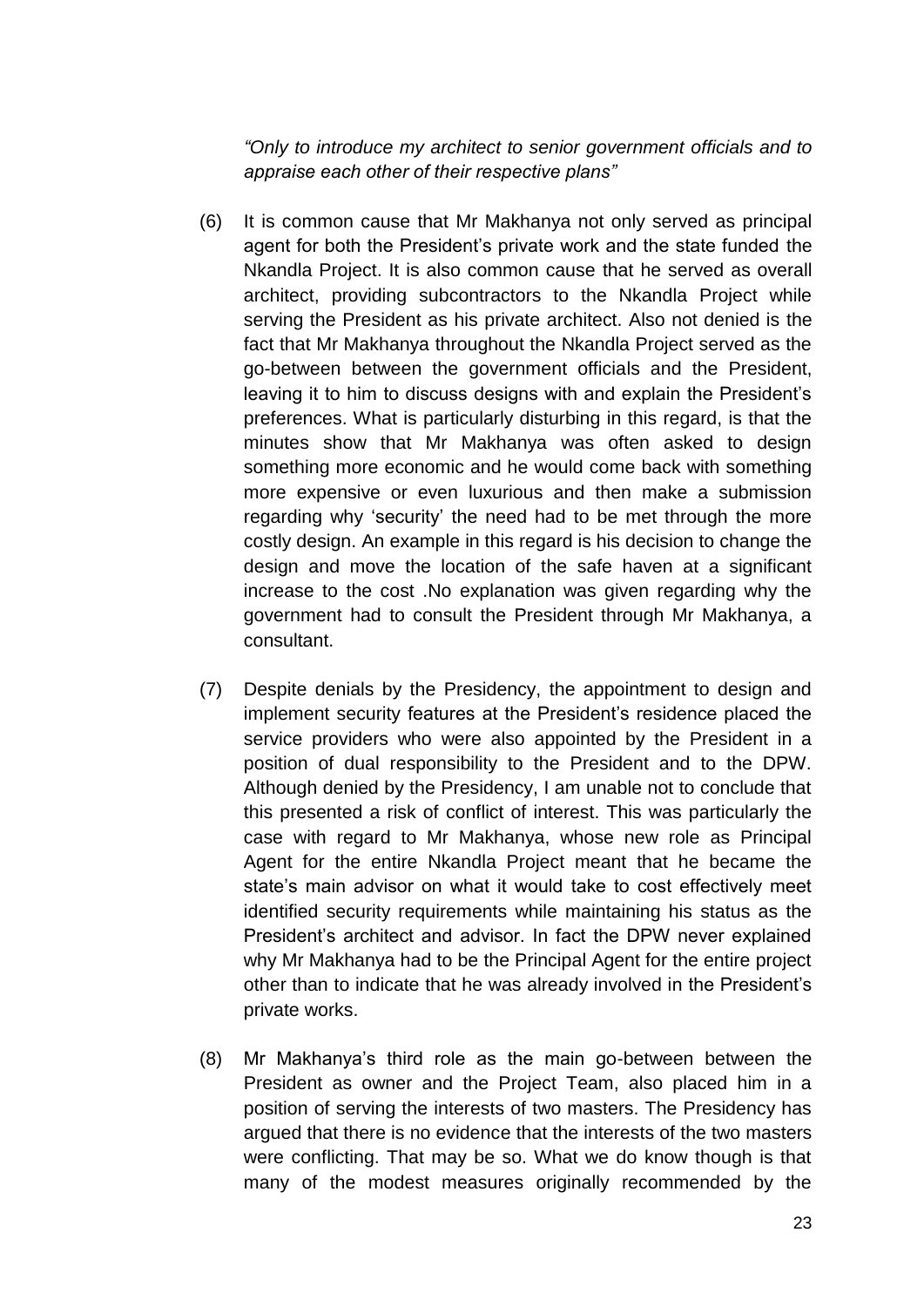security evaluation or agreed to at project meetings, ended up being replaced through the designs of Mr Makhanya and team under him, by more expensive measures.

- (9) The placing of Mr Makhanya between the Project Team and President Zuma evidently shifted power from state officials to Mr Makhanya . In his written submission, one of the *"official*" project managers stated that Mr Makhanya became the *de facto* project manager and that it was difficult to exercise control over him leading to a case of *"the tail wagging the dog"*. It is not difficult to comprehend why government officials, particularly at a fairly low level of the food chain, would have difficulty controlling a consultant who was presented by and claims to speak with the President's concurrence or authority. My opinion is that even a Minister could have had difficulty countermanding Mr Makhanya.
- (10) Both minutes of the project and interviews reveal a picture of knee jerk reactions during which team members would come up with an idea at any time, thereafter Mr Makhanya was asked to design a feature that could capture that idea and between him and his quantity surveyor have it costed, the subsequent meeting would then simply adopt it. During the inspection *in loco*, the team deferred to Mr Makhanya, who battled to explain items such as the amphitheater, the kraal, which includes a chicken run and cattle culvert, the Visitors' Centre, the swimming pool, extensive paving and the relocation, at state expense the President's neighbours.
- (11) Having a contract that paid him on the percentage of the cost of the measures installed also presented a risk of conflict of interest for Mr Makhanya as choosing the most expensive option meant more money as did expanding the scope of the work involved. Mr Makhanya had made R16,5 million from the Nkandla Project by the time of conclusion of the investigation.
- (12) Coming back to the issue of procurement, I have indicated that the minutes of meetings and interviews with the parties, clearly show that many of the procurement procedures were skipped, ostensibly on account of urgency. I am not convinced that urgency prevented the procurement of services on the basis of shortened tender turnaround times as provided for in Treasury Regulation 16A6.4.
- (13) Mr Khanyile, the former Regional Manager of the Durban Office of the DPW, conceded in his evidence, that from the time the project commenced, the procurement procedures followed were different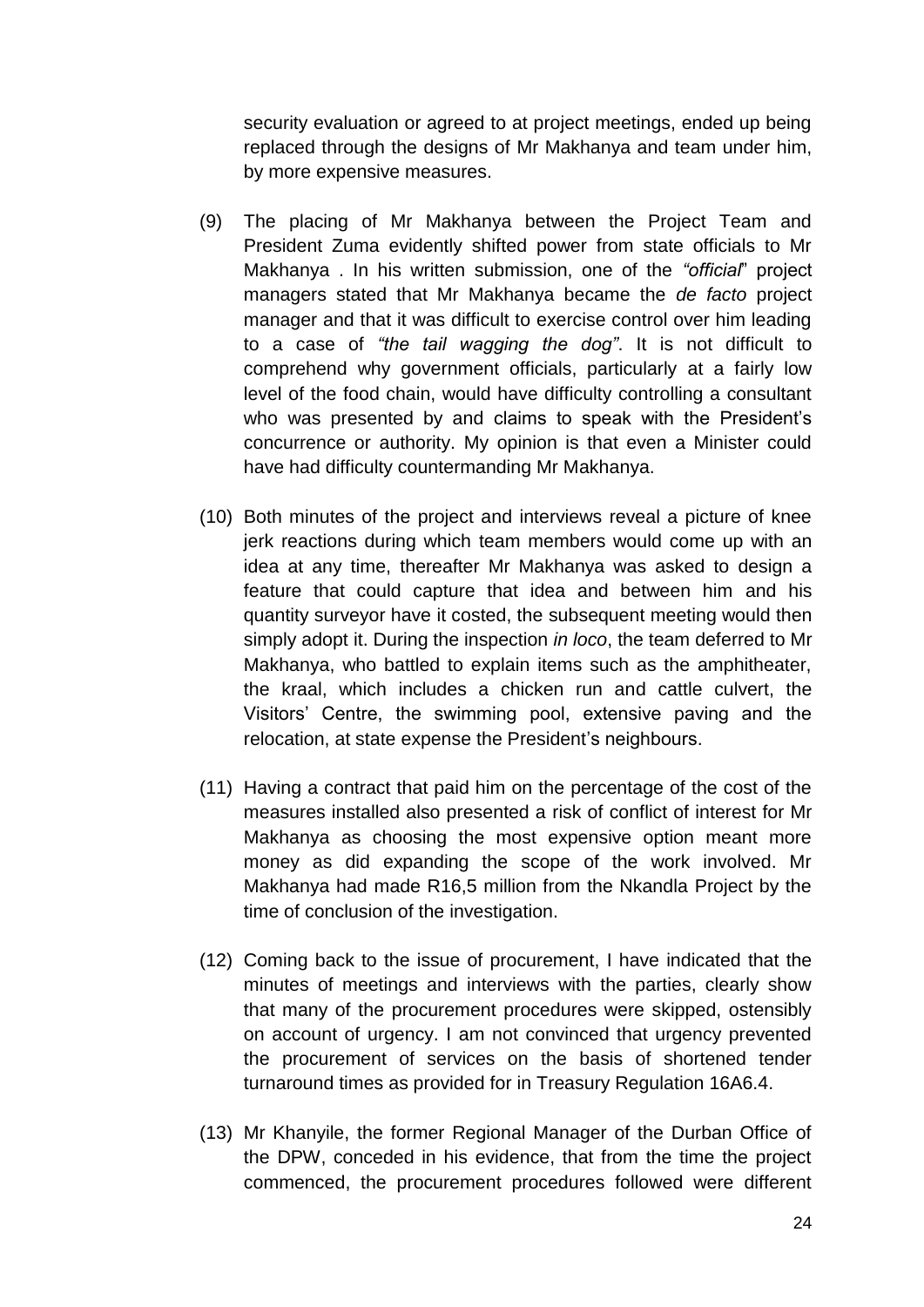from the norm usually applied by the SAPS, the DOD and the DPW. He conceded that these organs of state failed to comply with the prescribed standards of proper demand management and budgeting. The Minister of Public Works has, in his official statements, also conceded this point. The Task Team of officials from DPW, SAPS and the Security Ministry also confirmed the same, in its findings.

- (14) The evidence of the officials involved in the Nkandla Project indicated that they erroneously accepted that due to the fact that the project related to the security of the President, which was urgently needed, and because it was driven from the DPW Head Office and the Ministry of Public Works, the deviation from the norms was justified and not to be questioned.
- (15) The evidence of the officials was corroborated by the Acting Director-General of the DPW, Mr Malebye, who took responsibility for the short cuts. Furthermore, his involvement at trench level, when the project commenced, and later that of a Deputy Director-General, the Deputy Minister and the Minister, the officials at the Durban Regional Office that were mainly responsible for the implementation of the project, did create confusion regarding roles and accountabilities for procurement decisions.
- (16) In approving a request from Mr Khanyile submitted in an internal memorandum dated 9 October 2009, Mr Malebye even went so far as to allow a deviation from the internal DPW directive that all procurements above R20 million had to be approved by the DPW Special National Bid Adjudication Committee (SNBAC), and delegated unlimited and unconditional authority in respect of the Nkandla Project to the Regional Bid Adjudication Committee (RBAC) based at the Durban Regional Office.
- (17) In his capacity as the accounting officer, he also approved the appointment of consultants and contractors for millions of Rand by means of nominated and negotiated procurement strategies. This does not cater for proper competition and selection, on the basis that the Nkandla Project had to be fast tracked.
- (18) Despite all the deviations justified on urgency, the project started off quite slowly and, according to the evidence of the Project Manager, by January 2010, not much had been done.
- (19) According to the SAPS, the President started complaining by March 2010, about the slow progress. The President did the same from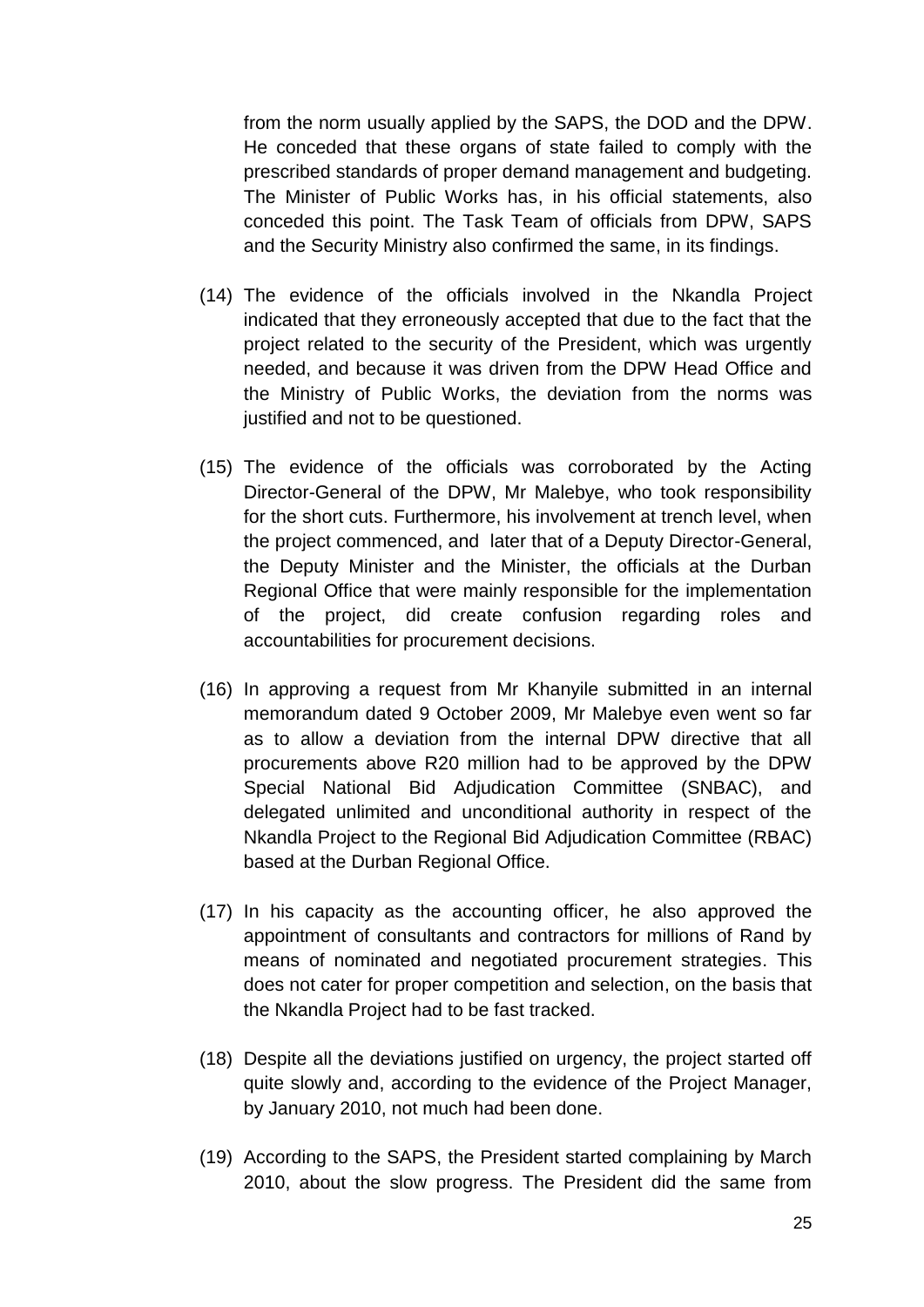May 2010. By then, little had been achieved despite the fact that the project was already a year old and procurement requirements had been flaunted ostensibly on the basis of urgency.

- (20) The evidence further shows that financial planning for the Nkandla Project was also not attended to by the SAPS, DOD and DPW. Furthermore, by June 2010, no funding had been allocated to the Nkandla Project for the applicable financial year, resulting in the reallocation of the DPW Capital Works budget.
- (21) The scale of the project increased exponentially in terms of number of items, size of measures and the size of President Zuma's homestead. In the construction industry a runaway project scale is referred to as "scope creep". Scope creep is primarily attributed to lack of or poor demand management and failure to manage service providers, who are known to find ways to expand their brief leading to greater cost and extended periods of engagement. Some of the dimensions of the scope creep were consequential to the constant add-ons to the original list of security measures. For example, one of the consequences of the measures constructed beyond the list compiled on the basis of the two security evaluations was that the soil was disturbed significantly leading to a decision by the Project Team in August to employ the services of a Landscape Architect to advise on the rehabilitation of the land. This was not part of the original idea. No wonder the Director: Architectural Services at DPW advised the Acting Director General, at that point, that:

### *"Given the very humble beginnings of this project, nothing short of a full township establishment is now required…"* (emphasis added)

(22) Failure to ensure demand management as an essential part of Supply Chain Management is one of the factors behind the runaway costs of the Nkandla Project. Due to the fact that no proper initial planning of and budgeting for the project were done by the departments involved, the scale and cost of the project were clearly without boundaries. As more requirements were raised by the departments and other role players involved, more designs by the professional consultants were added, cost estimates prepared accordingly and funds within the DPW budget reallocated without independent evaluation from persons outside the project. The minutes show that Deputy Minister Bogopane-Zulu, tried to contain both scope creep and price escalation, during her short stint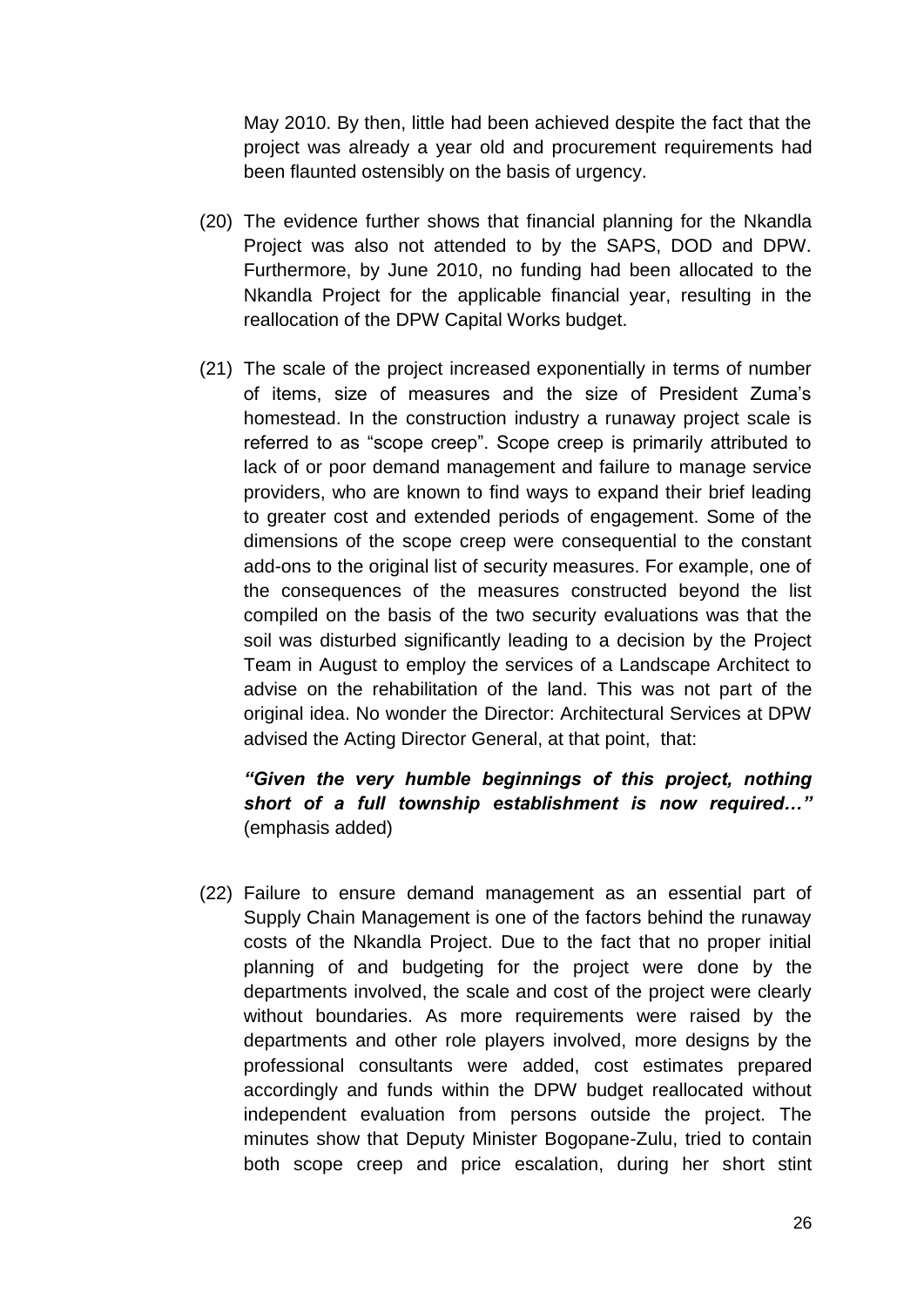although she too was, by her own admission responsible for small dimensions of the scope creep and cost escalation. She admitted to having supported the idea of turning the fire pool into a swimming pool on being assured the cost difference would be nominal and to ordering permanent brick and mortar quarters for SAPS personnel near the premises instead of the accommodation they then occupied.

(23) The Ms G Pasley, Chief Quantity Surveyor of the DPW raised her concerns about the escalation of the costs of the Nkandla Project in an email message sent to Mr Rindel, on 3 December 2010. She stated, *inter alia*, that:

"*The scope of work and estimated costs have increased considerably over the past four months and continue to change which has given rise to further cost increases as can be seen from the budget reports already submitted by the consultant team and which are currently in the process of being revised again. The estimated costs have almost doubled over this period and it is essential that the parameters in respect of the scope of work and the budget are established and confirmed. Information pertaining to the exact apportionment of work and costs is critical in order that a detailed cost analysis can be done by the consultant Quantity Surveyors within the confines of the budget."* (emphasis added)

- (24) The records of the DPW and the evidence of the officials that were involved in the implementation of the Nkandla Project show that the SAPS Security Advisory Service did not play a significant role in the design of the project. It submitted certain proposals, but the ultimate design details were left in the hands of especially Mr M Makhanya, the architect and Principal Agent, irrespective of the costs involved.
- (25) The evidence suggests that the focus of the Project Team from the start of the project was on creating an ideal situation, rather than a reasonably safe and affordable one. An example of no attention to cost effectiveness is the cattle kraal with a culvert and chicken run. When asked, during the inspection *in loco*, why a cattle culvert and chicken run, Mr Makhanya said "*this is how they do it in England*". Moving the kraal, if it had to be moved, to the outer perimeter as is the case in the owner built kraal at the late President Mandela's homestead in rural Qunu, appears not to have been considered. Similar questions arise with the safe haven, which based on initial cost estimates, was originally conceived as a simple safety measure that would have cost under R1 million.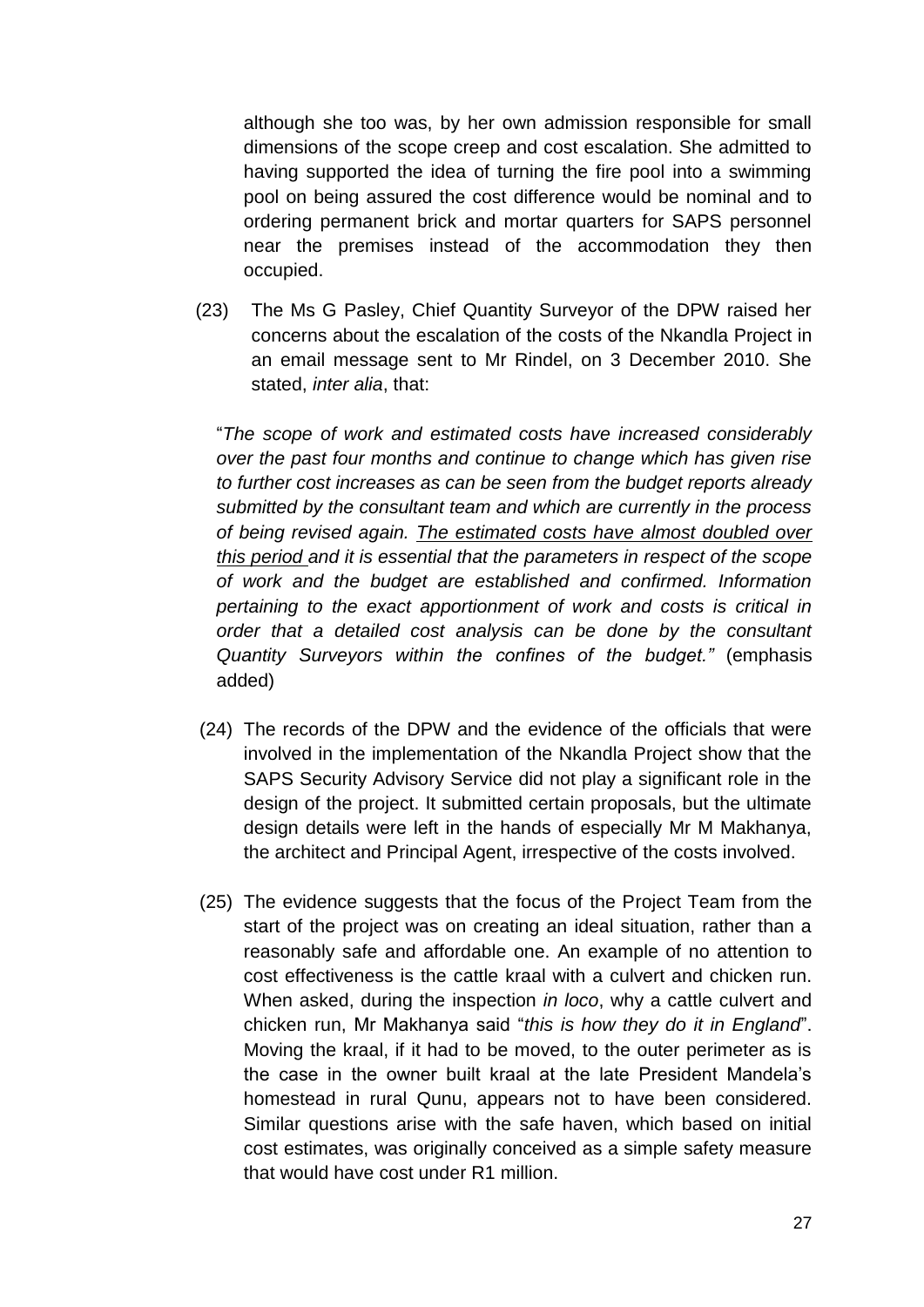- (26) Brigadier Adendorff, the Head of the Security Advisory Service of the SAPS and SAPS' principal representative in the Nkandla Project, confirmed during her evidence that in her view, the SAPS did not pay attention to cost, understanding itself as having no role in such costing. She submitted that she understood this to be the responsibility of the DPW. She also confirmed that she had not operated according to the Cabinet Memorandum or the National Key Points Act. Had she been aware of the law, she would have known that both the costing and financing are the responsibility of the SAPS, except for the DOD related measures.
- (27) Lt General Ramlakan, who was the head of the South African Medical Services in the Department of Defence, also made a similar submission. With the support of two counsels, he contended strongly that he understood his role as having been confined to making a wish list and for DPW to adjudicate on that list, procure and provide what it chooses to provide and pay for such from its own budget. Despite presenting himself as the expert even questioning my own competency to question what he requested, he maintained that it was not his place to ensure that the needs identified in relation to military health services in support of the President, his family and military staff deployed in Nkandla, were addressed through the most cost effective measures.
- (28) It is difficult not to reach the conclusion that a license to loot situation was created by government due to lack of demand management by the organs of state involved as provided for in the Cabinet Memorandum, the National Key Points Act, relevant health care and transport regulations as well as National Treasury Guides and directives on procurement. Treasury prescripts clearly require government not to go to the market with a blank cheque licensing service providers to simply fill the blanks relating to scope of work and amount to be paid. In the words of the Project Manager, Mr Rindel: "*It was like building a puzzle without a picture*" and the Project Team "*wrote the rules as they went along*".
- **(c) Regarding the allegation that the measures taken at state expense at the President's residence transcended what was required for his security:**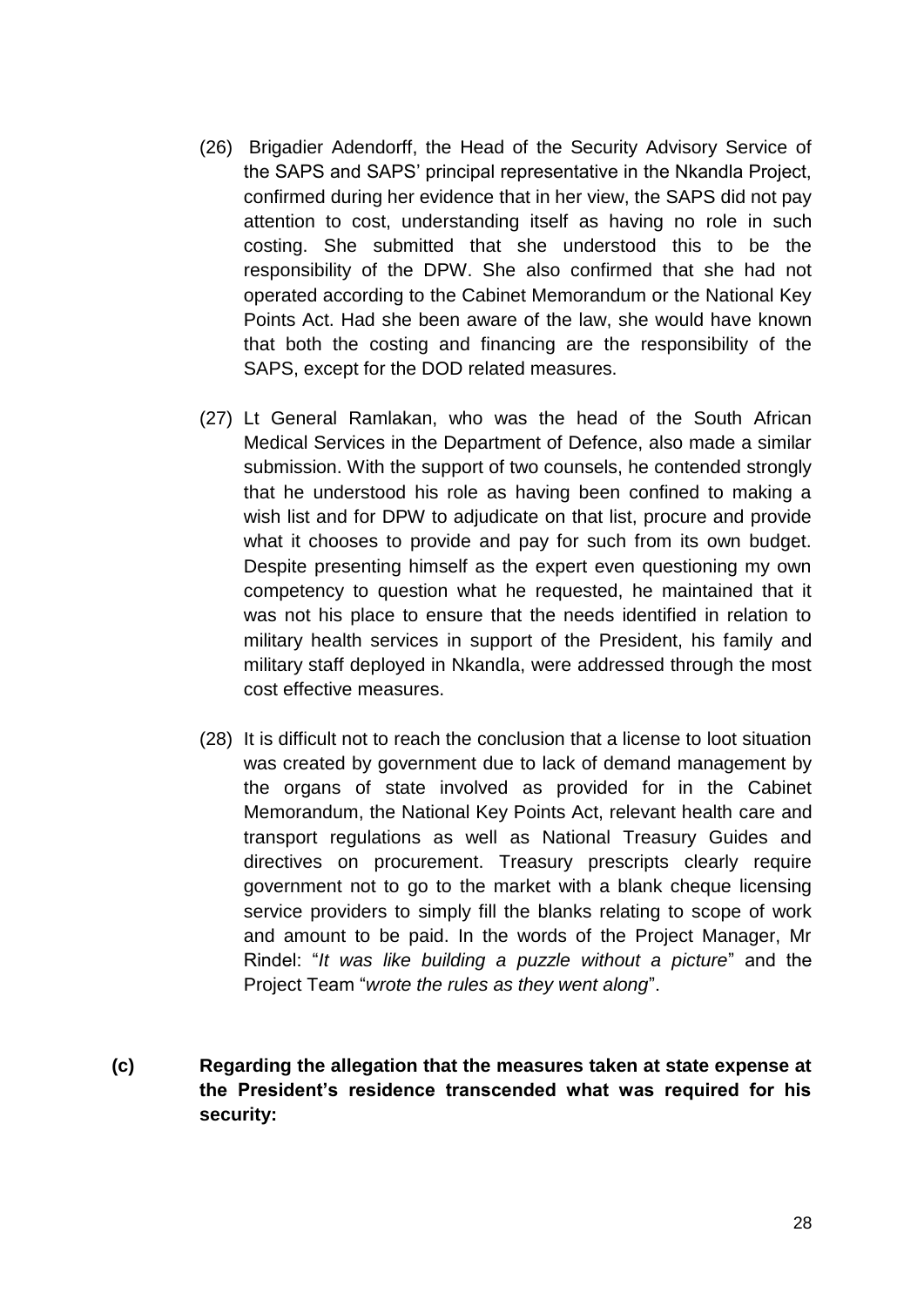- (1) The evidence gathered focused on the standard setting instruments and their provisions regarding the minimum security requirements. The lists of security measures compiled at the conclusion of security evaluations were also taken as standard setting. The President's lawyers conceded during the meeting on 21 February 2014 that the deciding factor or what had to be implemented in the name of security were the lists prepared by security experts following the security evaluations.
- (2) However, even where measures were neither mentioned in the standard setting instruments nor in the lists compiled by the security experts, I still gave consideration to the judicious exercise of discretion by relevant state actors to address incidental needs.
- (3) With regard to security measures inside the residence and relating to fencing, the security verification was made easier by the existence of the Cabinet Policy of 2003, the Minimum Physical Security Standards and the SAPS Security Evaluation Reports compiled in conformity with the Minimum Physical Security Standards.
- (4) Based on the items listed in the Minimum Physical Security Standards and the lists compiled in pursuit of the security, evaluations left with no basis for accepting as security measures items such as the kraal, chicken run, Visitors' Centre, amphitheater, swimming pool and extensive paving as these were not among the listed items.
- (5) While conceding the point made by the President in his written submission of 14 February 2014, his lawyers during our meeting, DPW and the security cluster, that I am not a security expert and accordingly cannot second guess security experts, the evidence shows that these items did not come from security experts. As indicated, they were neither on the list in the Minimum Physical Security Standards Instrument nor the list developed by the security experts in pursuit of the security evaluations. Furthermore, the minutes of the Project Team show that their inclusion was principally in the advice of civilians in the Project Team.
- (6) My understanding is that my role is not that of a security expert but that of public scrutiny to ensure that those entrusted with public power do not exceed the bounds of their authority. In other words I'm exercising administrative scrutiny in the exercise of state power much the same way as judicial scrutiny. Do I need an expert to help me understand the decisions made and justifications given by actors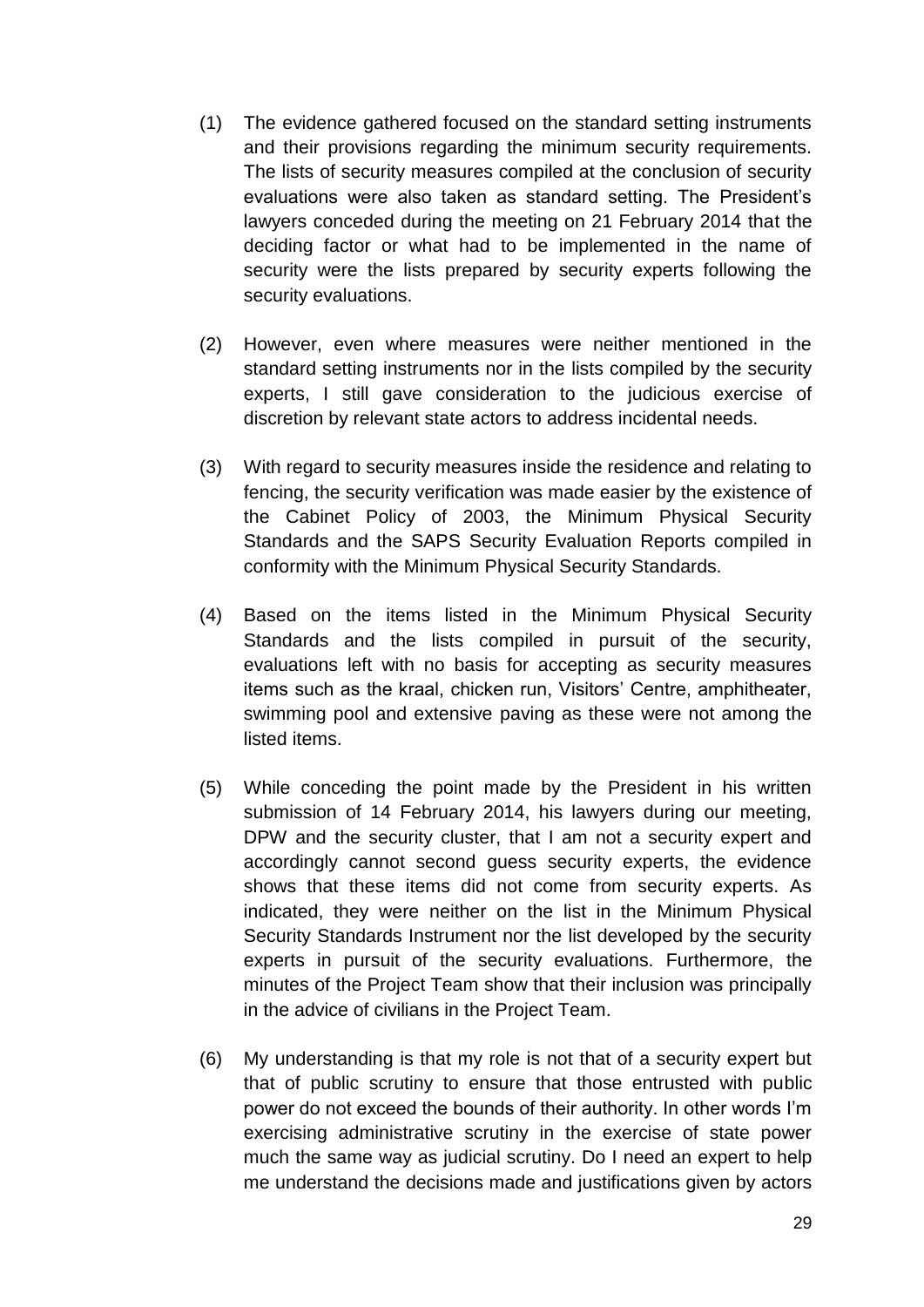such as Mr Makhanya and General Ramlakan (who presented themselves as experts in their respective fields) for recommending measures beyond what was in the Minimum Physical Security Standards Instrument and the lists from the security evaluations? Not in the case of the items in question, as there are precedents from previous Presidents.

- (7) Having accepted that for incidental measures, discretion, although not expressly authorized, had to be exercised, I had to determine how I was to adjudicate the judiciousness of the exercise of such discretion. In this regard, I found myself relying on the quality measures at residences of President Zuma's predecessors and the submissions made by the Project Team, which for whatever reasons, primarily deferred to Mr Makhanya for internal perimeter installations and Lt Gen Ramlakan for the works outside the land leased by the Zuma family.
- (8) Let us take the cattle kraal. President Mandela's is an ordinary kraal built by himself far from the main yard thus not interfering with motion detectors in the inner perimeter. No swimming pool was built for him. I am also not aware of any Visitor's Centre. In any event, the minutes of the Project Team meeting 11 May 2011 show that the thinking at the time was that the swimming pool would have cost implications for the owner hence Mr Makhanya was assigned the task of consulting President Zuma in this regard.
- (9) Having listened to the submissions and measured these against measures in the private homes of previous Presidents and in the absence of any security evaluation report listing such measures, I had serious difficulty understanding the basis for classifying the following items as security measures:
- 1. *Inside the private residence:* The Visitors Centre, Cattle Kraal, Chicken Run, Amphitheatre, Marquee Area and the Swimming Pool. All I did here was to ascertain from the relevant state actors what the proximity of such non listed measures to the list in the Minimum Security Measures Instrument and the lists prepared in pursuit of the security evaluations were. I also engaged them on whether or not cheaper but equally effective measures had been considered. The arguments made were simply not convincing as the discretional security concerns sought to be addressed could have been addressed through much cheaper options. Furthermore, the minutes of progress meetings show that there was some debate on the inclusion of these. Some minutes specifically state that some of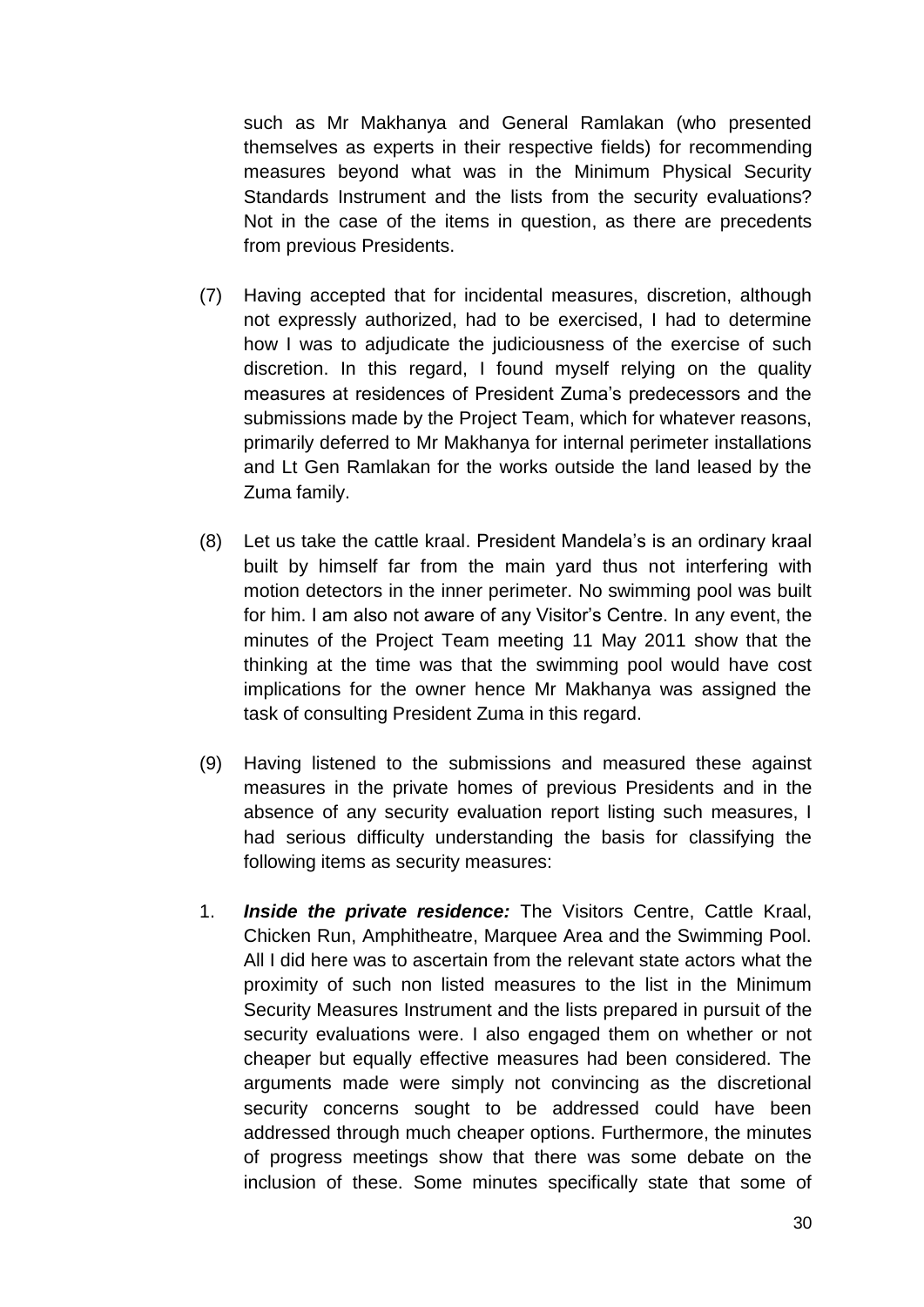these fall outside the mandate of the DPW. The report captures an example of discussions at project progress meetings indicating that these items were not regarded as security items, stating that: *"Mr Makhanya was also requested to discuss the issue of the fire-pool with the President"* (emphasis added*).* It was recorded in the minutes of the meeting that: *"Mr Makhanya said that the pool has been placed on hold because of the pool bearing a private costing which the principal (the President) did not accommodate for."* (emphasis added)

- 2. *Regarding the Visitors Centre:* There is currently an empty building belonging to the Zuma family that was used by SAPS at the beginning, which could have been used for the purpose. The media made an issue of a tuck shop, but as the original tuck shop building exists, and the new one is part of a building housing a legitimate and listed security measure, I found no basis for rejecting the arguments for the tuck shop as a discretional security measure.
- 3. *On the state leased land outside the private residence*: The private health clinic, helipads and staff homes address a real need. However I found no reason why these were located near the private residence rather than at a central place that could benefit the entire impoverished Nkandla community. The government submission makes a point of highlighting the inhospitable terrain of Nkandla coupled with, at the time, lack of infrastructure such as roads, and properly resourced health facilities and police stations. General Ramlakan's submission that there were no such central places is contradicted by evidence. For example, a helipad near a rural hospital or police station could offer enormous relief to this remote community. The building of the police staff quarters at a local police station would have left a legacy for the community. General Ramlakan alluded to the George airport as having been built within a stone's throw of the then President Botha's private residence in Wilderness. Firstly that airport is 23km from the said private residence, and secondly, it supports the point about catering for the needs of the caretakers in a manner that takes into account that public resources should be primarily deployed to meet public needs. Also of concern is the fact that the amounts involved in implementing these measures, particularly the SAPS ones, is obscenely excessive. I could not find any authority or legitimate reason for classifying the relocation of the households at state expense, as a security measure as envisaged in any of the authorizing security instruments. Apart from this not appearing in the Minimum Physical Security Standards, such relocation was not recommended in the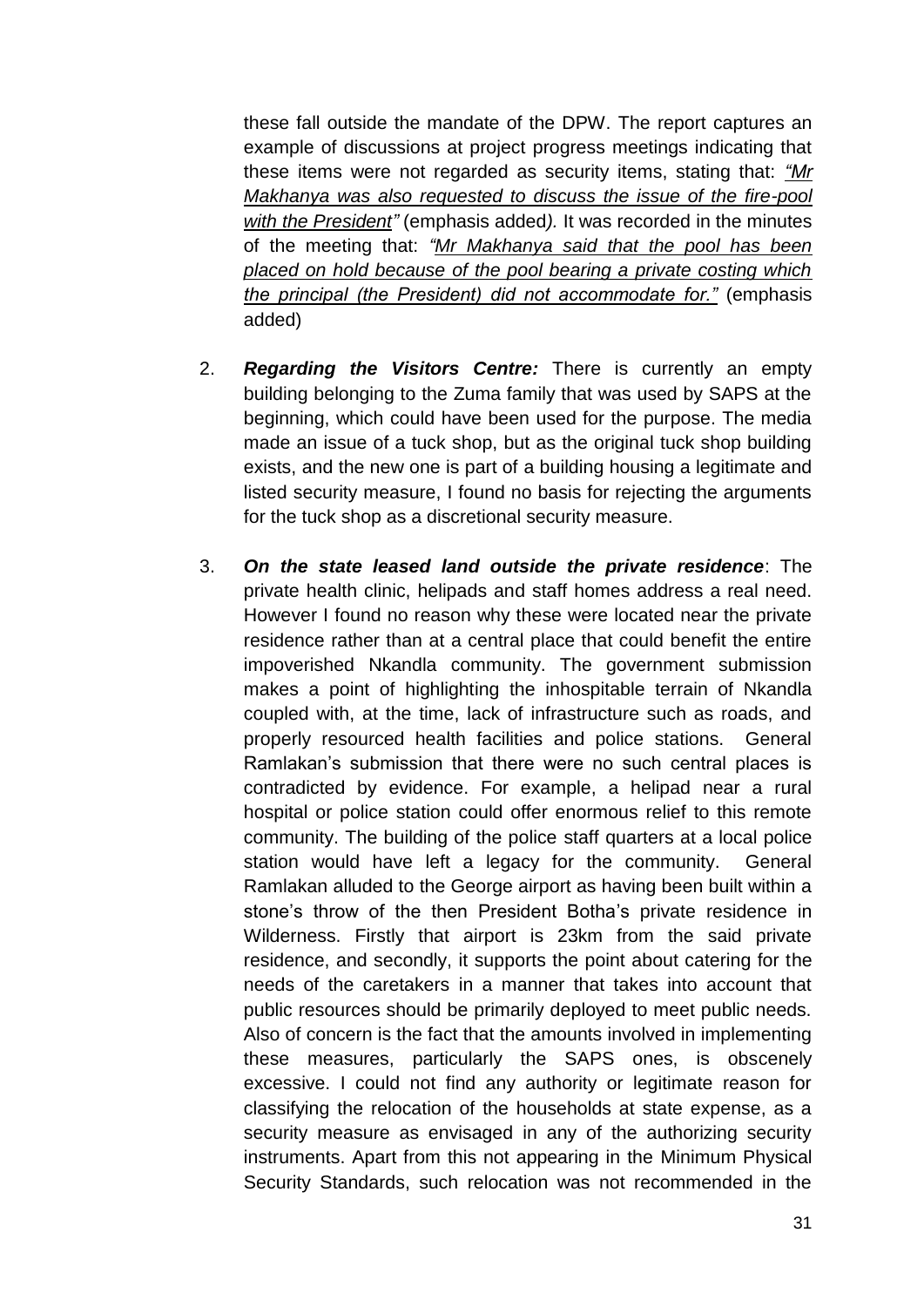Security Evaluation Reports Furthermore, no evidence was provided indicating that such relocation at state expense was the only option for addressing the meandering fence.

(10) The Ministers of Public Work's communication with Parliament, the nation and, possibly, the President was riddled with inaccuracies and inconsistencies, particularly regarding the regulatory framework employed to justify state expenditure on the upgrades at the President's private residence, the nature of the upgrades and the extent to which the President and his family benefited from relevant installations. This has grossly undermined trust in government.

### **(d) Regarding the allegation that the expenditure incurred by the state was excessive or amounted to opulence at a grand scale:**

- (1) The cost analysis shows that the Nkandla Project started from humble beginnings, but soon escalated by more than two hundred per cent (200%) within a year. It is also clear that the uncontrollable escalation took place once the decision-making powers shifted towards Mr Makhanya as the Principal Agent.
- (2) Minutes of project progress meetings ascribe the uncontrolled escalation that occurred principally to the fact that there never was demand management or a point at which the process owners determined and capped the project scope and price.
- (3) Mr Rindel's evidence indicates that a decision was made by the Nkandla Project Team and the DPW to divide the project into three phases and the documents show that the entire project was not costed up front as required under both the Cabinet Policy and the National Key Points Act. The evidence also shows that the cost ballooned exponentially over time and so did the scale of the Nkandla Project.
- (4) I could find no indication from the evidence that the ever escalating cost and lack of planning of the project were ever attended to as serious issues during the implementation of thereof. Ms Parsely's evidence confirms this.
- (5) As the designs of Phases 1 and 2 continued, based on the requirements of the SAPS and the DOD and the inputs of the Project Team and professional consultants, the estimated cost of the project increased, exponentially.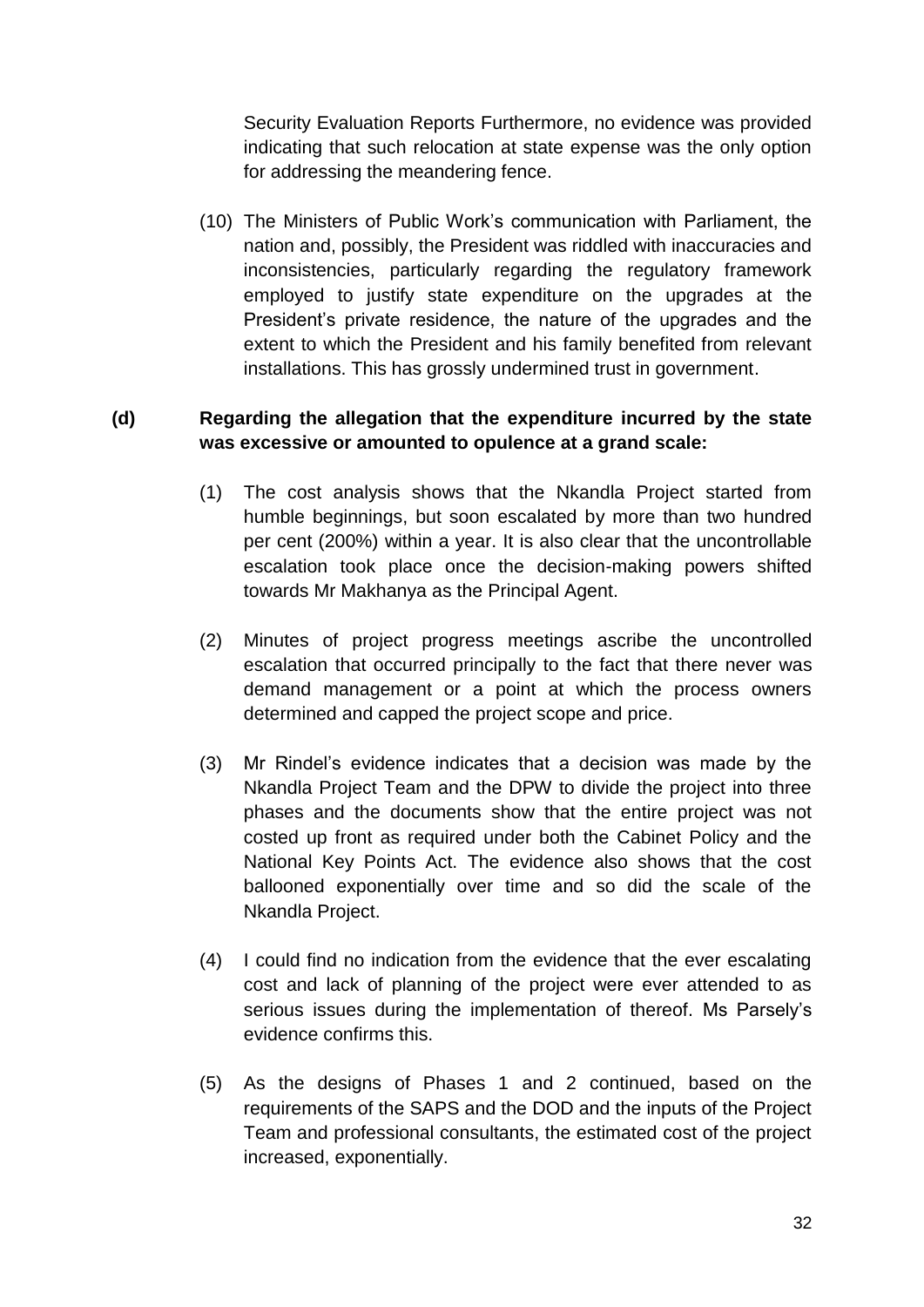- (6) From the moment the professional quantity surveyors appointed for the Nkandla Project by the DPW, (the same consultants as appointed by the President) concluded from their initial assessment that the full scope of the security requirements of the SAPS and the DOD was not properly considered by the DPW and that the cost estimate of R27 million, as determined by the Department, was very conservative, there were new items and instant price escalation at virtually every project progress meeting. The industry term for this phenomenon is "scope creep".
- (7) As shown earlier, there was massive scope creep. An example in this regard is the Safe Haven which was initially conceived with a specific location at the estimated cost of about half a million (R0.5 million). As soon as Mr Makhanya got involved and convinced Brigadier Adendorff the location was changed resulting in an initial estimate of R8 million and the subsequent guzzling of about R19 million at the time of concluding the investigation.
- (8) By the time of finalizing the investigation, the total actual expenditure had increased from the initially estimated R27 million to R215 million despite the fact that the project remains incomplete, with the current conservative estimation of the final cost being R246 million, excluding lifetime maintenance costs.
- (9) Worth noting is the fact that the money guzzlers are not items listed in the standard setting instruments for security. The measures inside the patch of land belonging to the Zuma family that seem to have escalated the costs include the relocated safe haven, security fencing covering a broader perimeter than President Zuma's original patch of land, the swimming pool, amphitheater, sophisticated cattle kraal boasting a culvert and chicken run, and the Visitors' Centre. Measures located outside the Zuma patch of land and within land leased by the state for additional infrastructures and support staff as part of the President's security, health services inclusive of a clinic, helipads, paved streets, bachelor rondavels for staff and rondavels for the relocated neighbours.
- (10) All measures, whether in the inner perimeter fence (land leased by the Zuma family from the Ingonyama Trust) or in the outer perimeter (state occupied land) have been implemented principally for the purpose of providing security for the President. I was not convinced by General Ramlakan's argument that this is not the case. If it wasn't for the decision to extend privileges to cover the President when at his private residence, none of the costs incurred in respect of the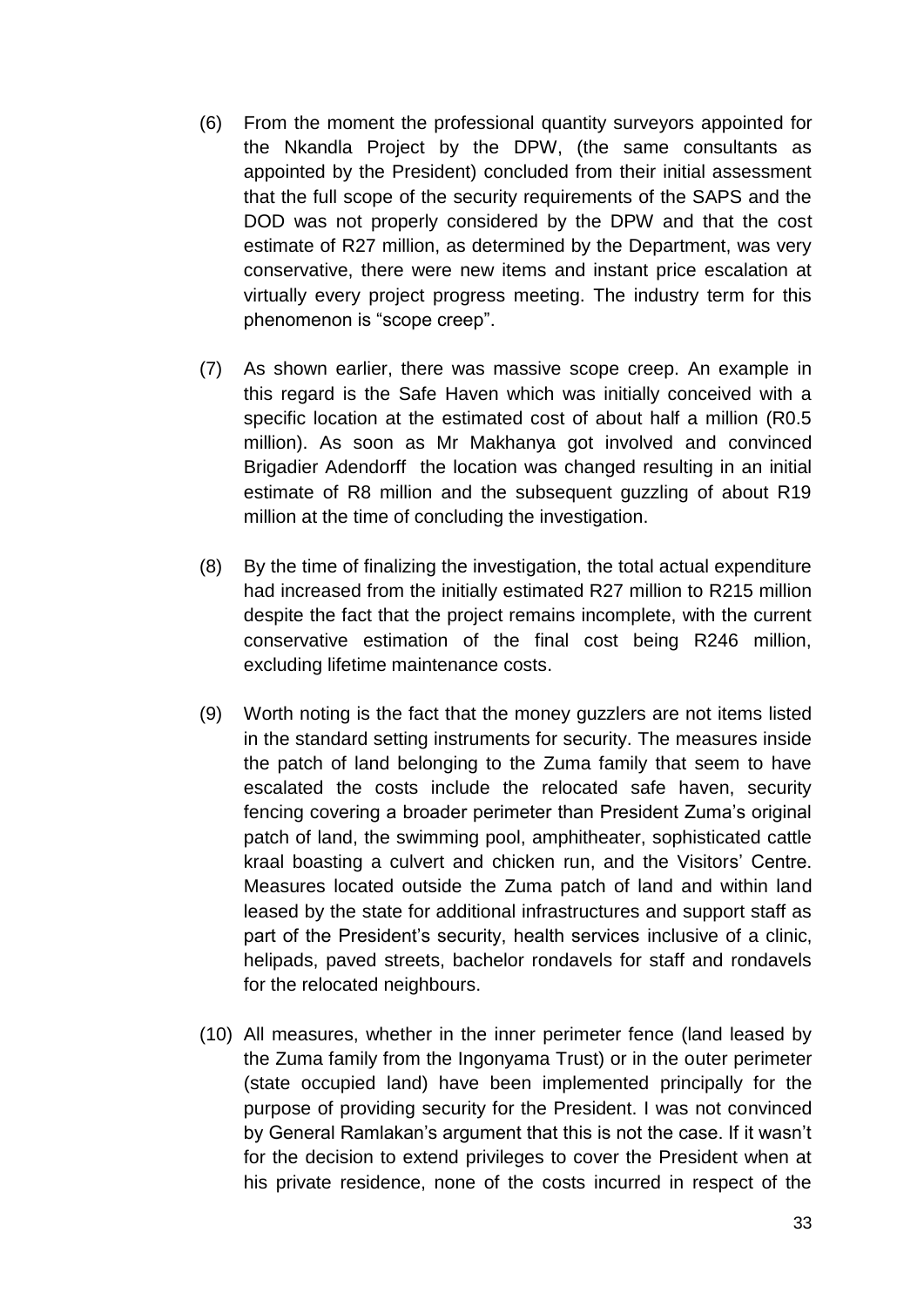infrastructure at his door step, would have been incurred by the state. The only difference between the inner and outer perimeter is the fact that measures in the inner perimeter become the President's property whereas those on state land remain public property when no longer needed for the President's security.

- (11) The contention by the representatives of organs of state involved that the bulk of the money went towards measures in the outer perimeter, accordingly, does not mitigate or change the fact that all expenditure was incurred in the name of security, providing health services and related privileges to the President in relation to his private residence. It must be borne in mind that no clinic would have been built at a private homestead if it was not passed as a security feature for the President. The same applies to the helipads, massive paving, houses for members of SAPS and others as well as the payment of relocation costs for the moved households.
- (12) With all the above in mind, coupled with the fact that no evidence was provided or found indicating that any effort was made to find more economic alternatives, how do we answer the questions raised by the first complainant regarding extreme opulence in the face of a state that is struggling to meet the basic needs of people, including those in the backyard of the homestead in question?
- (13) The investigation revealed that 7 teams of professional consultants were involved in the Nkandla Project and were paid a total of R50 352 842 for Phases 1 and 2 alone. It is worth noting that the relocation of 2 households cost R4.2 million whilst the relocation of 1.5 households cost R3.7 million.
- (14) The records of the DPW indicate that by the time that the investigation was concluded the total expenditure of the project for the DPW amounted to R 215 444 415. The estimated cost of Phase 3 of the project that has not been implemented is R 31 186 887, which would bring the total estimated cost of the project to R 246 631 303.
- (15) Some of the actual expenditure at the conclusion of the investigation on the Nkandla Project can be broken down as follows:

| <b>DESCRIPTION</b>                                          | <b>AMOUNT (R)</b> |
|-------------------------------------------------------------|-------------------|
| Safe Haven, Corridor Link, Walkway Above & Exit Portion     | R 19,598,804.10   |
| 20 Residential Staff Houses (40 units) and Laundry Facility | R 17,466,309.67   |
| Relocation of 1,5 Households - Moneymine 310 CC*            | R 4,223,506.68    |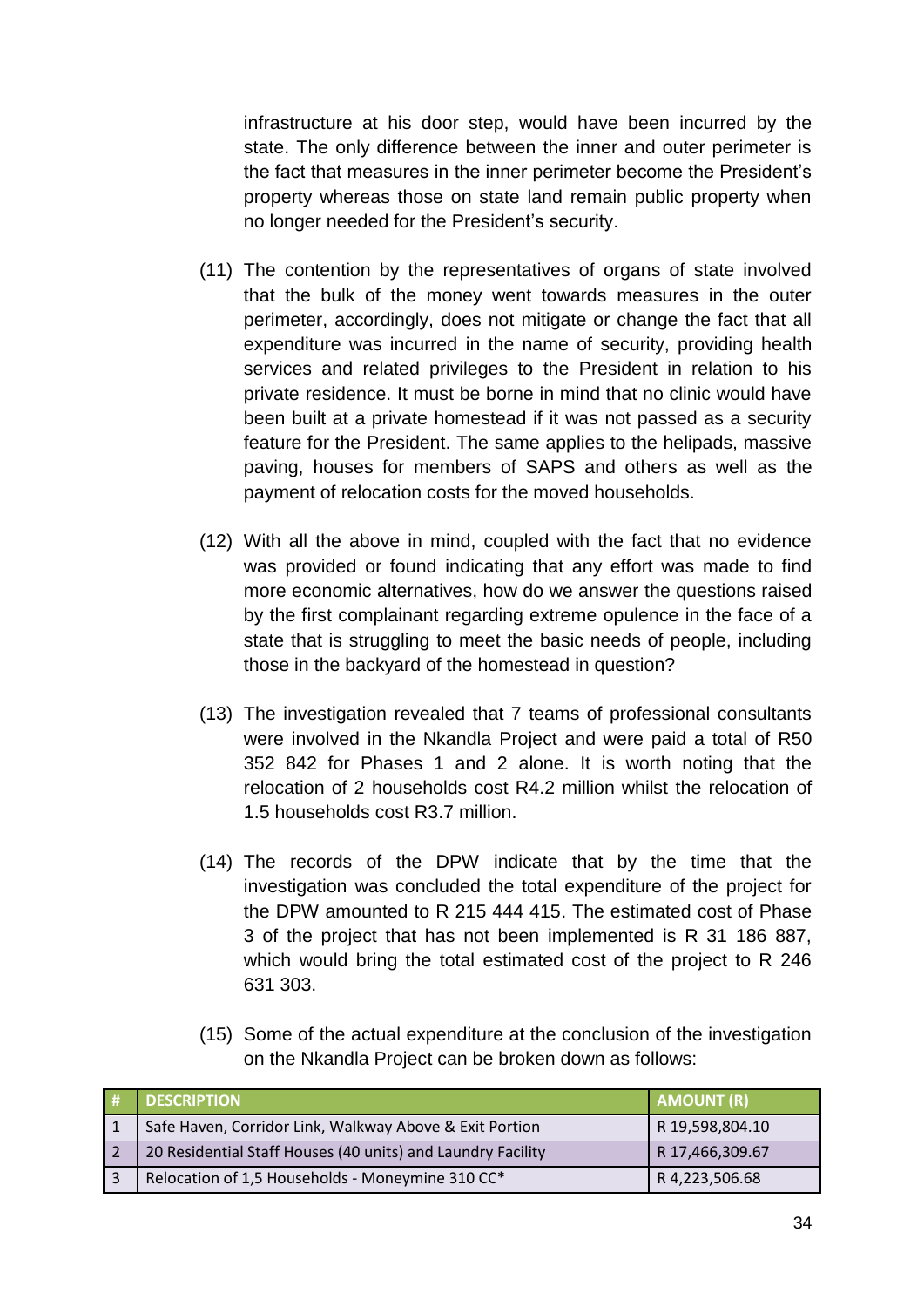| $\overline{4}$ | Relocation of 2 Households - Bonelena Construction          | R 3,698,010.76   |
|----------------|-------------------------------------------------------------|------------------|
| 5              | Clinic and SAPS Garage                                      | R 11,900,233.76  |
| 6              | Visitors Centre & Control Room #                            | R 6,720,852.95   |
| $\overline{7}$ | Tuck-shop, Transformer & LV Room, Genset Room & Refuse Area | R 956,381.16     |
| 8              | <b>Guard House 1</b>                                        | R 1,205,827.49   |
| 9              | Guard House 2 & 3                                           | R 1,367,770.87   |
| 10             | <b>Crew Pavilion</b>                                        | R 997,831.00     |
| 11             | <b>Sewer Pump Station</b>                                   | R 807,782.16     |
| 12             | <b>Fire Pool and Parking</b>                                | R 2,819,051.66   |
| 13             | <b>Sewer Treatment Plant</b>                                | R 1,030,673.68   |
| 14             | Booster Pump Station and Steel Reservoir Tank               | R 571,278.25     |
| 15             | New Residences: Security Measures & Air-conditioning        | R 5,038,036.33   |
| 16             | General Siteworks(Note 1)                                   | R 67,964,858.55  |
|                | <b>SUB-TOTAL CONSTRUCTION COST</b>                          | R 146,367,209.07 |
|                | ADD: CONTRACT PRICE ADJUSTMENT PROVISION                    | R 1,231,109.08   |
|                | LESS: PENALTIES IMPOSED FOR LATE COMPLETION OF THE CONTRACT | -R 2,781,149.08  |
|                | <b>SUB-TOTAL NET ESCALATED CONSTRUCTION COST</b>            | R 144,817,169.07 |
|                | VAT (14%)                                                   | R 20,274,403.67  |
|                | TOTAL NET ESCALATED CONSTRUCTION COST INCLUDING VAT         | R 165,091,572.74 |

*Figure A: Summary of the works implemented by the DPW*

\* The reference to 1.5 households here relates to the fact that not all of the buildings of the one household were replaced as it already had an existing building at the place of relocation.

# The control room referred to here is the lower part of the building. The lounge is on the first floor of the Visitors' Centre.

| #              | <b>CONSULTANT NAME</b>       | <b>FIELD / EXPERTISE</b>                             | <b>TOTAL PAYMENTS</b> |
|----------------|------------------------------|------------------------------------------------------|-----------------------|
| $\mathbf{1}$   | CA du Toit                   | <b>Security Consultants</b>                          | R 2,691,231.49        |
| $\overline{2}$ | Ibhongo Consulting CC        | Civil & Structural Engineers                         | R 6,006,457.36        |
| 3              | Igoda Projects (Pty) Ltd     | <b>Electrical Engineers</b>                          | R 2,503,732.89        |
| $\overline{4}$ | <b>R&amp;G Consultants</b>   | <b>Quantity Surveyors</b>                            | R 13,794,957.70       |
| 5              | Minenhle Makhanya Architects | Architects, Principal Agent                          | R 16,587,537.71       |
| 6              | Mustapha & Cachalia CC       | <b>Mechanical Engineers</b>                          | R 3,676,448.05        |
|                | Ramcon                       | <b>Project Management</b><br><b>Project Managers</b> | R 5,092,477.73        |
|                | <b>TOTAL</b>                 |                                                      | R 50,352,842.93       |

*Figure B: List of Consultants and total payments made to each*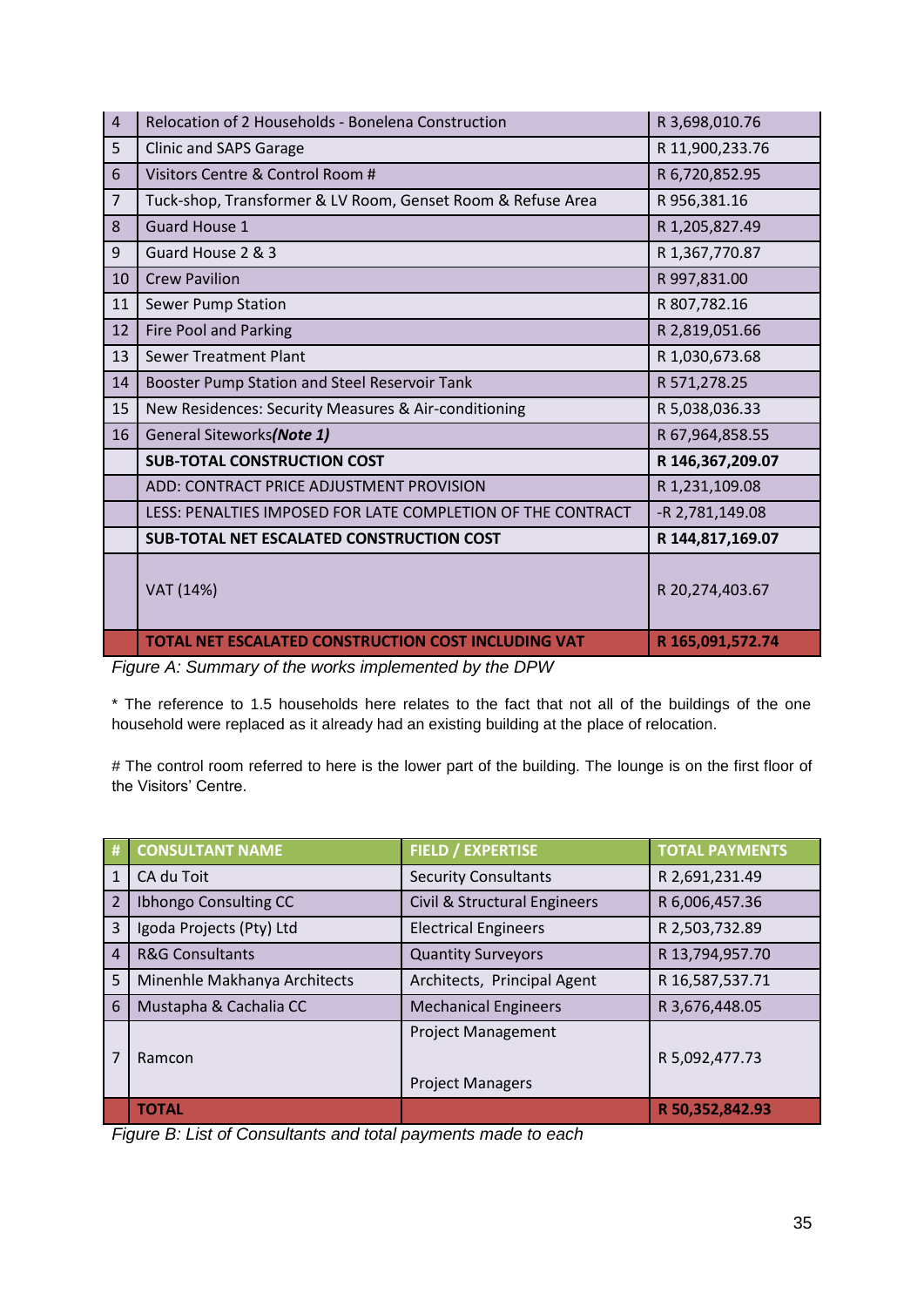- (16) The security installations and amounts involved in security measures previously implemented at private residences of Presidents, Deputy Presidents, former Presidents and former Deputy Presidents appear to back the conclusion that the intention of the crafters of the authorizing instruments for security measures envisaged items that fall in the ordinary definition of security installations and did not anticipate grand scale constructions.
- (17) In this regard, it is worth noting that at R215 million and still rising, the cost of security installations at President Zuma's private residence far exceeds similar expenditure in respect of all his recent predecessors. The difference is acute, even if an allowance is made for the rural nature of the Nkandla area and the size of President Zuma's household made detached dwellings.
- (18) According to information submitted by the DPW and DOD:
- 1. R20 101 (equating to an estimated R173 338 in 2013 financial terms) was spent on former President Botha's private residence;
- 2. R42 196 (R236 484) was spent on former President De Klerk's private residence;
- 3. Less than R32 million was spent at former President Mandela's two private residences, one of which is located in a rural area in the Eastern Cape. I was referred to the fact that the DOD had placed a field hospital at his rural home, at the cost of about R17 million. However, this is a mobile structure that will revert back to the state and not a permanent fixture, as is the case of the Military Clinic constructed at President Zuma's private residence; and
- 4. R8 113 703 (R12 483 938) in the case of former President Mbeki's private residence.
- (19) Judging by these amounts, it is clear that the installations envisaged in the name of security are items you are likely to find at a security shop or company regulated by the security industry regulator, PRISA and not the kind of constructions done work done under the rubric of human settlements or the built industry.

### **(e) Regarding conduct allegedly amounting to maladministration by pubic office bearers, public officials and other actors:**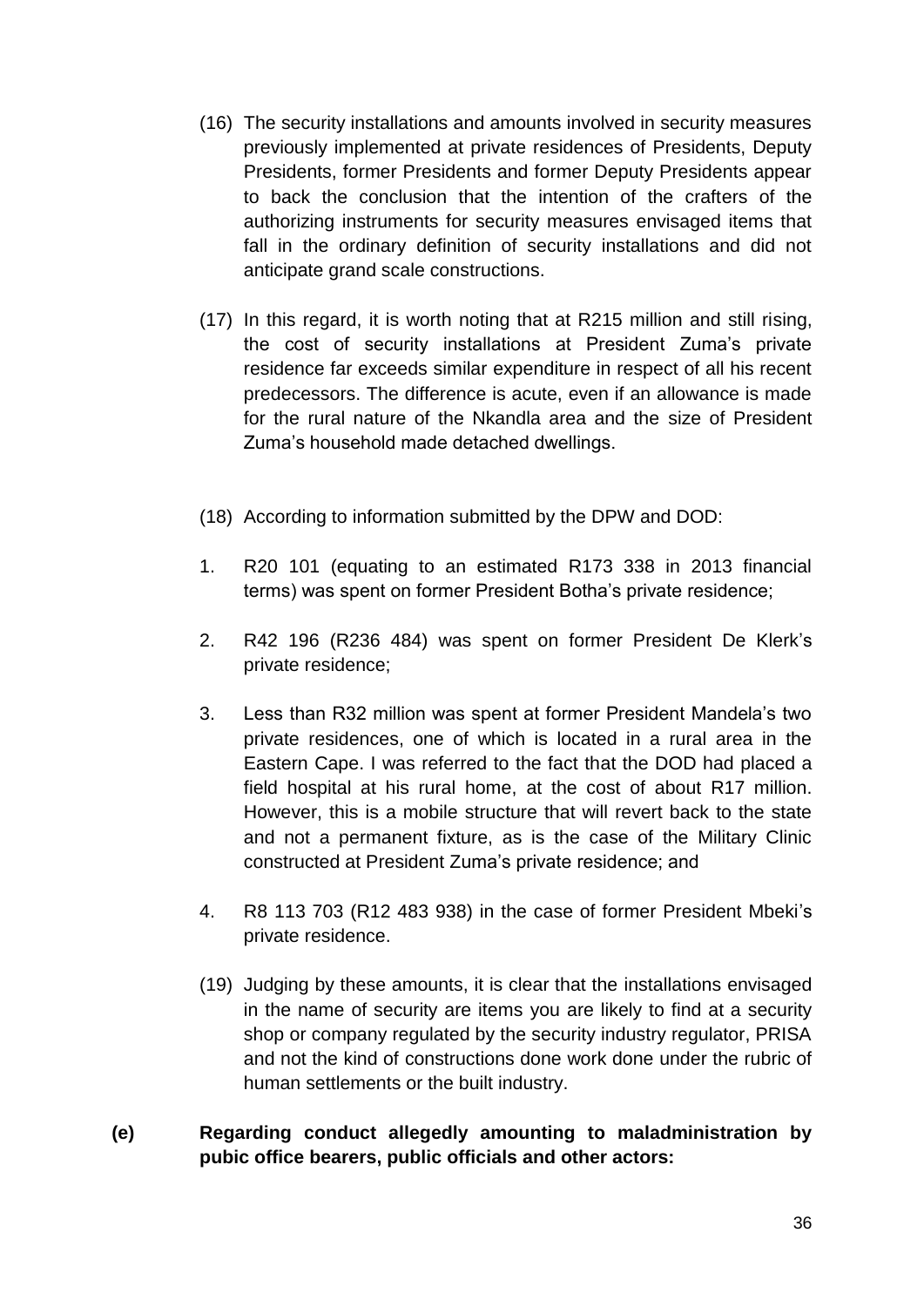- (1) This part is specifically dealt with under findings of maladministration. What needs to be said here is that various state actors had different roles they were required to play, as stipulated by law.
- (2) Most of the roles are prescribed under the Cabinet Policy of 2003, the National Key Points Act 102 of 1980 and procurement prescripts, which primarily comprise the Public Finance Management Act 1 of 1999, Preferential Procurement Policy Framework Act 5 of 2000, Treasury Regulations, Treasury Directives and Practice Notes and related prescripts and departmental policies and guidelines.
- (3) The actors in question were also required to refrain from prohibited practices, such as acts prohibited under the Executive Ethics Code, the Public Service Code and sections 96 and 195 of the Constitution.
- (4) The documents elicited, particularly in the form of memoranda, letters and minutes show that virtually all the parties involved either failed to do what they were required to do or did what they were not supposed to do. I deal with the accountability of relevant state actors in the findings.
- (5) Worth noting is the fact that no evidence indicates that any of the state actors took prudent action when the *Mail and Guardian* Newspaper blew the whistle on the runaway cost of the Nkandla Project in 2009, alleging then that an exorbitant amount of R65 million had been spent. It is my considered view that the President, Minister and Deputy Minister of Public Works and senior officials in the SAPS, DPW and DOD involved should have immediately assessed the project with a view to verifying the veracity of the allegations and if confirmed, arrest the escalating costs. I am also quite certain that had such prudent action been taken, we would not be speaking of R215 million while still counting today.
- (6) Considering that the Principal Agent, Mr Makhanya and one of the contractors, Moneymine, billed the President or his private works and the state for the Nkandla Project, it is difficult to understand how they could have charged the amounts in respect if the latter when some of the works are fairly similar or substantially less involved than the President's dwellings. More perplexing is the fact that many of the measures funded by the state were less extensive than the President's private works. An example in this regard is the relocation of 2 families at R2.1 million each.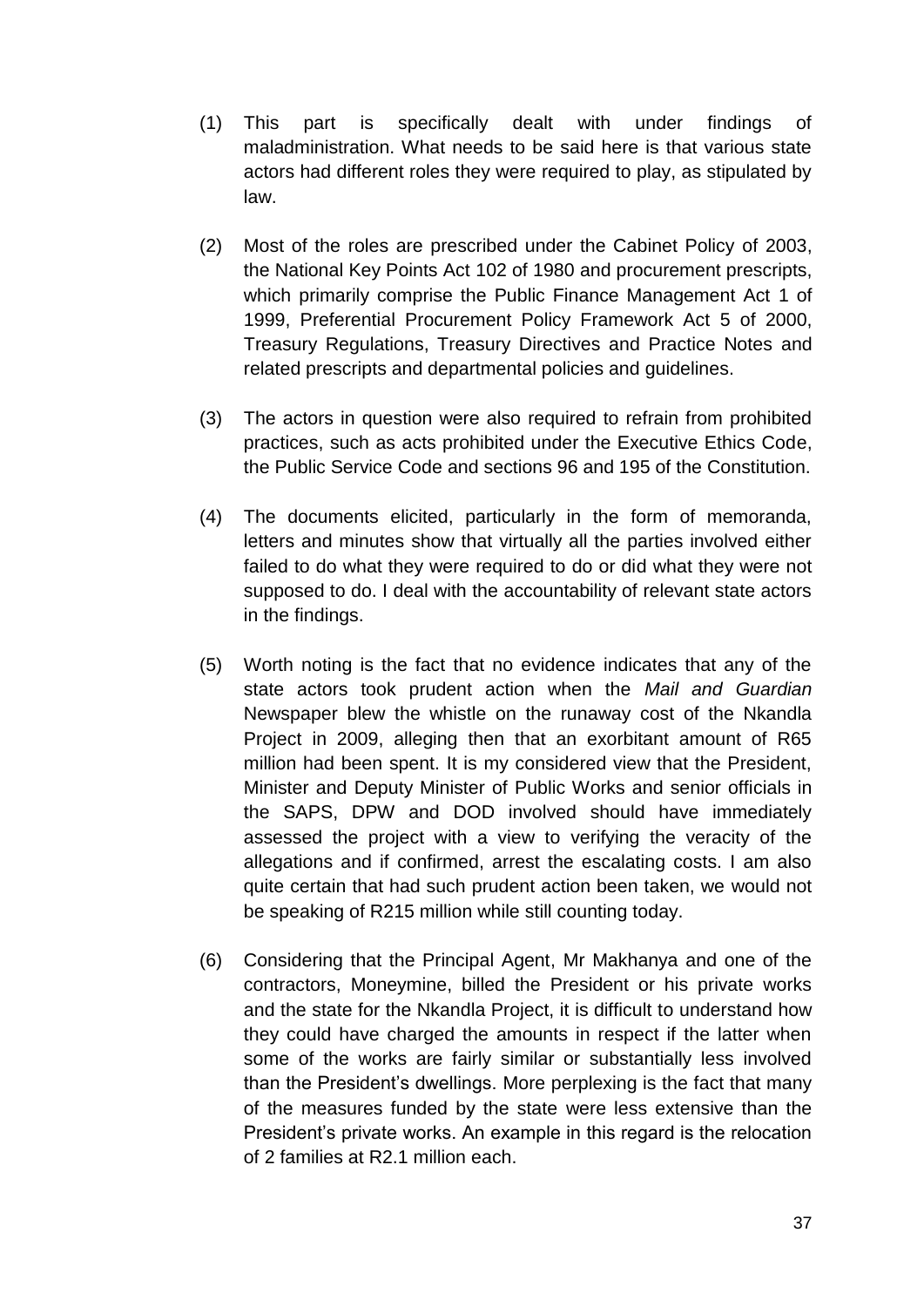- (xi) I make the following findings:
- **(a) Was there any legal authority for the installation and implementation of security measures and the construction of buildings and other items at the President's private residence and was such authority violated or exceeded?**
	- (1) The authority for implementing security measures at the private residence of the President is primarily conferred by the Cabinet Policy of 2003. In view of the Declaration of the residence as a National Key Point during the implementation of the security measures, the National Key Points Act, constitutes part of the legal framework conferring authority to upgrade security at a private residence. However, the implementation of the security measures failed to comply with the parameters set out in the laws in question for the proper exercise of such authority.
	- (2) The key violation in this regard is the failure to follow the processes outlined in the Cabinet Policy and the deviation from the 16 security measures that were recommended in the Second Security Evaluation by SAPS. This constitutes improper conduct and maladministration.
	- (3) With the National Key Points Act having been inexplicably dragged in halfway through the implementation of the Nkandla Project, its provisions had to be complied with. This did not happen. Neither was there compliance with the contents of the declaration of the Nkandla Residence as a National Key Point, as signed by the Minister of Police on 08 April 2010.
	- (4) In relation to installations at the request of the Surgeon General on behalf of the DOD and SAMHS, there appears to be no instrument specifically authorizing the construction of brick and mortar installations at or for a private household. The installations were justified on generic military doctrines aimed at installations built in pursuit of public services and the general power given to the SAMHS to provide health services to the President Deputy President, Minister and Deputy Minister of Defence and, at the request of the Minister of International relations, foreign dignitaries.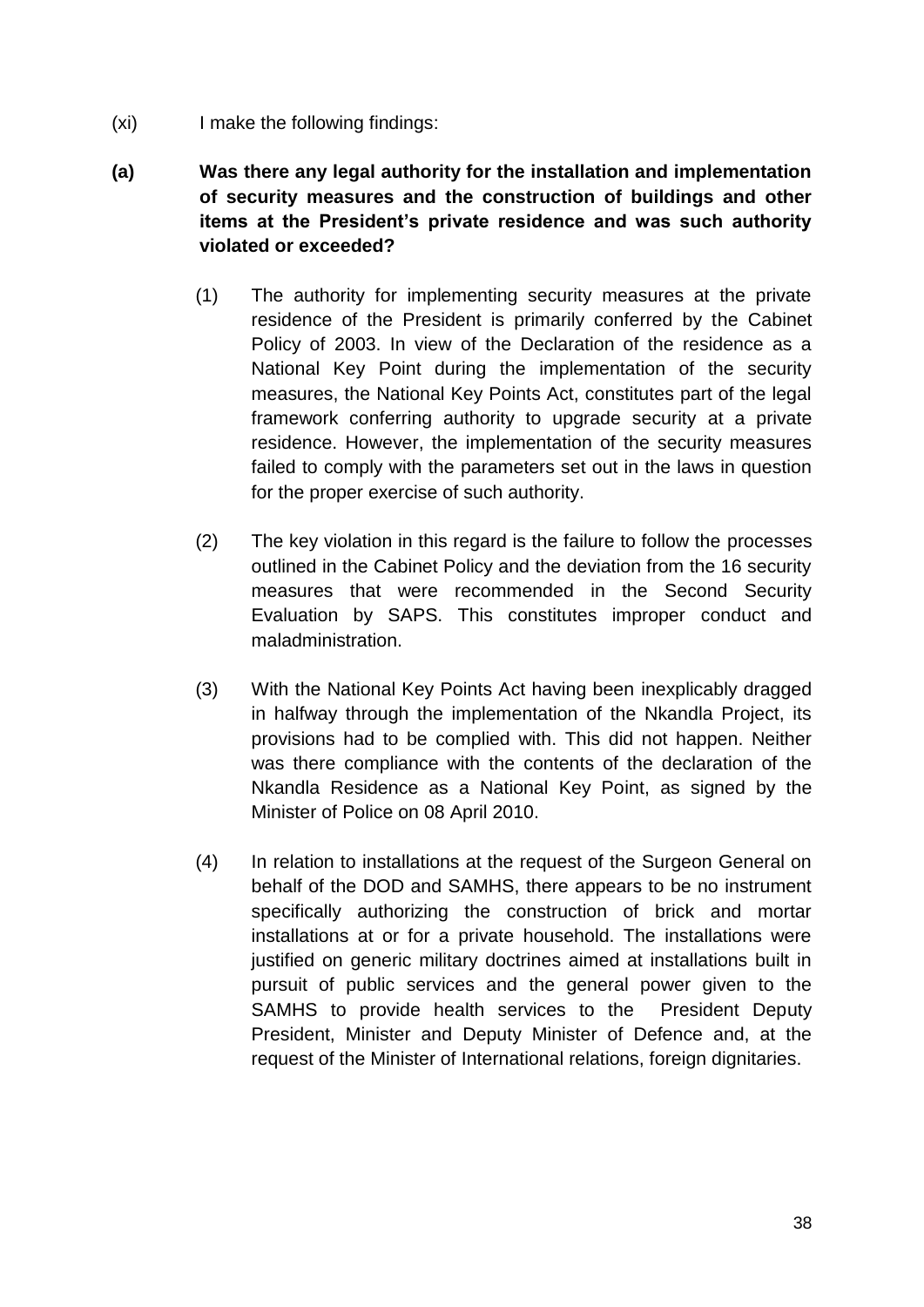**(b) Was the conduct of relevant authorities in respect of the procurement of goods services relating to the Nkandla Project improper and in violation of relevant prescripts?**

- (1) The organs of state involved in the Nkandla Project failed dismally to follow Supply Chain Management prescripts, such as section 217 of the Constitution, PFMA, Treasury Regulations the DPW Supply Chain Management policy, key omissions including: the absence of demand management; improper delegations; failure to procure services and goods costing above R500 000 through a competitive tender process; failure to conduct due diligence leading to the engagement of service providers such as the Principal Agent without the necessary qualifications or capacity for security measures; failure to ensure security clearance for service providers, and allowing "scope creep" leading to exponential scope and cost escalations.
- (2) In addition, the DPW failed to comply with the provisions of GIAMA, which specifically require a proper asset management plan in respect of the immovable assets of the state.
- (3) The conduct of all organs of state involved in managing the Nkandla Project, particularly officials from the DPW, who unduly failed to comply with Supply Chain Management prescripts was unlawful and constitutes improper conduct and maladministration. The DOD and SAPS officials failed to comply with Treasury Regulation 16A.3.2 imposing the responsibility for demand management on client departments, which include ensuring cost effective measures and budgeting, appropriately for such.

### **(c) Did the measures taken by the DPW at the President's private residence, go beyond what was required for his security?**

- (1) A number of the measures, including buildings and other items constructed and installed by the DPW at the President's private residence went beyond what was reasonably required for his security. Some of these measures can be legitimately classified as unlawful and the acts involved constitute improper conduct and maladministration.
- (2) Measures that should never have been implemented as they are neither provided for in the regulatory instruments, particularly the Cabinet Policy of 2003, the Minimum Physical Security Standards and the SAPS Security Evaluation Reports, nor reasonable, as the most cost effective to meet incidental security needs, include the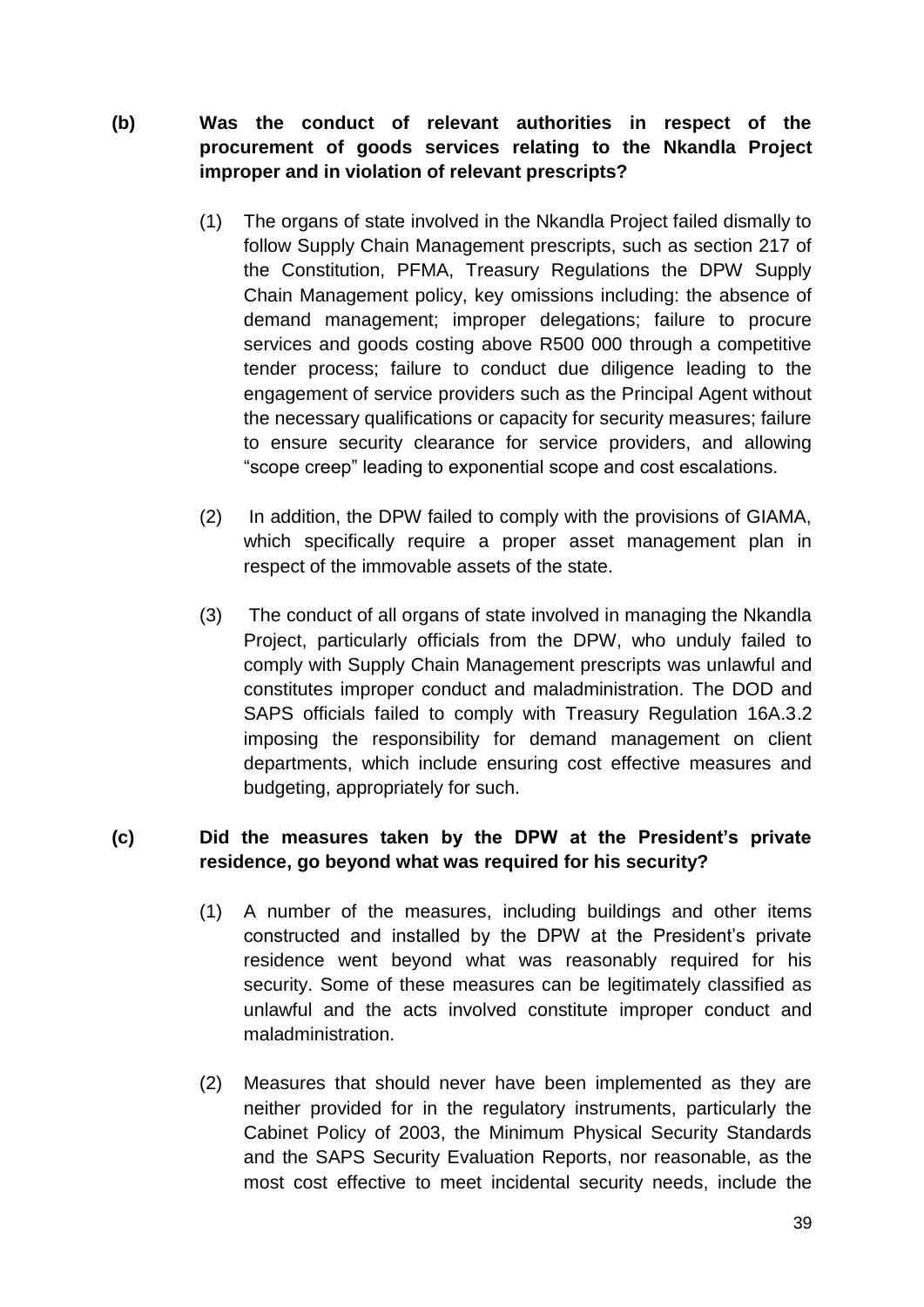construction inside the President's residence of Visitors' Centre, an expensive cattle kraal with a culvert and chicken run, a swimming pool, an amphitheater, marquee area, some of the extensive paving and the relocation of neighbours who used to form part of the original homestead, at an enormous cost to the state. The relocation was unlawful as it did not comply with section 237 of the Constitution. The implementation of these installations involved unlawful action and constitutes improper conduct and maladministration.

(3) Measures that are not expressly provided for, but could have been discretionally implemented in a manner that benefits the broader community, include helipads and a private clinic, whose role could have been fulfilled by a mobile clinic and/or beefed up capacity at the local medical facilities. The measures also include the construction, within the state occupied land, of permanent, expensive but one roomed SAPS staff quarters, which could have been located at a centralized police station. The failure to explore more economic and community inclusive options to accommodate the discretional security related needs, constitutes improper conduct and maladministration.

### **(d) Was the expenditure incurred by the state in this regard excessive or amount to opulence at a grand scale, as alleged?**

- (1) The expenditure incurred by the state in respect of the measures taken, including buildings and other items constructed or installed by the DPW at the request of the SAPS and DOD, many of which went beyond what was reasonably required for the President's security, was unconscionable, excessive, and caused a misappropriation of public funds. The failure to spend state funds prudently is a contravention of section 195 (1)(b) of the Constitution and section of the Public Finance Management Act. The acts and omissions involved are, accordingly, unlawful and constitute improper conduct and maladministration.
- (2) The first Complainant's allegation that the expenditure constitutes opulence at a grand scale is substantiated. The acts and omissions that allowed the excessive expenditure due to non-security items and failure to arrest the wild cost escalation, especially after the story broke in the media in December 2009, constitute improper conduct and maladministration.
- **(e) Did the President's family and/or relatives improperly benefit from installations implemented by the state at his private residence?**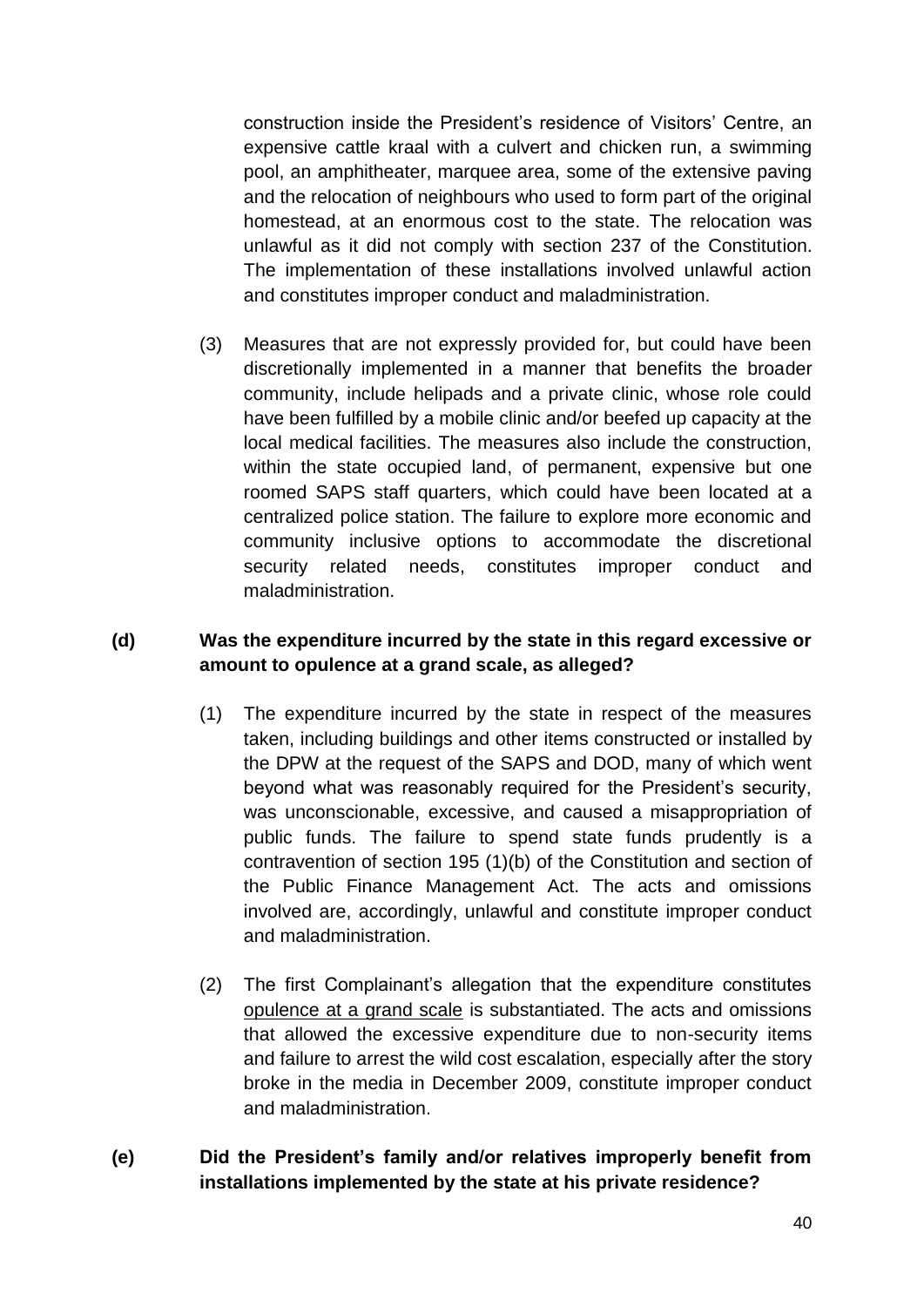- (1) The allegation that President Zuma's brother improperly benefitted from the measures implemented is not substantiated. I could find no evidence supporting the allegations that the President's brothers benefitted from the procurement of electrical items for the implementation of the Nkandla Project.
- (2) The allegation that the excessive expenditure added substantial value to the President's private property at the expense of the state is substantiated. The excessive and improper manner in which the Nkandla Project was implemented resulted in substantial value being unduly added to the President's private property. The acts and omissions that allowed this to happen constitute unlawful and conduct improper conduct and maladministration.
- (3) The original allegation that President Zuma's immediate family members also improperly benefitted from the measures implemented is substantiated. President Zuma improperly benefited from the measures implemented in the name of security which include none security comforts such as the Visitors' Centre, such as the swimming pool, amphitheater, cattle kraal with culvert and chicken run. The private medical clinic at the family's doorstep will also benefit the family forever. The acts and omissions that allowed this to happen constitute unlawful and improper conduct and maladministration.
- (4) I do not find the relocation of the tuck shop as a benefit as the business was moved at the instance of the state to a building that might even be inconvenient to the owner.
- (5) The conduct of the DPW leading to the failure to resolve the issue of items earmarked for the owner's cost transparently, including the failure to report back on the swimming pool question after the 11 May 2011 meeting and the disappearance of the letter proposing an apportionment of costs, constitutes improper conduct and maladministration

### **(f) Was there any maladministration by public office bearers, officials and other actors involved in the project?**

- (1) Public Office Bearers:
- 1. All the Ministers of Public Works provided incorrect information on the legal authority for and the extent of the works at the President's private residence.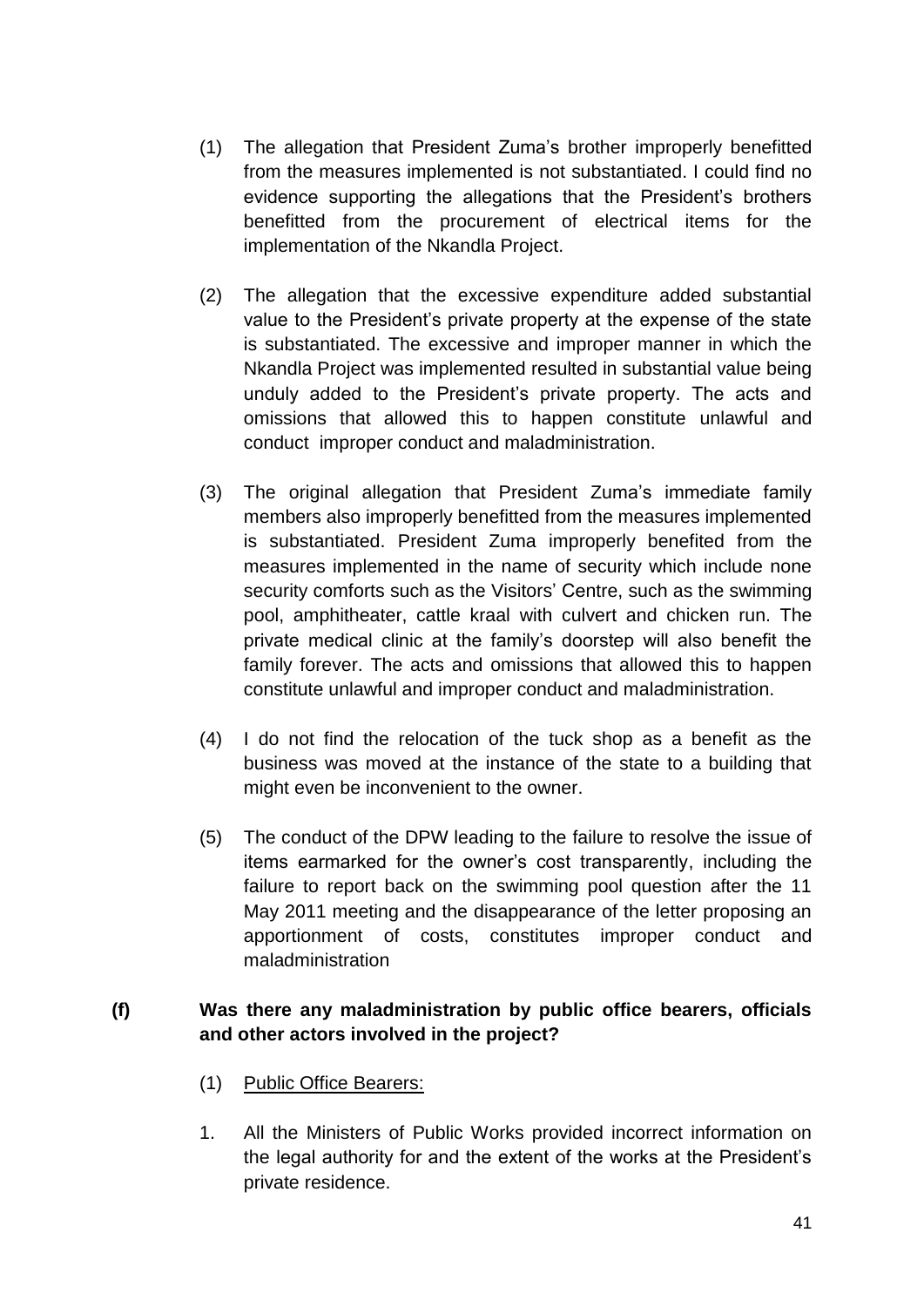- 2. The Minister of Police failed to properly apply his mind when signing the Declaration of President Zuma's private residence as a National Key Point directing the President to implement security measures at own cost or to properly modify the Declaration. This failure constitutes improper conduct and maladministration.
- 3. The former Minister of Public Works, Mr G Doidge and the Minister of Police could have provided better executive leadership, especially with regard to speedily assessing the extent and cost of the Nkandla Project, particularly when the media broke the story in 2009 and taking decisive measures to curb excessive expenditure. Their failure in this regard constitutes improper conduct and maladministration
- (2) Officials of the DPW:
- 1. The DPW officials failed to acquaint themselves with the authorizing instruments relating to the implementation of the Nkandla Project. They failed to apply their minds and adhere to the supply chain management policy framework in respect of the procurement of goods and services for the Nkandla Project. These failures constitute improper conduct and maladministration.
- 2. Messrs Malebye and Vukela, the Acting Directors-General of the DPW failed as the accounting officers of the Department at the material times to comply with and/or ensure compliance with the provisions of sections 195(1)(b) and 217 of the Constitution, the PFMA, Treasury Regulations and prescripts and the DPW Supply Chain Management Policy in respect of the Nkandla Project was improper and constitutes maladministration.
- 3. Ms G Pasely, the Chief Quantity Surveyor showed exemplary conduct by raising her concerns about the excessive escalation in the cost of the Project. It is unfortunate that her concerns in this regard were not taken seriously.
- (3) Officials of the SAPS:
- 1. The SAPS officials failed to acquaint themselves with the authorizing instruments relating to the implementation of the Nkandla Project. They failed to apply their minds and adhere to the supply chain management policy framework in respect of the procurement of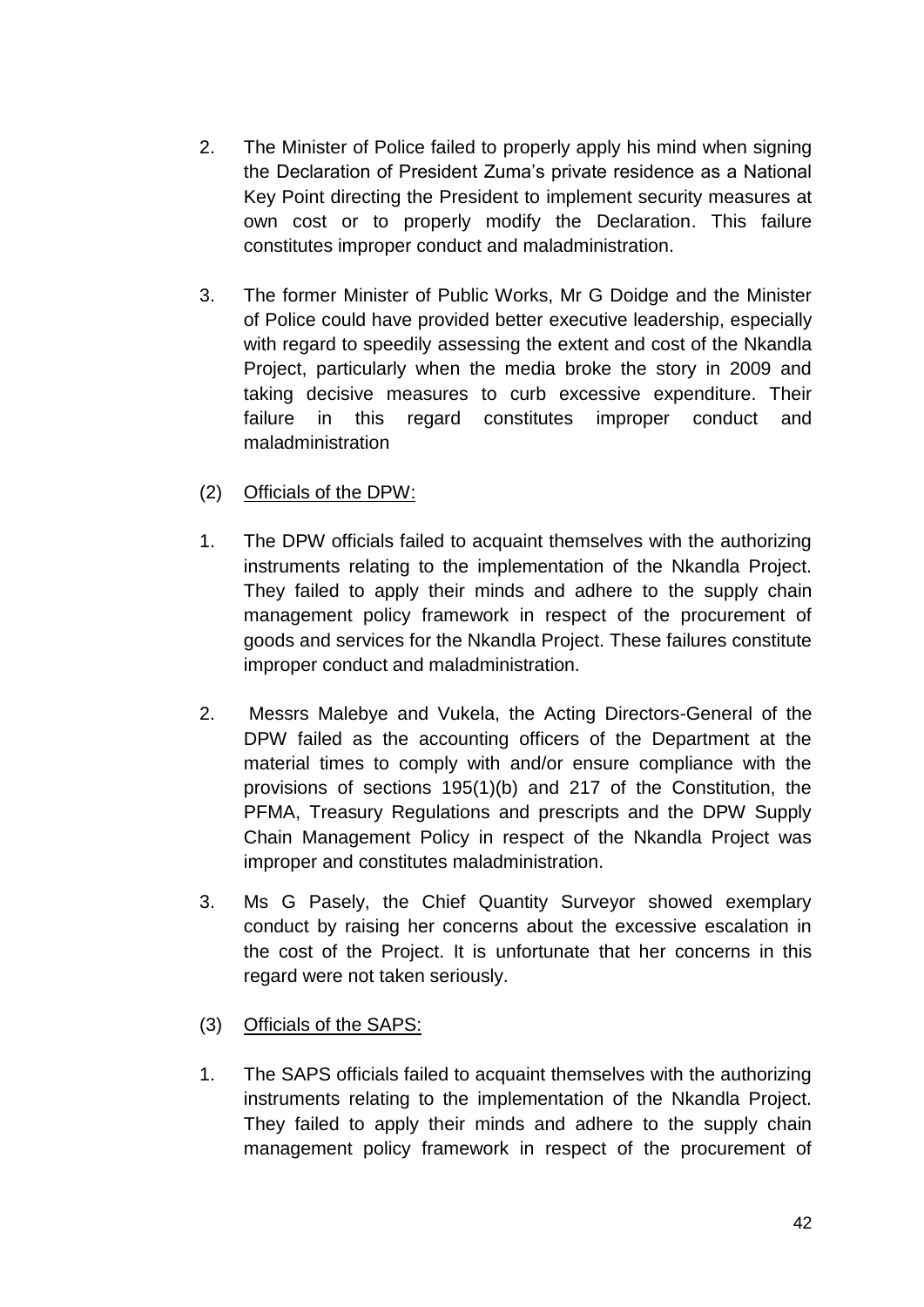goods and services for the Nkandla Project. These failures constitute improper conduct and maladministration.

- 2. Brigadier Adendorff, the Head of Security Advisory Service failed to comply with and or ensure compliance with the provisions of sections 195(1)(b) and 217 of the Constitution, the PFMA, Treasury Regulations and prescripts in respect of the area of her responsibility relating to the Nkandla Project was improper and constitutes maladministration
- (4) Officials of the DOD
- 1. The DOD officials failed to acquaint themselves with the authorizing instruments relating to the implementation of the Nkandla Project. They failed to apply their minds and adhere to the supply chain management policy framework in respect of the procurement of goods and services for the Nkandla Project. These failures constitute improper conduct and maladministration.
- 2. Lt Gen Ramlakan, the former Surgeon-General, failed to comply with and or ensure compliance with the provisions of sections 195(1)(b) and 217 of the Constitution, the PFMA, Treasury Regulations and prescripts in respect of his area of responsibility relating to the Nkandla Project was improper and constitutes maladministration.
- (5) The Contractors
- 1. Mr Makhanya's assumption of multiple and conflicting roles as Principal Agent, the President's architect and procurer of some of the subcontractors which placed him in a position where the advice he gave was tainted by conflict of interest and not in the public interest, which led to uncontrolled scope creep, cost escalation and poor performance by some of the contractors.

## **(g) Was there any political interference in the implementation of this project?**

(1) The former Minister of Public Works, Mr G Doidge, and Deputy Minister Bogopane-Zulu were at some stage involved in the implementation of the Nkandla Project. Their involvement, albeit for a short period of time, appears to have created an atmosphere that was perceived as political interference or pressure, although the evidence does not show any such intent on their part.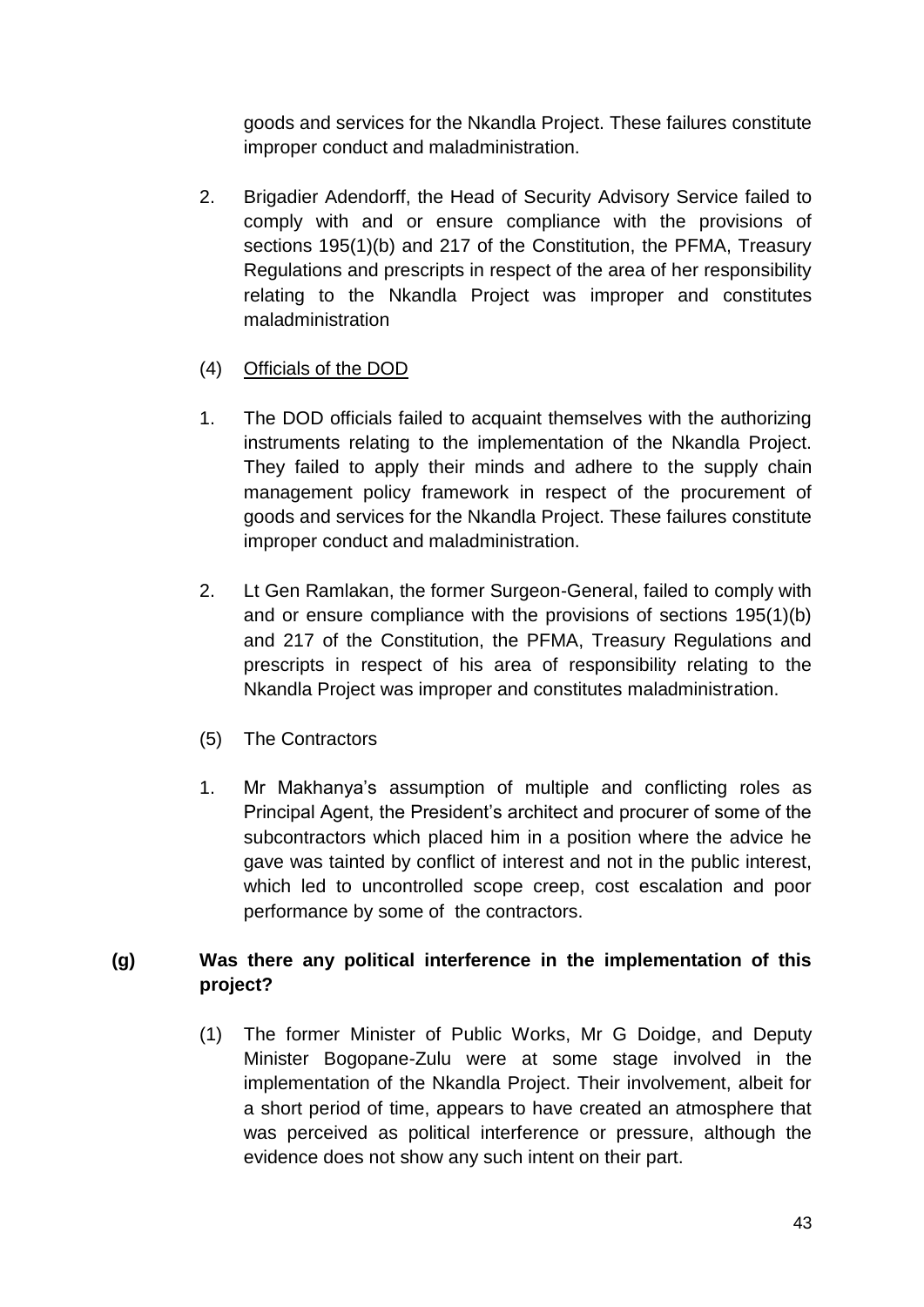- (2) The Task Team Report also indicated that officials were uneasy with the operational involvement of politicians in the Nkandla Project.
- (3) Their involvement at trench level, including the Deputy Minister making suggestions on how to meet perceived security need, was ill advised although well intended in the light of failures in meeting the project timelines. While I would discourage such acts in similar future circumstances, I am unable to find their attempts at problem solving as constituting improper conduct or maladministration.

### **(h) Were funds transferred from other much needed DPW projects to fund this project?**

(1) Funds were reallocated from the Inner City Regeneration and the Dolomite Risk Management Programmes of the DPW. Due to a lack of proper demand management and planning service delivery programmes of the DPW were negatively affected. This was in violation of section 237 of the Constitution and the Batho Pele White Paper and accordingly constitutes improper conduct and maladministration.

### **(i) Is the President liable for some of the cost incurred?**

- (1) If a strict legal approach were to be adopted and the National Key Points Act was complied with, President Zuma would be held to the provisions of the Declaration of the Minister of Police issued on 08 April 2010, which informs him of the decision to declare his private Nkandla residence a National Key Point and directs him to secure the National Key Point at his own cost.
- (2) However, that approach would not meet the dictates of fairness as the Presidents, Deputy Presidents, former Presidents and former Deputy Presidents are entitled, under the Cabinet Policy of 2003, to reasonable security upgrades, at their request or that of their office at state expense. Even on the understanding that some of the measures were unauthorized and transcended security measures as envisaged in the regulatory instruments and security evaluation findings, the questionable measures implemented exceed the financial means of an ordinary person. It is further clear from all communication by President Zuma that he was never familiarized with the provisions of the National Key Points Act and, specifically, the import of the declaration. The declaration itself was apparently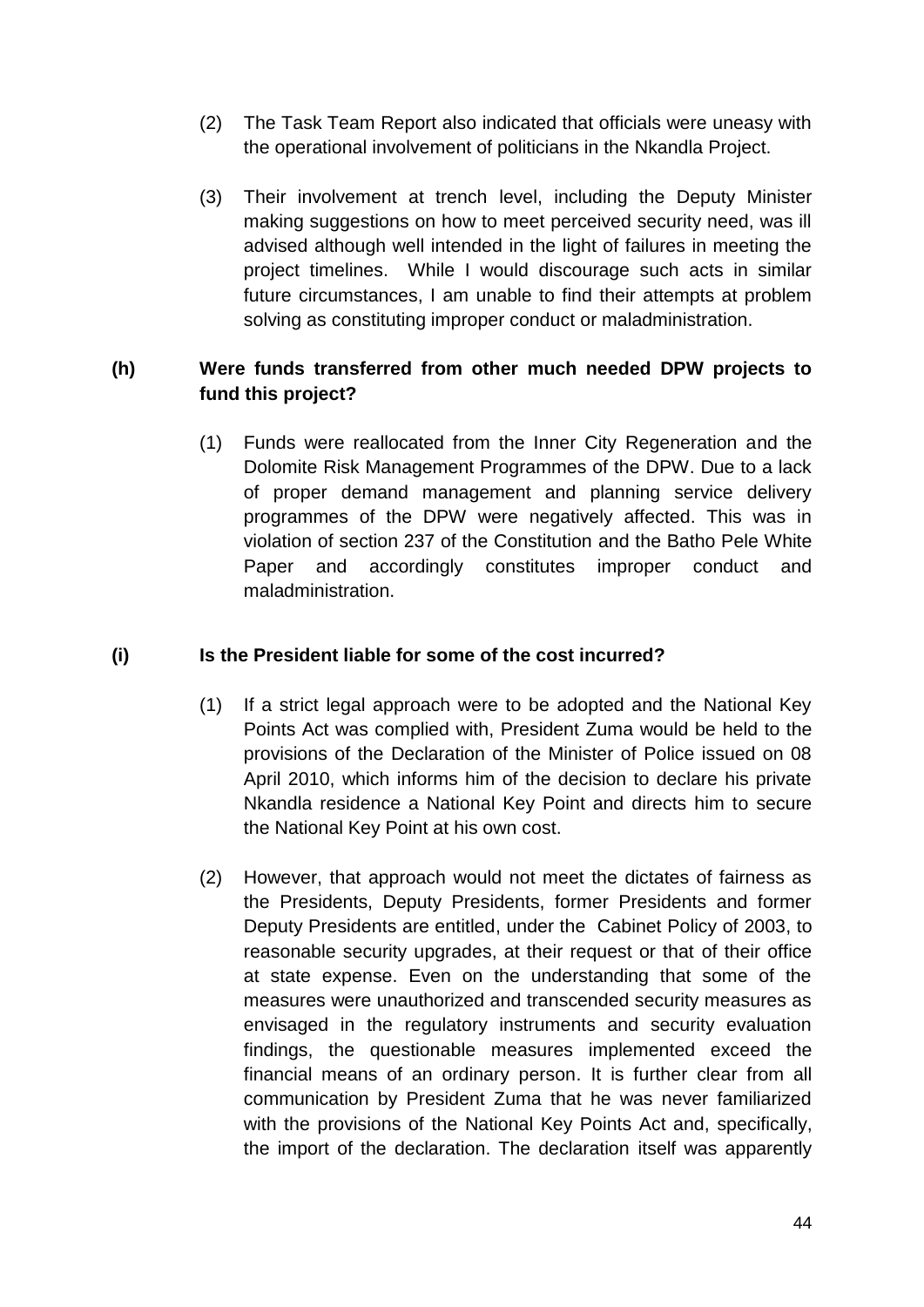delivered to his office in April 2011, a year after it was made and more than two years after the security installations had commenced.

- (3) The DPW mismanaged the process initiated with a view to determining the cost to be paid by President Zuma in respect of security measures installed at and in support of his private residence at Nkandla and which was initially estimated at more than R10 million, leading to a situation where to date, there is no clarity on that matter. This constitutes improper conduct and maladministration.
- (4) It is my considered view that as the President tacitly accepted the implementation of all measures at his residence and has unduly benefited from the enormous capital investment from the nonsecurity installations at his private residence, a reasonable part of the expenditure towards the installations that were not identified as security measures in the list compiled by security experts in pursuit of the security evaluation, should be borne by him and his family.
- (5) It is also my considered view that the amount in question should be based on the cost of the installation of some or all the items that can't be conscionably accepted as security measures. These include the Visitors' Centre, cattle kraal and chicken run, swimming pool and amphitheatre. The President and his legal advisers, did not dispute this in their response to the Provisional Report. The President did not dispute during the investigation that he told me on 11 August 2013 that he requested the building of a larger kraal, and that he was willing to reimburse the state for the cost thereof.

### **(j) Were there ethical violations on the part of the President in respect of the project?**

- (1) President Zuma told Parliament that his family had built its own houses and the state had not built any for it or benefited them. This was not true. It is common cause that in the name of security, government built for the President and his family in his private a Visitors' Centre, cattle kraal and chicken run, swimming pool and amphitheatre among others. The President and his family clearly benefitted from this.
- (2) I have accepted the evidence that he addressed Parliament in good faith and was not thinking about the Visitors' Centre, but his family dwellings when he made the statement. While his conduct could accordingly be legitimately construed as misleading Parliament, it appears to have been a *bona fide* mistake and I am accordingly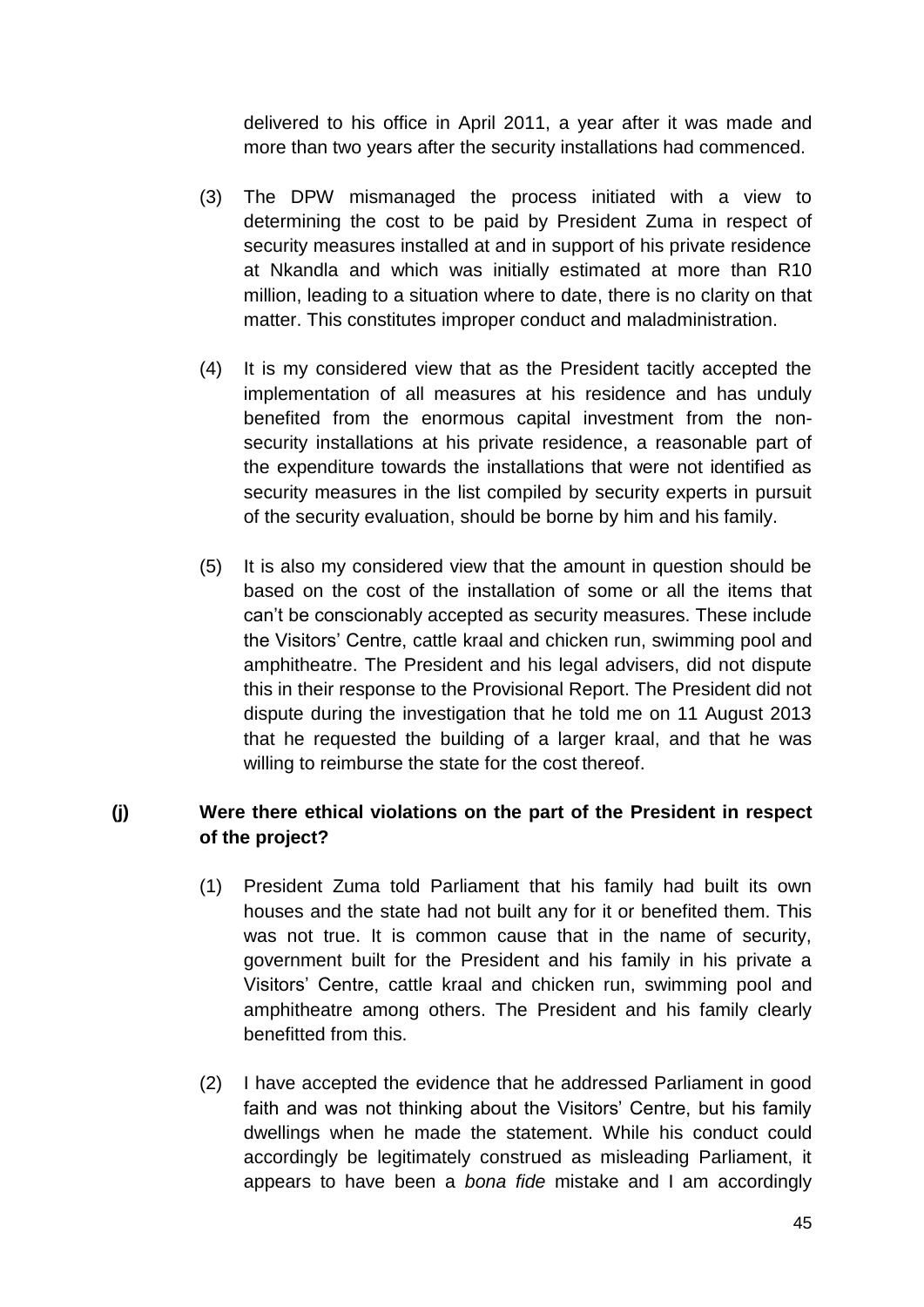unable to find that his conduct was in violation of paragraph 2 of the Executive Ethics Code. His statement is also consistent with those made by the Ministers of Public Works throughout the public outcry over the Nkandla expenditure. I am accordingly unable to find that his conduct was in violation of paragraph 2 of the Executive Ethics Code.

- (3) Regarding President Zuma's conduct in respect of the use of state funds in the Nkandla Project, on the only evidence currently available, the President failed to apply his mind to the contents of the Declaration of his private residence as a National Key Points and specifically failed to implement security measures at own cost as directed by it or to approach the Minister of Police for a variation of the Declaration.
- (4) It is my considered view that the President, as the head of South Africa Incorporated, was wearing two hats, that of the ultimate guardian of the resources of the people of South Africa and that of being a beneficiary of public privileges of some of the guardians of public power and state resources, but failed to discharge his responsibilities in terms of the latter. I believe the President should have ideally asked questions regarding the scale, cost and affordability of the Nkandla Project. He may have also benchmarked with some of his colleagues. He also may have asked whose idea were some of these measures and viewed them with circumspection, given Mr Makhanya's non-security background and the potential of misguided belief that his main role was to please the President as his his client and benefactor.
- (5) It is also not unreasonable to expect that when news broke in December 2009 of alleged exorbitant amounts, at the time R65 million on questioned security installations at his private residence, the dictates of sections 96 and 237 of the Constitution and the Executive Ethics Code required of President Zuma to take reasonable steps to order an immediate inquiry into the situation and immediate correction of any irregularities and excesses.
- (6) His failure to act in protection of state resources constitutes a violation of paragraph 2 of the Executive Ethics Code and accordingly, amounts to conduct that is inconsistent with his office as a member of Cabinet, as contemplated by section 96 of the Constitution.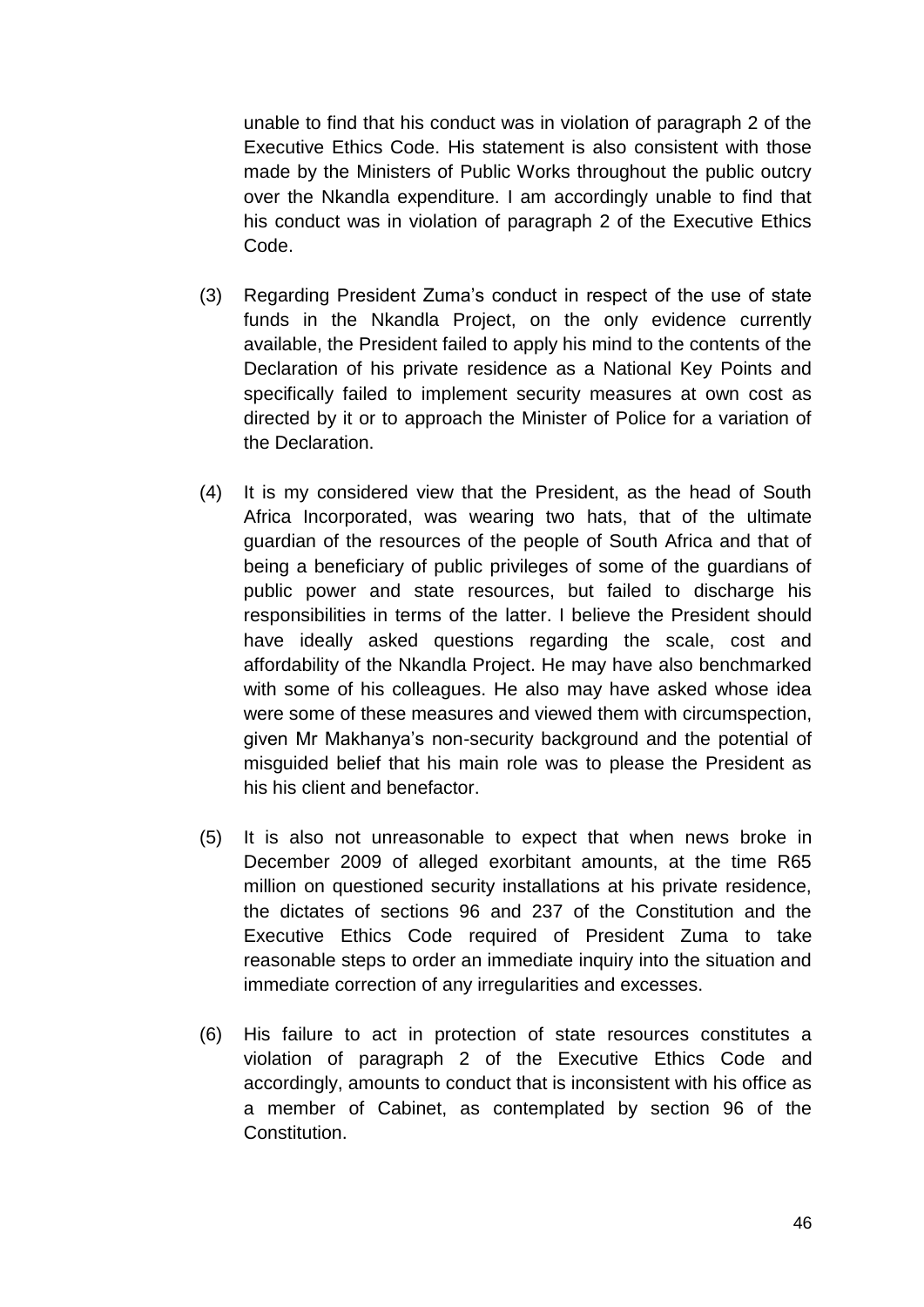(7) Regarding the allegation that the President may have misled Parliament and accordingly violated the Executive Ethics Code when he announced that the renovations at his private residence were financed through a bank mortgage bond, I am unable to make a finding. Although having established through the Register of Financial Interests that the President has declared a mortgage bond in respect of his private residence at Nkandla since 2009, I am not able to establish if costs relating to his private renovations were separated from those of the state in the light of using the same contractors around the same time and the evidence of one invoice that had conflated the costs although with no proof of payment.

## **(k) Other Findings of Maladministration**

- (1) The occupation by the state of the land adjacent to that occupied by the President, and where security and other measures were constructed and installed by the DPW is unlawful and improper as it violates the provisions and requirements of the KwaZulu-Natal Ingonyama Trust Act, 1994 that requires a proper lease agreement. It also constitutes maladministration.
- (2) The conduct of some of the role players unduly delayed the investigation.

### **(l) Systemic Deficiencies Observed During the Investigation**

- (1) The anomalies in the Nkandla Project point to the existence of systemic policy gaps and administrative deficiencies in the regulatory framework used as authority for implementing security measures at the private residences of ones of Presidents, Deputy Presidents, former Presidents and former Deputy Presidents, key among these being the absence of a cap and an integrated instrument such as the Ministerial Handbook, where all permissible measures can be found.
- (2) In view of the fact that the Cabinet Policy of 2003 applies equally to all Presidents, Deputy Presidents, former Presidents and former Deputy Presidents, there is real risk of a repeat of the Nkandla excesses in respect of any of the four covered categories of public office bearers in the future. As the policy applies to all residences of incumbents in any of the four categories, the risk of unbridled expenditure in the future is very real and needs immediate curbing.
- (3) DOD deficiencies, including no instruments for according and regulating the exercise of discretion and concentration of power on a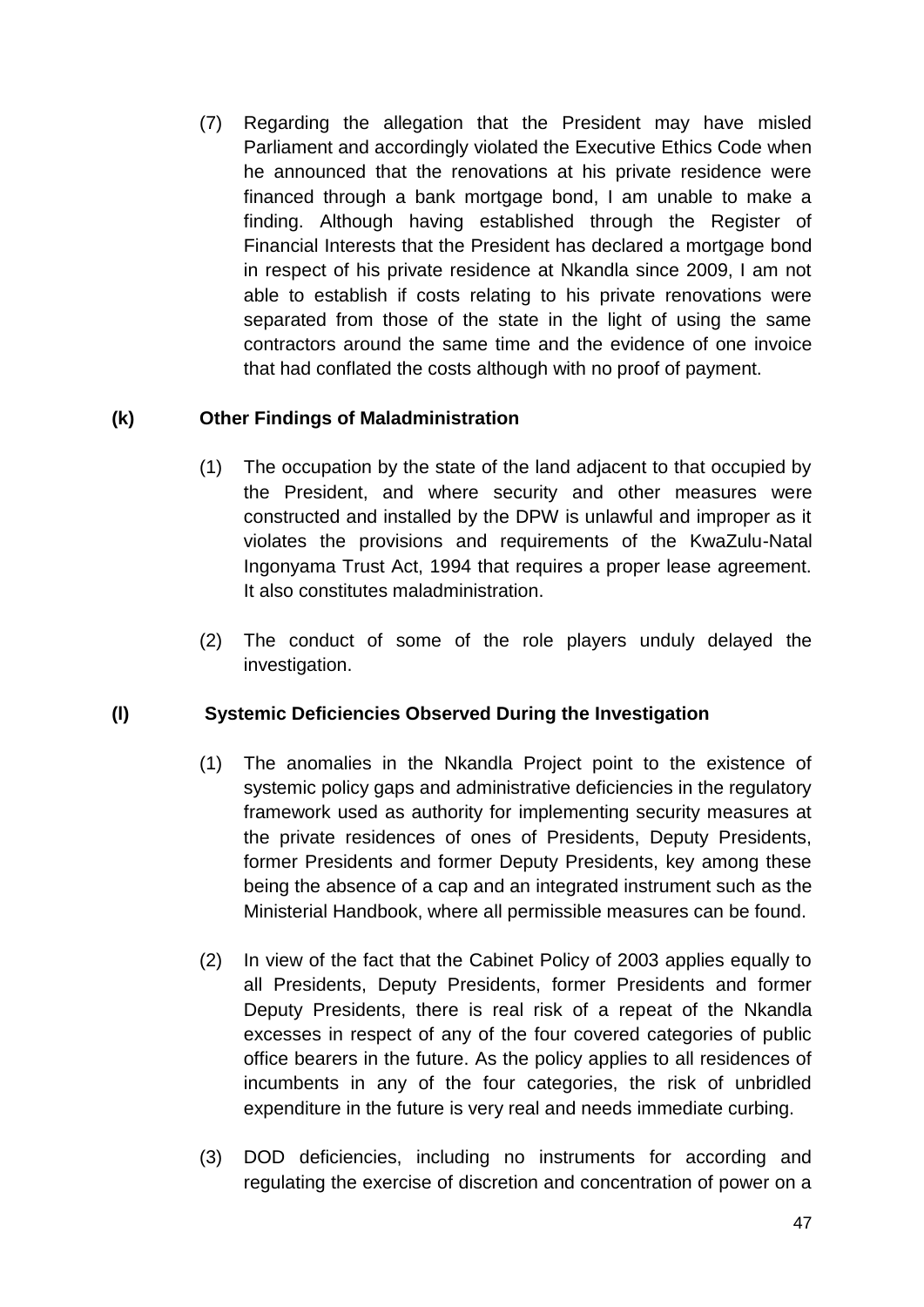single individual with no accountability arrangements, emphasized the need for a proper policy regime regulating security measures at the private residences of the President, Deputy President, Minister and Deputy Minister of Defence.

(4) Need for a clear demarcation of the roles of the SAPS, DPW and DOD in respect of such projects.

### **(m) The Impact of the Nkandla Project**

- (1) A number of the items installed by the DPW, such as the safe haven, swimming pool, paved roads and walkways as well as water and electricity supply, will require lifetime maintenance at cost to the state. Some maintenance costs may transcend the President's lifetime.
- (2) The military clinic also requires maintenance, supplies and permanent human resources as long as it exists, which may be beyond the President's lifetime.
- (3) The future of the buildings constructed at the request of the SAPS also need to be determined.
- (xii) Appropriate remedial action to be taken on my findings of maladministration and as envisaged by section 182(1) of the Constitution is the following:

### **(a) The President** is to:

- (1) Take steps, with the assistance of the National Treasury and the SAPS, to determine the reasonable cost of the measures implemented by the DPW at his private residence that do not relate to security, and which include Visitors' Centre, the amphitheater, the cattle kraal and chicken run, the swimming pool.
- (2) Pay a reasonable percentage of the cost of the measures as determined with the assistance of National Treasury, also considering the DPW apportionment document.
- (3) Reprimand the Ministers involved for the appalling manner in which the Nkandla Project was handled and state funds were abused.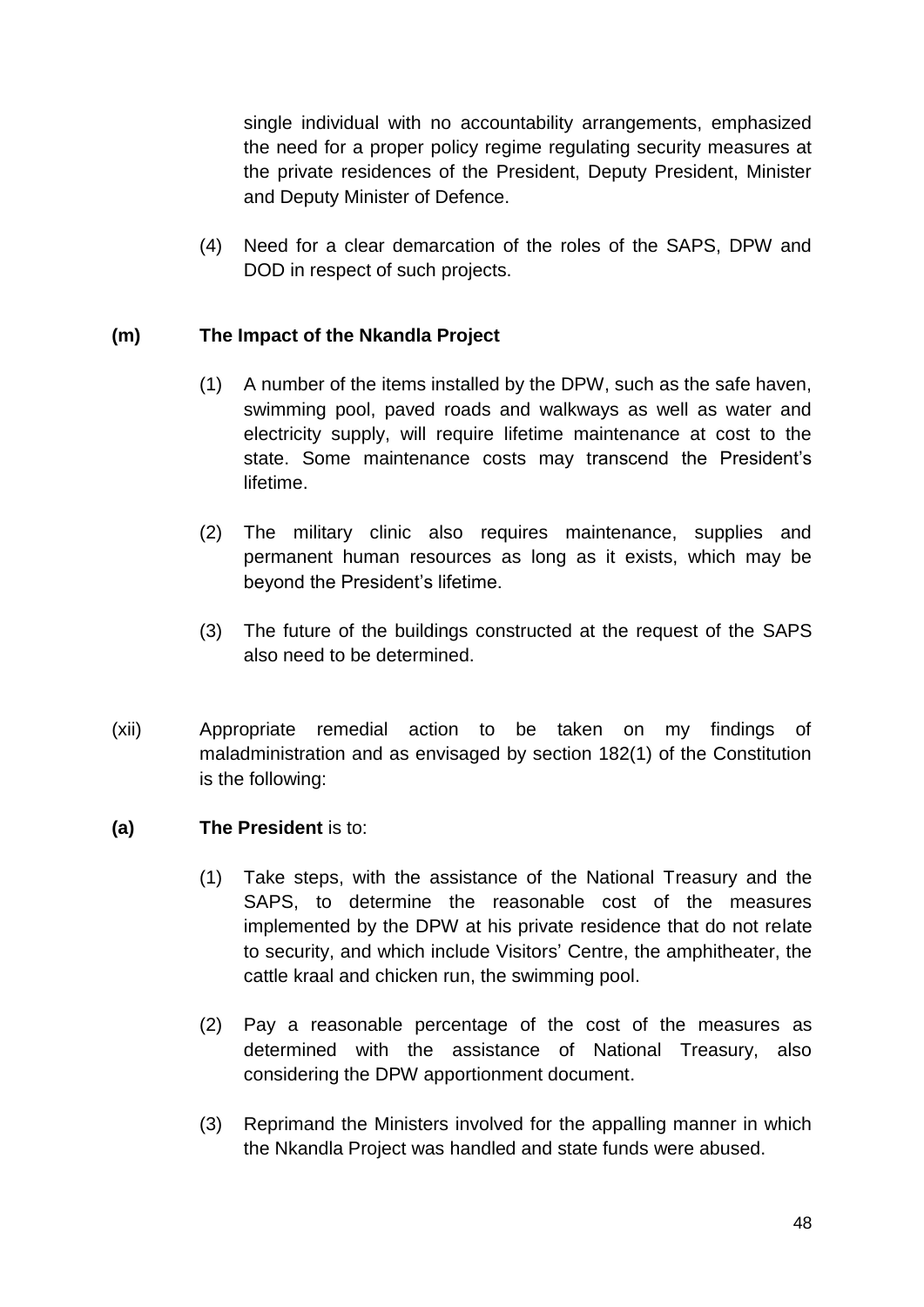(4) Report to the National Assembly on his comments and actions on this report within 14 days.

### **(b) The Secretary to the Cabinet to take urgent steps to:**

- (1) Update the Cabinet Policy of 2003 to provide for a more detailed regime;
- (2) Assist Cabinet to set clear standards on the security measures that can be taken, the reasonable cost that can be incurred by the state and the conditions subject to which current and former Presidents and Deputy Presidents would qualify for such measures;
- (3) Take periodic measures to familiarize all members of the Cabinet with the parameters for enjoving executive benefits and the responsibilities they have to ensure that officials do not give them benefits transcending what they are entitled to under the law or policies; and
- (4) The Department of Defence creates Standard Operating Procedures regulating the implementation of the benefits extended to Presidents, Deputy Presidents, the Minister and Deputy Minister of Defence and foreign dignitaries (at the request of the Minister of International Relations), which is aligned with the principles of equality, proportionality, reasonableness and justifiability, within 6 months from the issuing of this report.

## **(c) The Minister of Police to:**

- (1) Take urgent steps to expedite the review of the National Key Points Act to clarify its applicability to presidential security privileges and align it with the Constitution and post-apartheid developments; and
- (2) Ensure that no further security measures are installed at the President's private residence at Nkandla, except those determined to be absolutely necessary for the functionality of already installed measures.
- (3) The Nkandla Project does not set a precedent for measures implemented in respect of any future President, Former President, Deputy President and Former Deputy President

### **(d) The National Commissioner of the SAPS to:**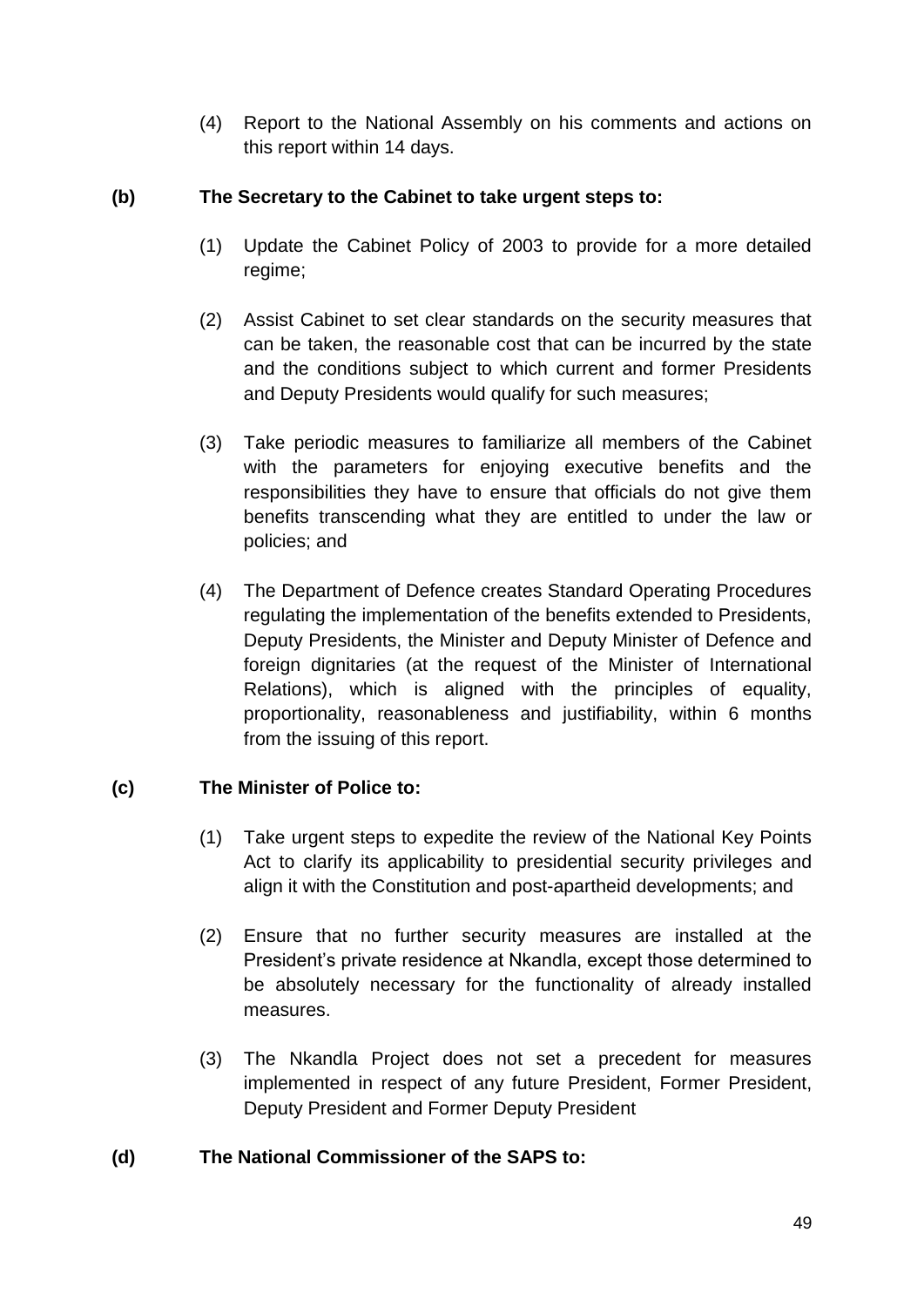- (1) Identify officials that were and may still be involved in the Nkandla Project and implement measures to identify why prescripts were not complied with and on the basis thereof decide if disciplinary action should be taken; and
- (2) Assist the Minister of Police in familiarizing himself with the contents of and his responsibilities under the National Key Points Act and the Cabinet Policy of 2003 and ensure that in future officials assisting Ministers to take action under any law include, in each relevant submission, a copy of the legal instrument in question and an outline of all steps required of the Minister.

## **(e) The Director-General of the DPW to take urgent steps to:**

- (1) Identify officials that were and may still be involved in the Nkandla Project and implement measures to identify why prescripts were not complied with and on the basis thereof decide if disciplinary action should be taken;
- (2) With the assistance of the National Treasury, obtain advice from an independent and reputable security consultant on the security measures that were necessary for the protection of the President and estimated legitimate costs thereof. On the basis of this information, the DPW to determine the extent of the over expenditure on the Nkandla project and to obtain legal advice on the recovery thereof;
- (3) With the assistance of the National Treasury, determine the extent to which the SAPS and the DOD should be held liable for the expenditure incurred in the implementation of the Nkandla Project and to recover the amounts accordingly;
- (4) Take urgent steps to enter into a lease agreement with the KwaZulu-Natal Ingonyama Trust Board in respect of the property occupied by the state adjacent to the President's private residence;
- (5) Take urgent steps to relocate the park homes to another organ of state that requires temporary accommodation;
- (6) Review the delegation of authority to Regional Offices of the Department;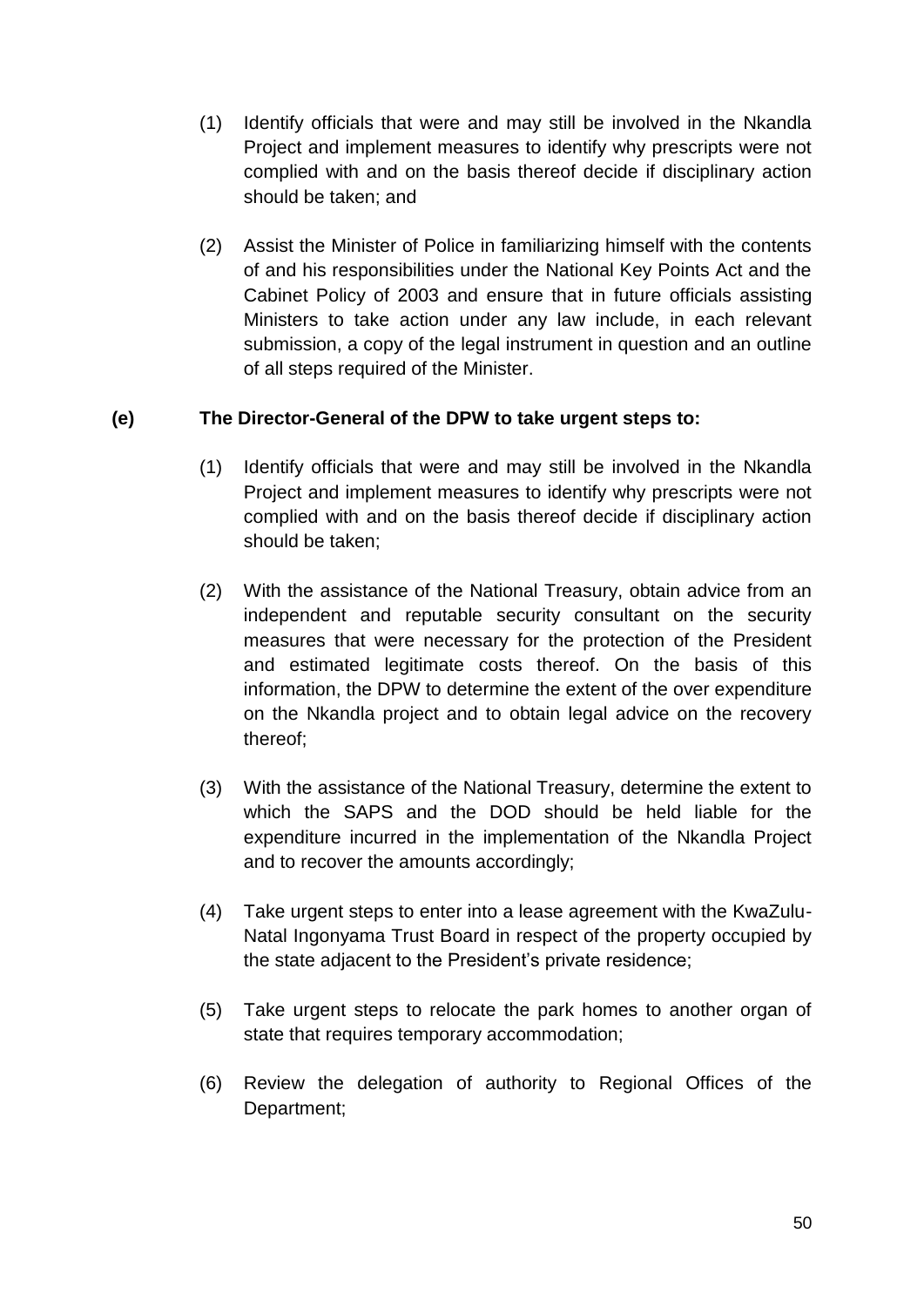- (7) Ensure that all DPW staff involved in supply chain management is properly trained on deviations from the normal prescribed procurement processes;
- (8) Ensure that all DPW staff involved in the implementation and execution of projects are properly trained and capacitated to manage projects assigned to them;
- (9) Comply with the provisions of GIAMA in respect of the assets acquired as a result of the Nkandla Project; and
- (10) Develop a policy for the implementation of security measures at the private residences of the President, Deputy President and former Presidents and Deputy Presidents.

### **(f) The Secretary for Defence, to take urgent steps to:**

- (1) Consolidate prescripts relating to the medical, transport and evacuation of Presidents, Deputy Presidents, former Presidents and former Deputy Presidents;
- (2) Determine the role played by DOD Officials, and in particular the SAMHS, in the Nkandla Project to ascertain if it was in line with their remit and if legal authority boundaries and procedures were complied with; and
- (3) Ensure certainty and accountability in respect of the future implementation of measures relating to 11.7.1 above.
- (xiii) In order to monitor and ensure the implementation of the remedial action indicated above, the following steps must be taken:
- (a) When the President submits this report and his intentions regarding the findings and remedial action, within 14 days of its receipt, the Director General in the Presidency should notify my office and Cabinet.
- (b) Accounting Officers of all organs of state required to take remedial action, are to provide implementation plans to the Public Protector's office not later than 01 May 2014.
- (c) Status reports on implementation are to be submitted by the affected accounting officers within three months and final reports on action taken to be submitted within 6 months of the issuing of this report.